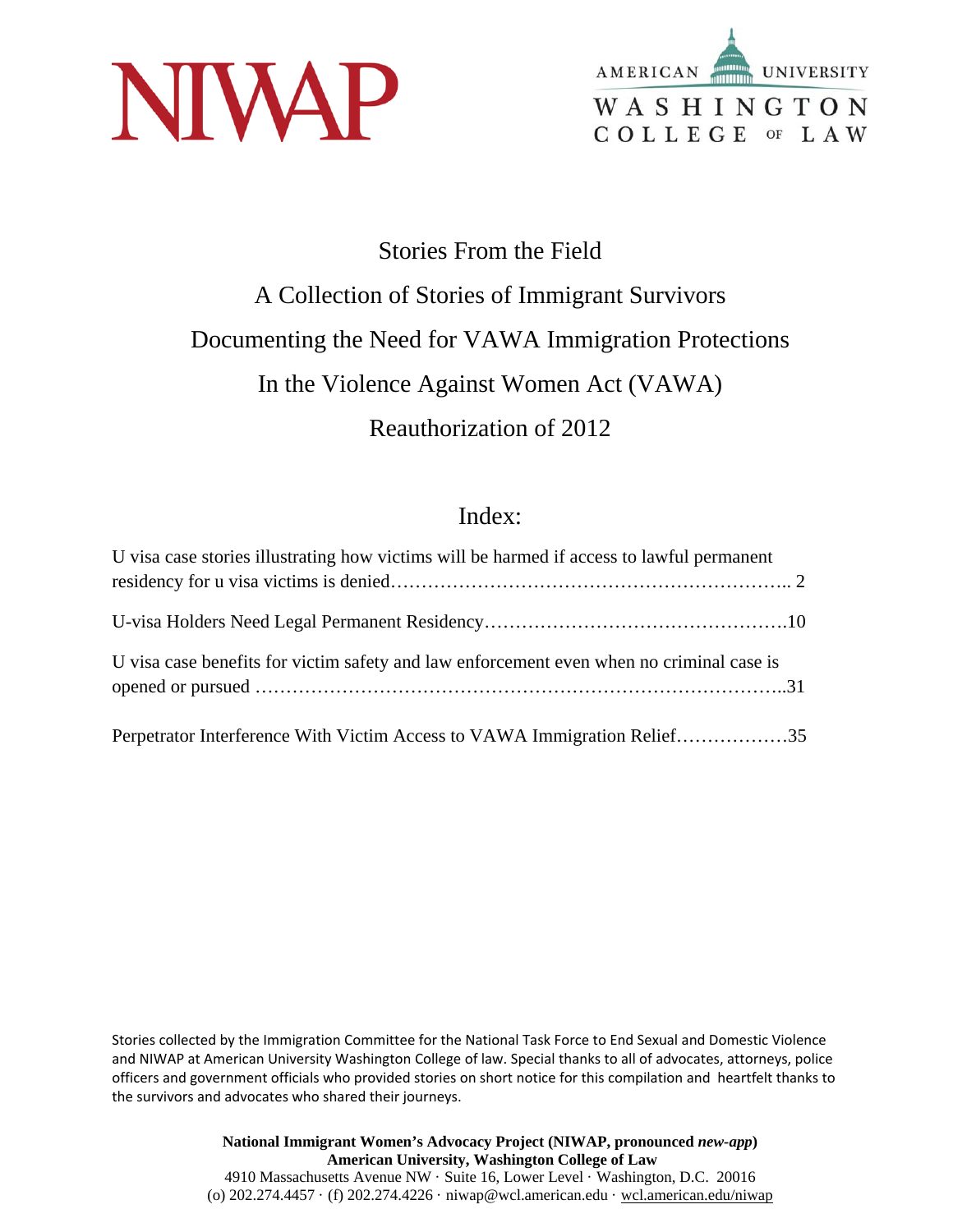# **U VISA CASE STORIES ILLUSTRATING HOW VICTIMS WILL BE HARMED IF ACCESS TO LAWFUL PERMANENT RESIDENCY FOR U VISA VICTIMS IS DENIED**

May 16, 2012

 **\_\_\_\_\_\_\_\_\_\_\_\_\_\_\_\_\_\_\_\_\_\_\_\_\_\_\_\_\_\_\_\_\_\_\_\_\_\_\_\_\_\_\_\_\_\_\_\_\_\_\_\_\_\_\_\_\_\_\_\_\_\_\_\_\_\_\_\_\_\_** 

Madeleine was told by her ten year old son O. that his stepfather had sexually abused his nine year old sister S. (the abuser's biological child) as well as O. Madeleine was estranged from the abuser. When she found out, she began to question her daughter S. and learned that her husband had sexually abused his young biological daughter on many occasions in the past. Madeleine reported the abuse and the abuser was arrested. Following his arrest for incest and sexual abuse on a child it was discovered that this pedophile had abused a six year old neighbor child as well. All charges are currently pending against him. Case certified by DA. She was encouraged to report by availability of U. She is suddenly single parent and needs employment authorization. Also is fearful perpetrator will take her kids but U has given her courage to continue to pursue charges against him.

Laura was referred by the State Attorney's office to a domestic violence organization. Laura described emotional abuse by her ex-boyfriend. She had ended the relationship after a few months, and her ex-boyfriend was angry and became abusive. His abuse evolved from emotional to physical, including an attack at her place of work. Laura obtained an emergency order of protection based on her abuser's threats and intimidation, both in person and over the phone. After her ex had violated the civil protective order many times and even, as the last straw, broke into her home, Laura was granted a criminal order of protection. With assistance, Laura has been able to extend her order of protection multiple times.

When Laura was first referred for help, she was afraid for her life. She was also afraid of being arrested, deported, or losing her job because of false police reports made by her abuser. She had difficulty sleeping since her abuser had broken into her home. As her criminal legal case against her abuser continued, her abusive ex's new girlfriend began to file false reports to police as well. After gathering enough evidence to prove her innocence, Laura obtained a stalking order of protection against her abuser's girlfriend as well.

Laura participated in counseling and regularly attends the domestic violence ongoing support group. She was also referred for help with her legal status. Laura had cooperated extensively with law enforcement and she was approved for temporary immigration status. Laura was able to regain her confidence and courage to speak up for her rights, present her case in front of judges in civil, criminal and traffic courts, cooperate with police and detectives, defend her innocence in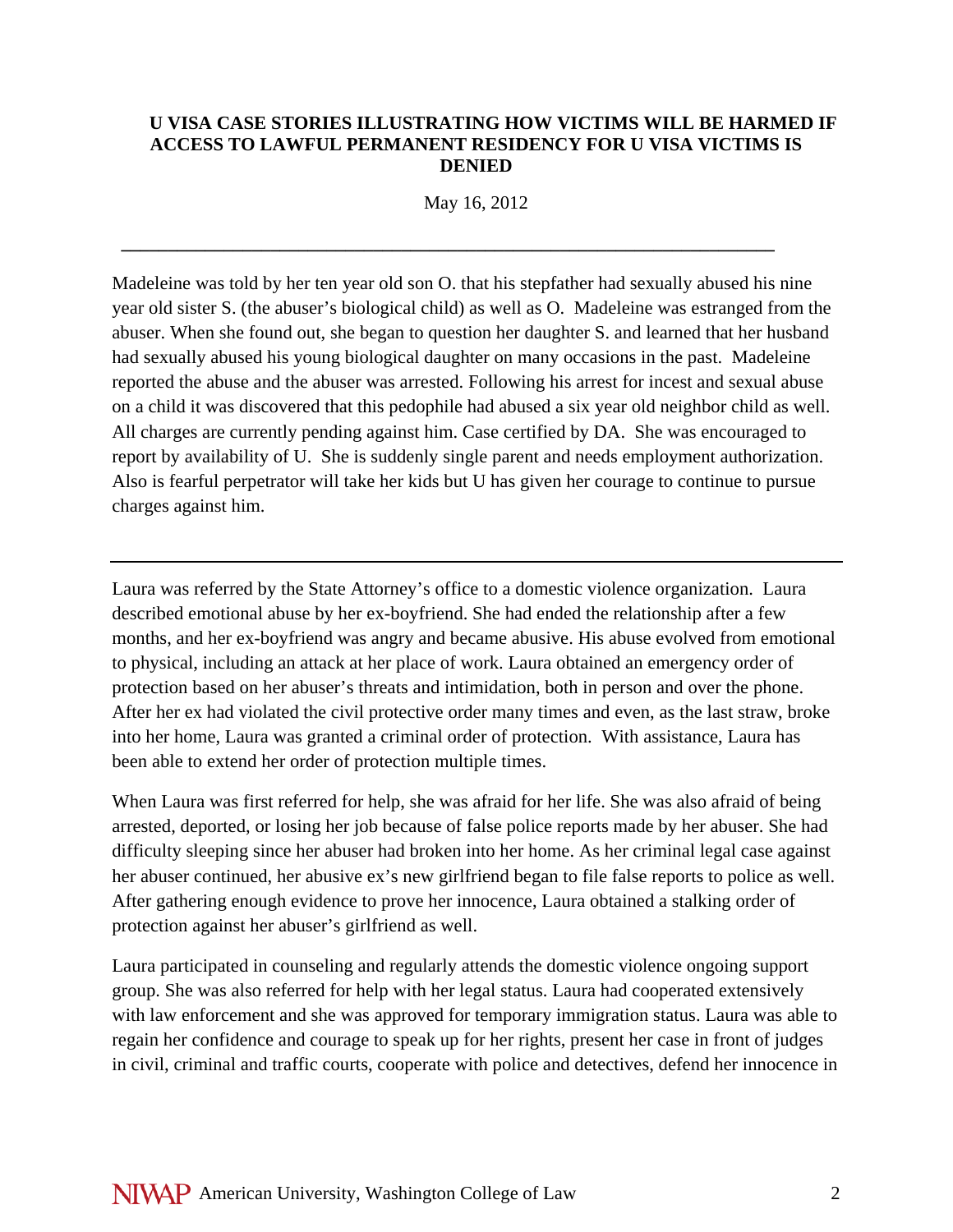the face of lies by the abuser, and to achieve greater stability and safety by pursuing a very important legal remedy for victims of violence

We have a client who obtained a U Visa with her mother and brother as derivative U visa holders. Client was 12 years old when she was brutally and repeated raped by mom's common law husband/her step-father. Child finally told mom what stepdad had been doing, but only after she was hospitalized due to the physical harm from the rape. She and the mother testified against the abuser and he was convicted and is serving a 10 year sentence. Because of their limited resources and access to resources (abuser had been the sole breadwinner for the family of 6), because of their state of absolute physical and psychological trauma, because of their low level of education, and because of the need to deal with the family's more immediate needs such as protection from the abuser who was making threats from jail throughout the prosecution, the family did not make a connection with legal services to deal with their immigration status until 3 years after the rapes occurred. Law enforcement was very willing to sign the certification in this case due to the extensive assistance from the victims. To be honest, I don't think this little girl could have talked to me about what she suffered when she was 12 and when the man she knew as her father was sent to prison. The abuser and the victims are all from Mexico. He is more than half way through his sentence. If they are not allowed to apply for permanent residence in 2 years when they are eligible to apply, they will lose their U status and be deportable at just about the time that he gets deported to Mexico.

I received a U visa for a 19 year old Mexican woman who entered without inspection into United States at age 16 and was then forced to be the girlfriend of a labor contractor (from Mexico) while picking crops in the South. She was 16 when the relationship started, he was 26. He made her drink alcohol and regularly beat here. During the final incident she was a little drunk after being forced to drink beer, he attacked her, she struggled back, there was a knife and she lit some rags on fire in the kitchen. The police were called, and the young woman was charged with attempted battery and attempted arson and brought to delinquency court because of her age. The perpetrator fled when police were called. While in juvenile detention, the woman gave statements to the police detailing the many instances of domestic violence against her during the previous two years. At the time she reported the crimes against her, she had no idea where perpetrator was, told police that he used several aliases and that she had heard he had been deported. No criminal charges were filed, nor was an investigation able to be undertaken because his whereabouts and even his real identity were unknown. The juvenile court judge signed the U cert and the woman is safe, working and has a beautiful young USC daughter

\_\_\_\_\_\_\_\_\_\_\_\_\_\_\_\_\_\_\_\_\_\_\_\_\_\_\_\_\_\_\_\_\_\_\_\_\_\_\_\_\_\_\_\_\_\_\_\_\_\_\_\_\_\_\_\_\_\_\_\_\_\_\_\_\_\_\_

Cecilia was sexually assaulted by a family friend at the age of five. Her parents, undocumented indigenous Mayans from Guatemala, discovered the crime but were fearful of reporting the crime to law enforcement. Cecilia's parents did not speak English or Spanish and were new arrivals to the United States. They were told by others in their community that they would be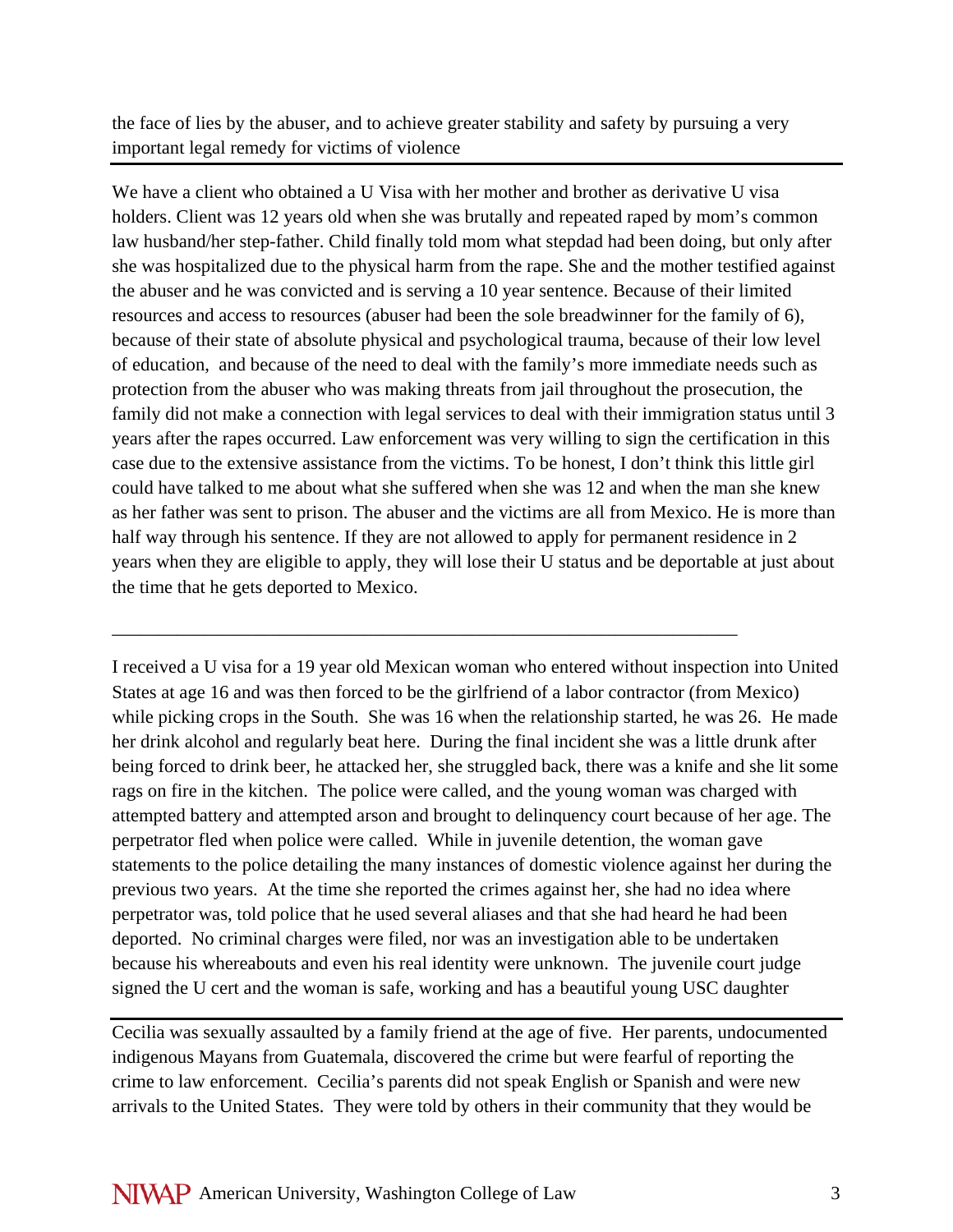arrested if they contacted the police. A year later, the same perpetrator assaulted another child. The father of that child contacted Cecilia's father and together they went to the police. The perpetrator of the crimes was arrested and successfully prosecuted. Immigration Attorney (Colorado)

Follow up: Availability for U visa most definitely helped Cecilia's family to report. At time crime occurred they were too fearful of police to report. After the incident but prior to the reporting of the incident the aunt of Cecilia was a victim of domestic violence and she filed for a U visa and was granted. This helped ease the fears of the parents of Cecilia and they were thus less fearful about reporting when approached by the father of the other child who had been molested. District Attorney certified case.

15 year old female from El Salvador was kidnapped from her high school. The perpetrator were two 28 year females from the same country, they used brass knuckles, duct tape, a knife, gun, and their own hands to brutally injure the child. They dumped the defenseless female at a cemetery. One perpetrator was sentence to 25 years in prison. The other one got away. (U-Visa approval Pending)

\_\_\_\_\_\_\_\_\_\_\_\_\_\_\_\_\_\_\_\_\_\_\_\_\_\_\_\_\_\_\_\_\_\_\_\_\_\_\_\_\_\_\_\_\_\_\_\_\_\_\_\_\_\_\_\_\_\_\_\_\_\_\_\_\_\_\_\_

 6 year old female from El Salvador was molested by babysitter's boyfriend. Child's older brother witness the inappropriate actions from the perpetrator who was also from the same country. He was sentenced to 10 years in jail, but only served 2 then he was deported. (U-Visa approved)

Emme was sexually assaulted by her 25 year old "boyfriend" when she was 12 years old. School authorities noticed a bruise on her arm and questioned Emme. Her friends had told the authorities that Emme had an older boyfriend but she had denied it. Some months later, her mother discovered Emme was five months pregnant. She contacted the police and Emme cooperated with them. Sexual assault charges were filed. Emme became a mother at the age of 13. She and her parents were granted a U visa. (Her father had been picked up in an ICE raid and was able to avoid removal when granted the U)

31 year female from Mexico was walking to the bus stop on her way to work when a 56 year male pointed a gun and forced her into his vehicle and proceeded to grab her genitals and breasts. He threaten to kill her during the time she was kept hostage in his car. She was eventually released and perpetrator captured two weeks later. Turns out that the perpetrator is a neighbor and is from the same country. He was sentence to 10 years. (U-Visa approval pending)

\_\_\_\_\_\_\_\_\_\_\_\_\_\_\_\_\_\_\_\_\_\_\_\_\_\_\_\_\_\_\_\_\_\_\_\_\_\_\_\_\_\_\_\_\_\_\_\_\_\_\_\_\_\_\_\_\_\_\_\_\_\_\_\_\_\_\_\_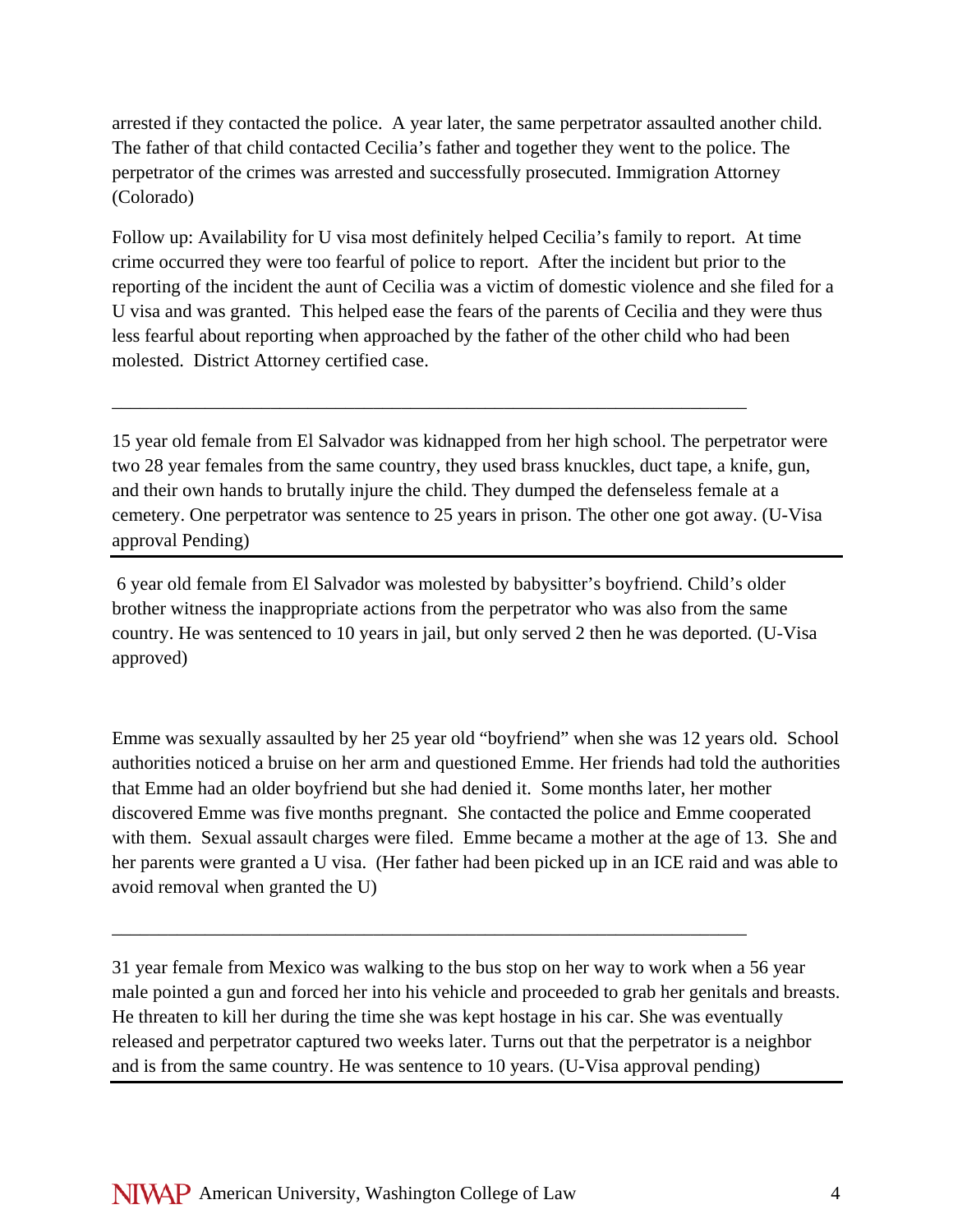My other U-visa cases are pending sentencing for child rape, child molestation, and attempted rape.

Tonya was brutally abused by her boyfriend. During their relationship, he threatened repeatedly to kill her, raped her, and forced her to undergo an at-home abortion. When Tonya was pregnant, he attacked her using his fists and a sharp object that left cuts on her chest, hands, and arms. The police arrested both of them. Criminal proceedings were commenced against Tonya and her boyfriend and they both received stay away orders. Upon release from jail, Tonya's boyfriend sent threatening text messages. She told law enforcement and he was arrested again. In retaliation, Tonya's boyfriend falsely reported that she violated his temporary order of protection, resulting in her arrest. Tonya was arrested and brought to Rikers Island where ICE subsequently initiated removal proceedings. After several months of advocacy showing Tonya was the actual victim, all criminal charges against her were dropped. Tonya cooperated with the District Attorney in the prosecution of her ex-boyfriend. She ultimately received a U visa. Legal Aid Society (New York)

We have a client who has brutally raped by an unknown assailant while she was walking home one evening. She fully cooperated with the police investigation, providing DNA samples, giving a detailed statement of what happened to her and reviewing photo arrays with detectives. The rapist has not been caught but the police provided her with a U visa certification. The police felt that she had been incredibly cooperative. The police actually felt that they had let her down by not catching her rapist. The case is unfortunately considered a cold case but the police are hopeful that the information provided by the client, especially the DNA evidence, will assist them in the future. In the meantime, the client filed a U visa application, which was approved. She, of course, remains willing to assist with any type of criminal investigation against her rapist, should he ever be apprehended.

Male client in NYC was working for a guy who attempted rape on him in a house that they were supposed to work on. He was able to escape. He had to testify twice because the first trial was dismissed on a technicality. Because of the stigma that comes with his type of case and that he's not familiar with the resources available such as counseling, he was never able to share his horrifying story, until he was fortunate enough to stumble upon our law school clinic. Since the date of the incident in 2001, he finally has his Legal Permanent Resident status granted to him this year. Although it has been a long journey for him, he had been waiting patiently for this status, but still in fear that his attacker would come after him after his release from prison. As a green card holder, he is very thankful that the U.S. has this remedy available and feels personally stronger to withstand any future attack against him and his family because he would be able to come forward to law enforcement without fear of being sent back to Central America.

We have a number of child sex abuse cases where the clients are abused by family members. In many cases, the perpetrators are deported back to the home country. The child victims are under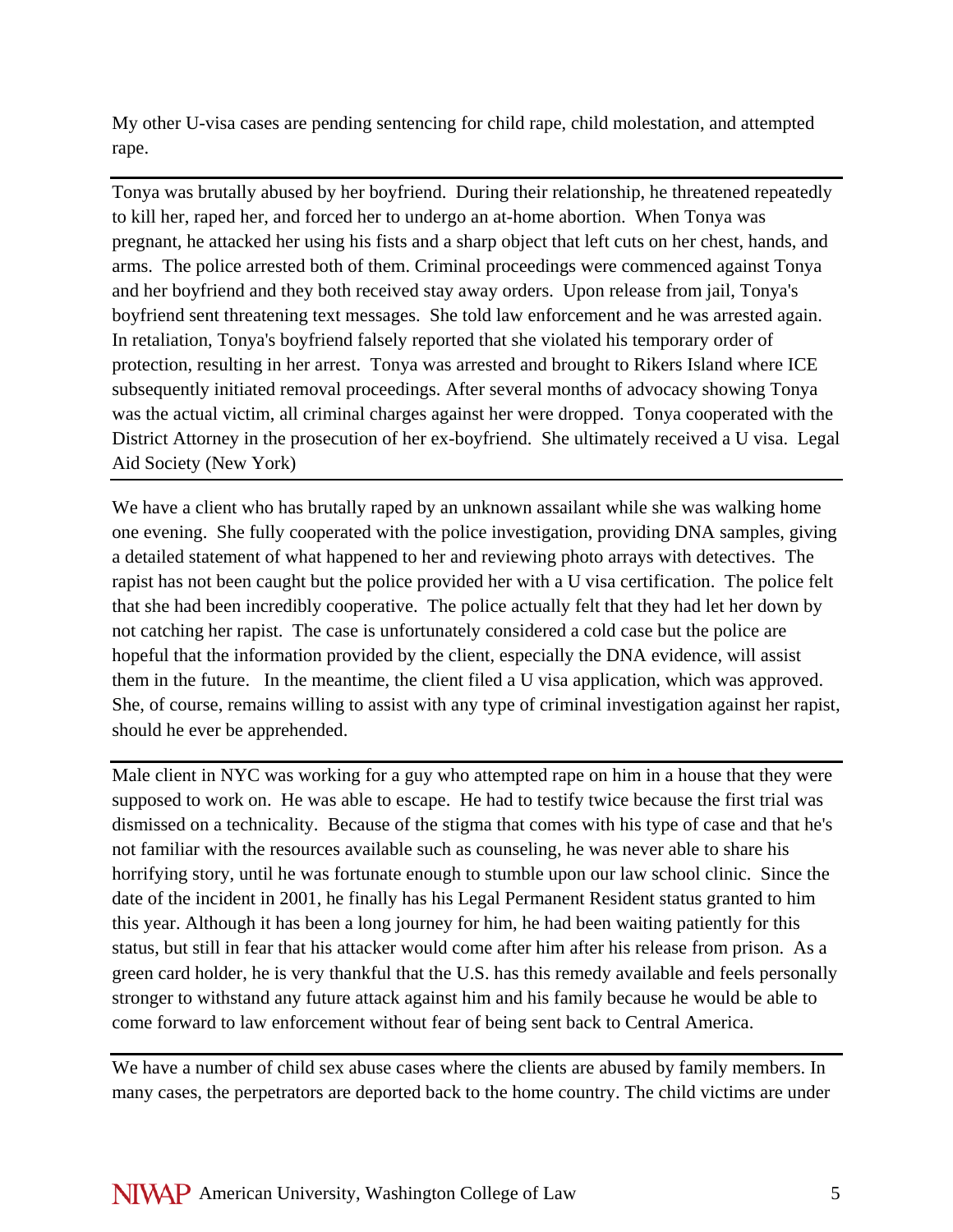extreme pressure to recant because of the tensions this creates in families. For example, our client's 4 year old child (USC) was sexually abused by her uncle. When the client discovered the abuse, she immediately reported it. She testified in court and cooperated on her child's behalf. The uncle's family (in the US and abroad) was extremely angry with our client. He is in jail and will be deported after serving his sentence. If our client was unable to adjust and had to return to her country, she and her family would face the trauma and danger of running into the perpetrator and his family.

A recent example of a case we processed is for 2 young men, brothers, both sexually abused by a church worker. I don't know the nationality of the church worker, but he was convicted of a lot of counts of rape, sexual abuse, endangering welfare of minors etc. The boys were 9 and 11 when this perpetrator started abusing them. Defendant was sentenced to 15 years.

Rita was approved for U nonimmigrant status as the victim of domestic violence committed against her by her ex-boyfriend, and father of her US citizen child. She had reported her exboyfriend for trying to strangle her twice but the local police only sign certifications when the crime occurred within 60 days of the certification request. She moved to another state. She reported her ex-boyfriend for stealing her car and threatening her but the local police would not certify. She had obtained a final restraining order where the judge made findings that her exboyfriend had committed domestic violence crimes as defined under the criminal code. Based on the Judge's finding, she obtained a certification and U nonimmigrant status. The Judge's investigation and the restraining order case was concluded and not the subject of an ongoing investigation.

U visa was granted to my client after a neighbor called the police to report a domestic. She had recently immigrated to the US as a fiancé and did not speak English well. The police interpreter was a relative of the abuser and when she told the police officer through the interpreter that her abuser attacked her with a knife, the interpreter told her she couldn't say that or he'd get into trouble. The interpreter did not relay that information to the police officer, who then did not arrest her husband and did no further investigation. As a result of the abuse she suffered, she suffered from PSTD, major depression, hallucinations and night terrors. The client came to me six years after separating from her husband.

\_\_\_\_\_\_\_\_\_\_\_\_\_\_\_\_\_\_\_\_\_\_\_\_\_\_\_\_\_\_\_\_\_\_\_\_\_\_\_\_\_\_\_\_\_\_\_\_\_\_\_\_\_\_\_\_\_\_\_\_\_\_\_\_\_\_\_\_

I have a U client who was the victim of attempted murder. She is from Honduras and her exboyfriend/abuser is from Mexico. He stabbed her repeatedly in a parking lot and left her for dead. She received a victim of the year award (or something like that) from the DA's office. She stayed in communication with police and the DA's office as the abuser remained at large in the community for months as she fought for her life. He is now in prison, and will likely be there for more than four years. When he is eventually deported, it will not be to Honduras. Because of our client's wounds, physical and emotional, she cannot even imagine trying to survive in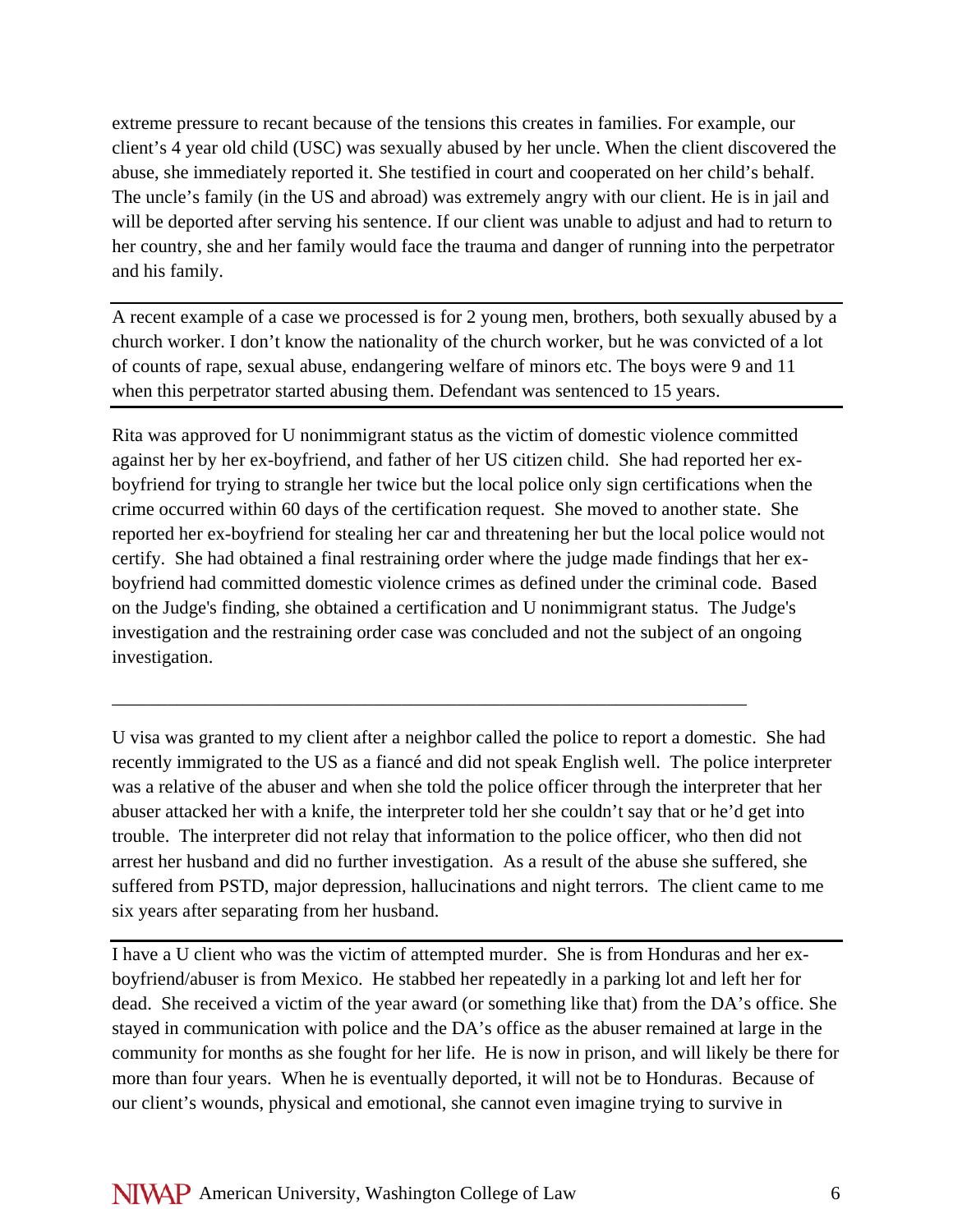Honduras. She cannot do physically demanding work. She has a therapy group here that she needs to continue to access, also.

Another client was the victim of attempted murder. He is from Mexico, and was shot alongside a friend who was killed in the incident. Despite some media attention and strong police involvement, the killer was never found. Our client was very helpful, though, and it is not his fault that police were not able to locate the person who tried to kill him.

Another client was the victim of domestic violence by her husband's sister. The victim is from Mexico and the husband and his family are from Guatemala. Our client and her husband called police and brought charges against the sister, forming a united front against his violent family member.

\_\_\_\_\_\_\_\_\_\_\_\_\_\_\_\_\_\_\_\_\_\_\_\_\_\_\_\_\_\_\_\_\_\_\_\_\_\_\_\_\_\_\_\_\_\_\_\_\_\_\_\_\_\_\_\_\_\_\_\_\_\_\_\_\_\_\_\_\_\_

\_\_\_\_\_\_\_\_\_\_\_\_\_\_\_\_\_\_\_\_\_\_\_\_\_\_\_\_\_\_\_\_\_\_\_\_\_\_\_\_\_\_\_\_\_\_\_\_\_\_\_\_\_\_\_\_\_\_\_\_\_\_\_\_\_\_\_\_\_\_

We have a client whose father killed her mother at a party on mother's day when all the family was present. He pointed his gun at others in the room and fled. Their children was cooperated with law enforcement, including helping police track him down in another state after he fled. He is now serving time in prison, but his family members have issued a threat to kill anyone they learn has cooperated with police to imprison him. One of my client's brothers was murdered in Mexico. Especially all the male members of the family are terrified to ever step foot in Mexico.

*David* was shot in the abdomen at close range by a shotgun in a dispute over a \$100 bet on a boxing match. The blast ripped his internal organs apart, and the large shell exited out his back. He was on life support and in a coma and law enforcement was unable to question him. Miraculously, David lived, although he lost a kidney and has been permanently disabled. Several months later, when he was able to speak, David aided in the investigation and prosecution of the crime, despite threats of retaliation from the perpetrators' families. Eventually three individuals were prosecuted and sentenced to five to ten years in the state penitentiary. Case was certified by District Attorney and U is pending. Availability of U did encourage him to cooperate. He was threatened by the family of the perpetrators of the crime and is fearful that they will harm him if he is returned to Mexico.

17-year old mom whose USC adult boyfriend / father of her son shot her in the back as she pushed her infant son down the street away from him during an argument. She was brought to the US when she was less than 2 years old and has her USC son and 3 USC siblings & no family she knows in her country. He is now in prison serving a five-year sentence. If she isn't able to adjust status, she will have no way to support her son and his whole family blames her for him going to prison.

\_\_\_\_\_\_\_\_\_\_\_\_\_\_\_\_\_\_\_\_\_\_\_\_\_\_\_\_\_\_\_\_\_\_\_\_\_\_\_\_\_\_\_\_\_\_\_\_\_\_\_\_\_\_\_\_\_\_\_\_\_\_\_\_\_\_\_\_\_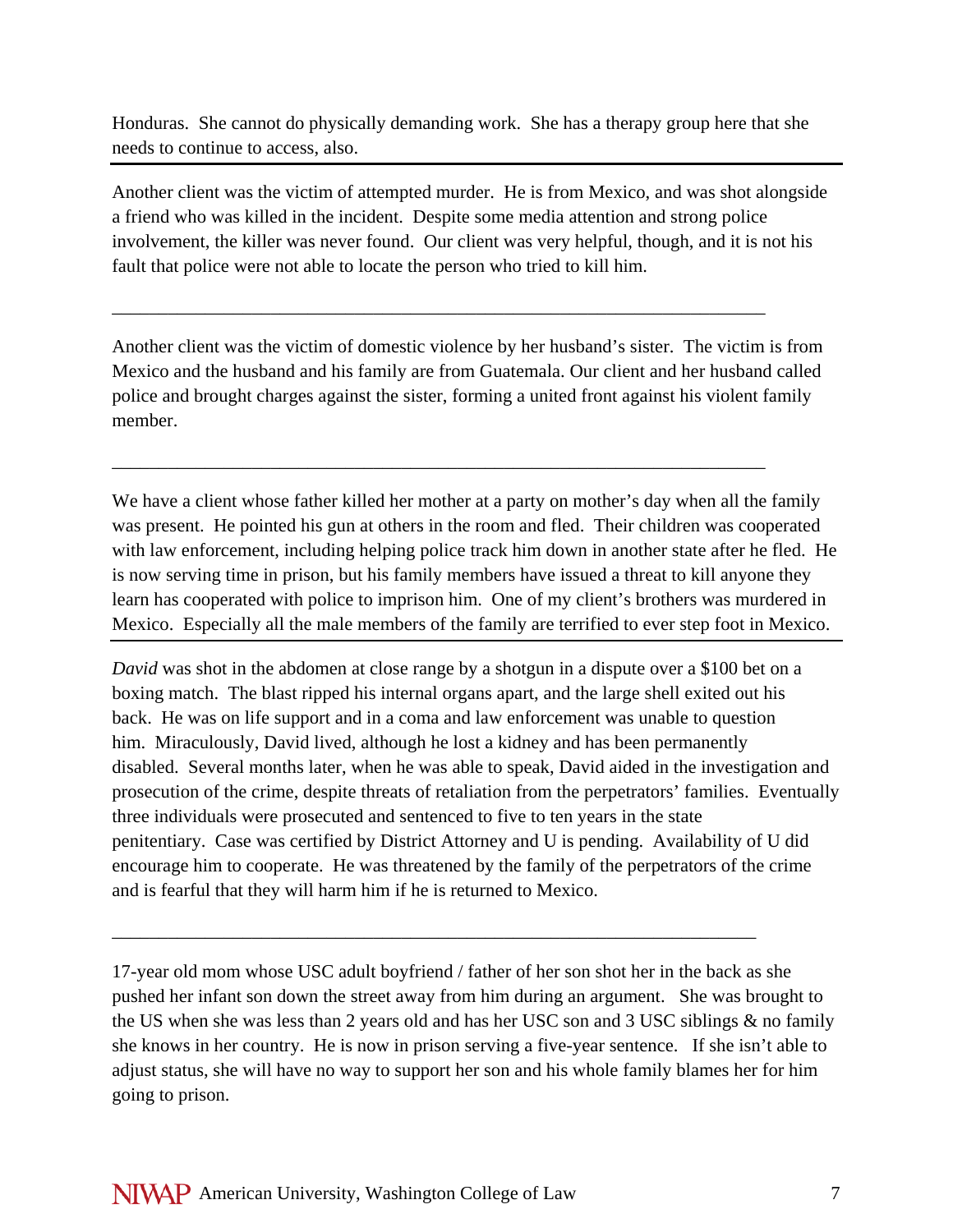Now 16 year old U Visa holder immigrant who was the victim of horrific sexual abuse (multiple rapes, forced sodomy,  $\&$  physical abuse) by her father from age  $11 - 15$ . Her mom was in the home and was aware of some of the abuse and did nothing, even when teen told her. When she was fifteen (15), she told a friend's mom who called the police. She told the police and participated in a pretext call to her father in which he admitted having sex with his daughter. He was arrested and has been in jail with multiple felony charges pending. He is likely to go to prison for many years and to be deported upon release. She is in foster care but will graduate from foster care and, if she is not able to adjust status, has nowhere to go in her home country of Guatemala but his family and places he knows and can find her. His whole family blames her, and the law enforcement in Guatemala will not protect her, or other abuse victims. If she hadn't reported to law enforcement on this guy, I am sure he would have raped and molested other girls including her USC sister. His charges are still pending before the court.

\_\_\_\_\_\_\_\_\_\_\_\_\_\_\_\_\_\_\_\_\_\_\_\_\_\_\_\_\_\_\_\_\_\_\_\_\_\_\_\_\_\_\_\_\_\_\_\_\_\_\_\_\_\_\_\_\_\_\_\_\_\_\_\_\_\_\_\_

Two teen girls were sexually molested by their mother's boyfriend from age when they were 7 – 10 years old. Abuse was recognized when younger daughter was diagnosed with genital warts at age 8. Abuser was prosecuted, served a prison sentence, and was deported to the girls home country. Girls just got U status but if they are not able adjust they would be very afraid to return to their country and encounter him. He has tried to contact them since his release and his family keeps him updated as their mom has two younger children which are his, so they are afraid he would find out if they went back.

\_\_\_\_\_\_\_\_\_\_\_\_\_\_\_\_\_\_\_\_\_\_\_\_\_\_\_\_\_\_\_\_\_\_\_\_\_\_\_\_\_\_\_\_\_\_\_\_\_\_\_\_\_\_\_\_\_\_\_\_\_\_\_\_\_\_\_\_\_\_

I met with a woman the other day who will be applying for a domestic violence-based U Visa, and her abusive husband told her previously that if she tried to get any legal help or talked to a lawyer, he would kill her. We helped her get a protective order and get into a domestic violence shelter, but I believe that if he had known she was applying for a U Visa, she would have been in greater danger.

We represented a U visa applicant who was strangled. The victim was fearful about going to the police initially. When the crime was reported, the perpetrator could not be located. The police certified the case nonetheless and the victim and victim's family all received U visas. (They are doing very well; working and in college).

\_\_\_\_\_\_\_\_\_\_\_\_\_\_\_\_\_\_\_\_\_\_\_\_\_\_\_\_\_\_\_\_\_\_\_\_\_\_\_\_\_\_\_\_\_\_\_\_\_\_\_\_\_\_\_\_\_\_\_\_\_\_\_\_\_\_\_\_\_\_

\_\_\_\_\_\_\_\_\_\_\_\_\_\_\_\_\_\_\_\_\_\_\_\_\_\_\_\_\_\_\_\_\_\_\_\_\_\_\_\_\_\_\_\_\_\_\_\_\_\_\_\_\_\_\_\_\_\_\_\_\_\_\_\_\_\_\_

We currently have a U visa case where a victim suffered child sexual abuse. The prosecutor's office will not certify until the case is closed.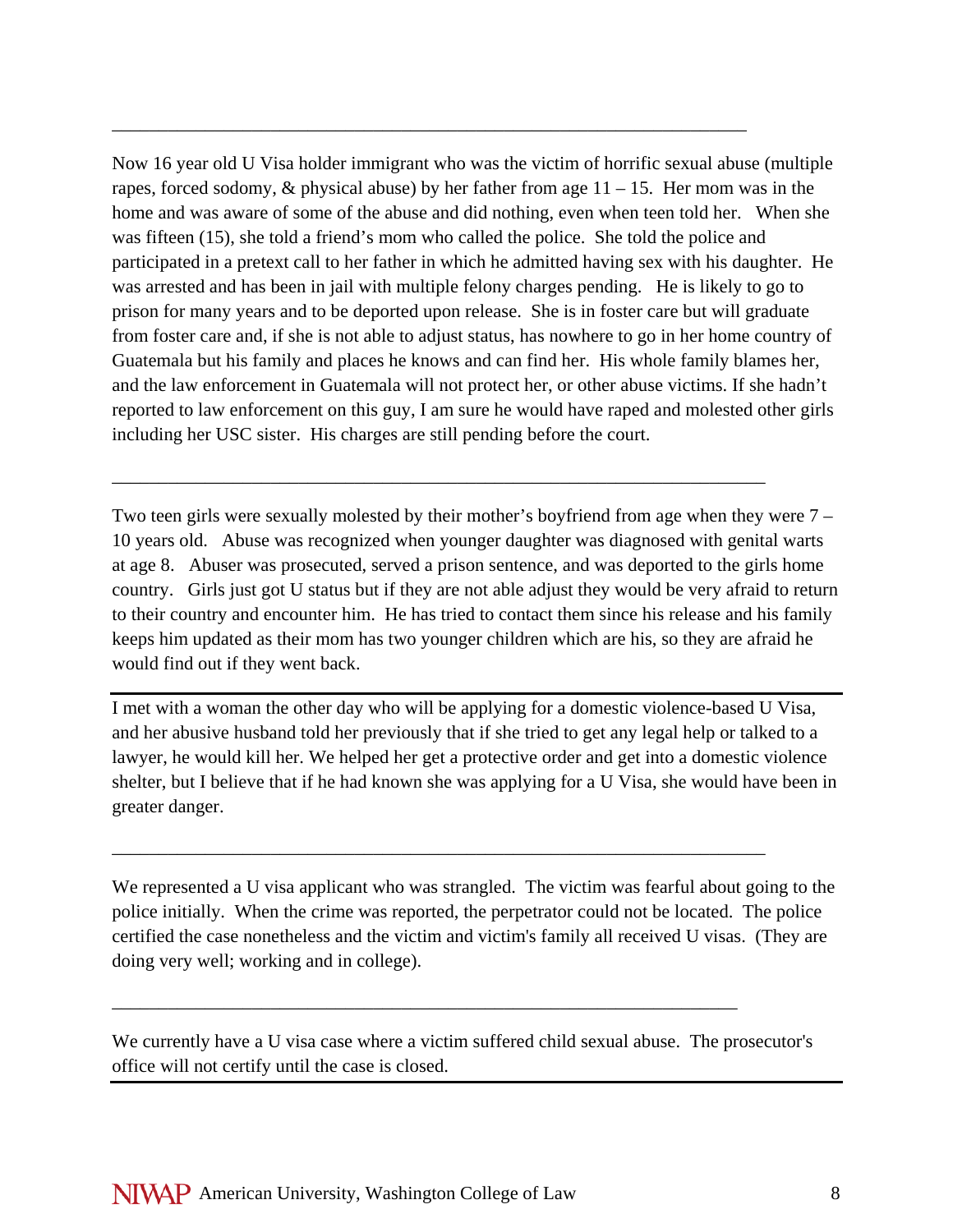Choi recently received U nonimmigrant status. She was the victim of domestic violence from her ex-boyfriend, and reported the crime after her boyfriend drove off, dragging Choi from his car. Choi's ex-boyfriend is a US citizen, born in the U.S. She only recently received U nonimmigrant status and is not eligible to adjust status until 2015.

------------------------------------------------------------------------------------------------------------------

Paula was approved for U nonimmigrant status as the victim of domestic violence committed against her by her ex-boyfriend, and father of their three US citizen children. Paula is from Brazil and her ex-boyfriend is from Honduras (and has since returned there). She is not eligible for adjustment of status until 2013.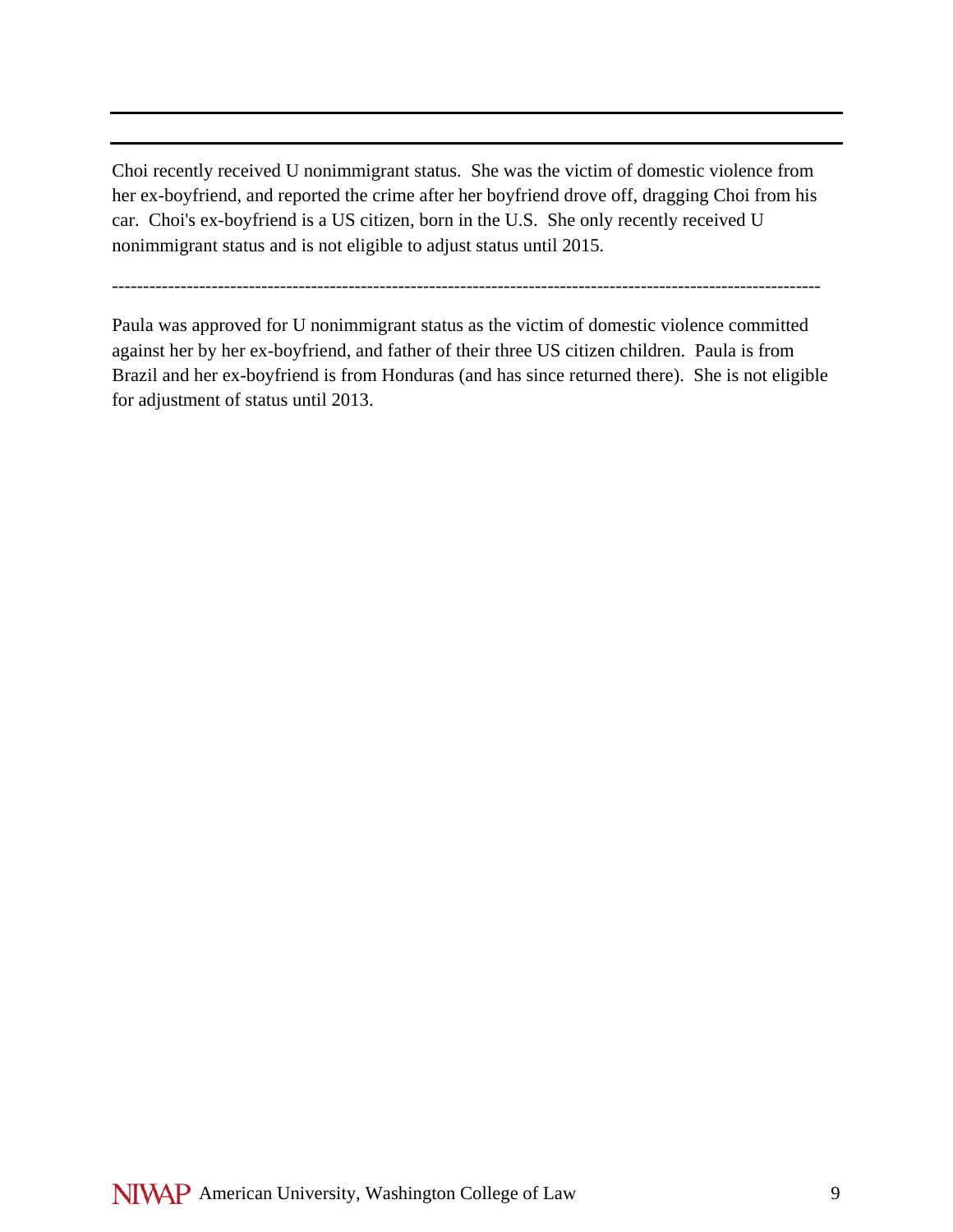#### **U-visa Holders Need Legal Permanent Residency:**

# **Real Life Stories**<sup>1</sup>

May 16, 2012

Congress enacted T and U-visa victims of crime protections under the Victims of Trafficking and Violence Prevention Act of 2000 to protect immigrant victims of domestic violence, sexual assault, human trafficking and other violent crimes as they come forward to report criminal activity. VAWA 2000's T and U-visa protections help law enforcement agencies by providing them greater access to immigrant crime victims who help them investigate and prosecute criminal activity and improve public safety. Access to lawful permanent residency helps assure that abusers, traffickers, and crime perpetrators can no longer continue to use DHS officials as tools in carrying out threats of deportation. The perpetrators threats of deportation silence many immigrant crime victims, effectively preventing them from providing critical assistance in criminal investigations and prosecutions. Access to lawful permanent residency helps immigrant crime victims overcome many hardships including: vulnerability to retaliation, separation from family, and employment loss and instability.

These stories were originally collected to illustrate the impact that *delaying access to lawful permanent residency* had on immigrant crime victims. The stories described below clearly illustrate the important role that access to lawful permanent residency plays in promoting the safety of courageous immigrant crime victims who come forward and work with law enforcement prosecute violent criminals. Eliminating adjustment of status for U-visa victims or limiting it only to those victims whose perpetrators are deported to the victim's home country will leave victims like those whose stories are described below with no ability to safely come forward and if VAWA is amended in this way perpetrators of the crimes described below will go free.

These hardships are illustrated by the stories below.

#### **Hannah**

<u>.</u>

- **Crime: Domestic Violence, Felonious Assault**
- Granted U-visa Interim Relief: 01/2004
- Eligible for Adjustment of Status: 01/2007

Hannah, a Moroccan national, came to the United States in 1999 to live with her husband, Mr. Z, whom she married in Morocco in January 1999. Approximately two weeks after they married, Mr. Z became physically abusive. He would slap and verbally abuse Hannah. Mr. Z also stole Hannah's bankcard and other documents. When Hannah confronted Mr. Z about stealing her bankcard and documents, he pushed her down and started to punch her face, breaking her nose.

<sup>&</sup>lt;sup>1</sup> This story collection was adapted from the T and U visa story book developed by Legal Momentum, Leslye Orloff and NIWAP own a license for its use.

The names of the victims in all of these stories have been changes and locational information removed so as to protect victim confidentiality consistent with VAWA confidentiality laws. Written by Sunita Boyce and Leslye Orloff. This publication is adapted from stories that were collected and submitted to the Office on Budget and Management as illustrations of the need for access to lawful permanent residency to T and U visa holders.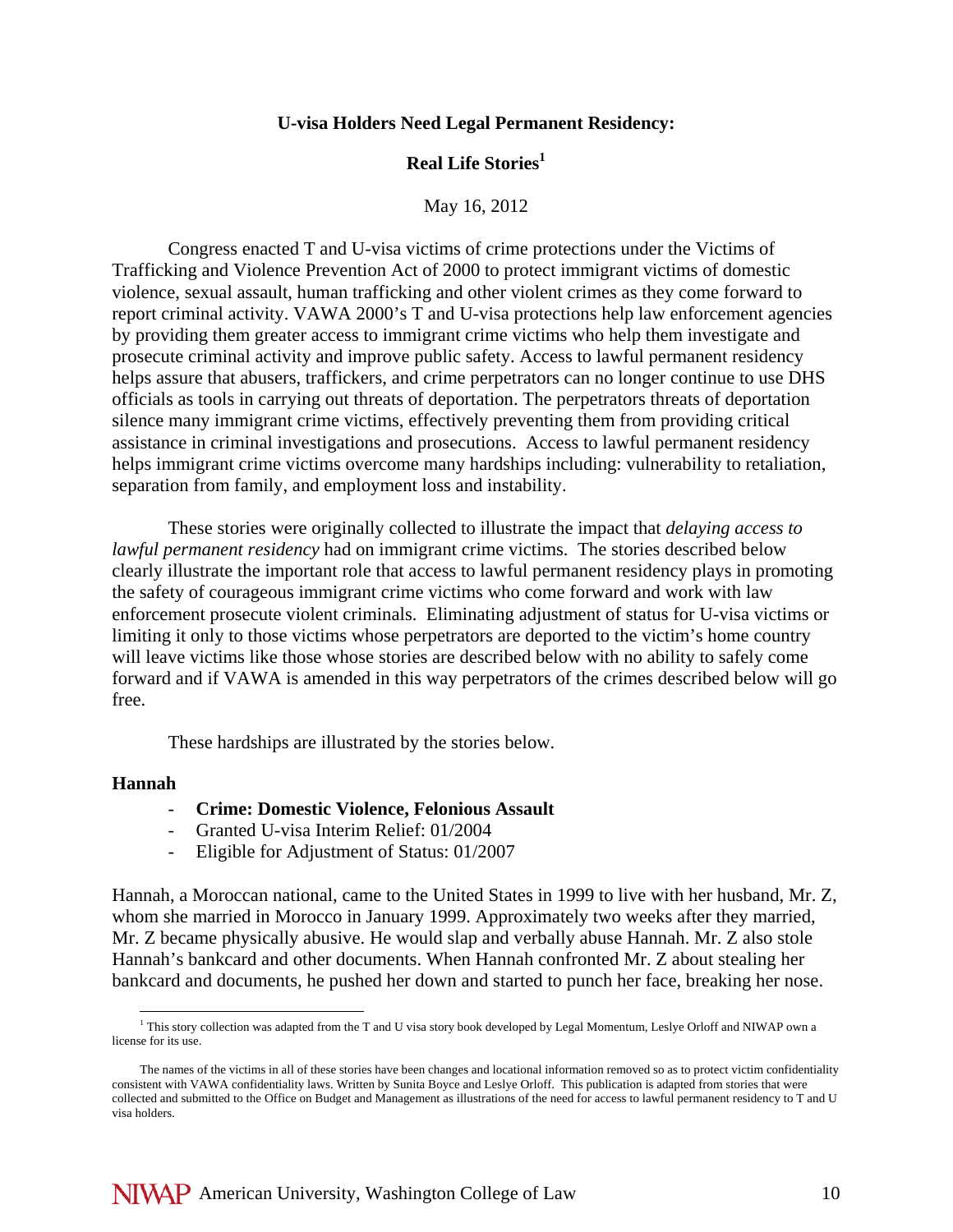Hannah's whole face was black and blue. Although she sought medical attention at a clinic, she did not call the police out of fear. Eventually, Mr. Z apologized and agreed to a divorce because he was scared that she would report him to the police. In March 2001, Hannah moved into her own apartment but Mr. Z would still come by and harass her. Although Mr. Z had another girlfriend, he would still come by and slap Hannah and try to start an argument. He threatened to harm her family in Morocco if she ever reported anything to the police. After Mr. Z ended his relationship with his girlfriend, he tried to get back together with her and when she refused he threatened to kill her.

Mr. Z began being friendly towards Hannah, but this lasted for only a short while. During the night of February 11, 2001, between 3 and 4 a.m., Mr. Z showed up to Hannah's apartment seeming very sad and talking about how much he missed her. Hannah refused to give him another chance and they briefly argued. At some point during the argument Mr. Z pulled a knife out of his jacket and stabbed Hannah in the eye. She does not remember much afterwards because she quickly lost consciousness. The neighbors found Hannah and called the police. She had several knife wounds all over her face and hands and was taken to the trauma unit. Hannah had to undergo months of surgery and physical therapy to regain the use of her left hand, which had extremely deep knife wounds. To this day, her face is still scarred from the attack.

Hannah worked with investigators and testified as a witness in Mr. Z's criminal case. Due to her participation with the prosecution of her case, Mr. Z pled guilty on in September 2006 and is currently serving a 16-year sentence for this crime. Although Hannah entered on a tourist visa, her legal status in this country eventually expired until she finally received U-visa Interim Relief in January 2004. She should have been eligible to adjust to legal resident in January 2007, however she has had to re-file and is still in deferred action status. In March 2008, Hannah's mother passed away and she was unable to travel to Morocco to attend her funeral. Hannah needs to travel to Morocco in August to visit with her siblings and deal with family issues during this extremely hard time. Without legal residency in the United States, Hannah will not be able to travel to Morocco without worrying she may not be able to return to the United States.

# **Esperanza**

- **Crime: Trafficking**
- Granted U-visa Interim Relief: 10/2003
- Eligible to Adjust Status: 10/2006

Esperanza is a victim of human trafficking who cooperated in the investigation and prosecution of her traffickers. She applied for and received a T-visa in October 2003 and has been eligible to apply for adjustment of status as a T-visa recipient since October 2006 but has not been able to apply because DHS has failed to issue T and U adjustment regulations. As a victim of human trafficking, Esperanza desires to help other victims like herself. She knows her experience will serve as a comfort to other women who suffer the same fate. Her rebuilding her life after becoming free from her traffickers has been difficult. Currently, Esperanza works as a security guard in Los Angeles, but dreams of becoming a police officer. Unfortunately, she has not been able to pursue her dream because one of the requirements to become a police officer is that Esperanza be a lawful permanent resident.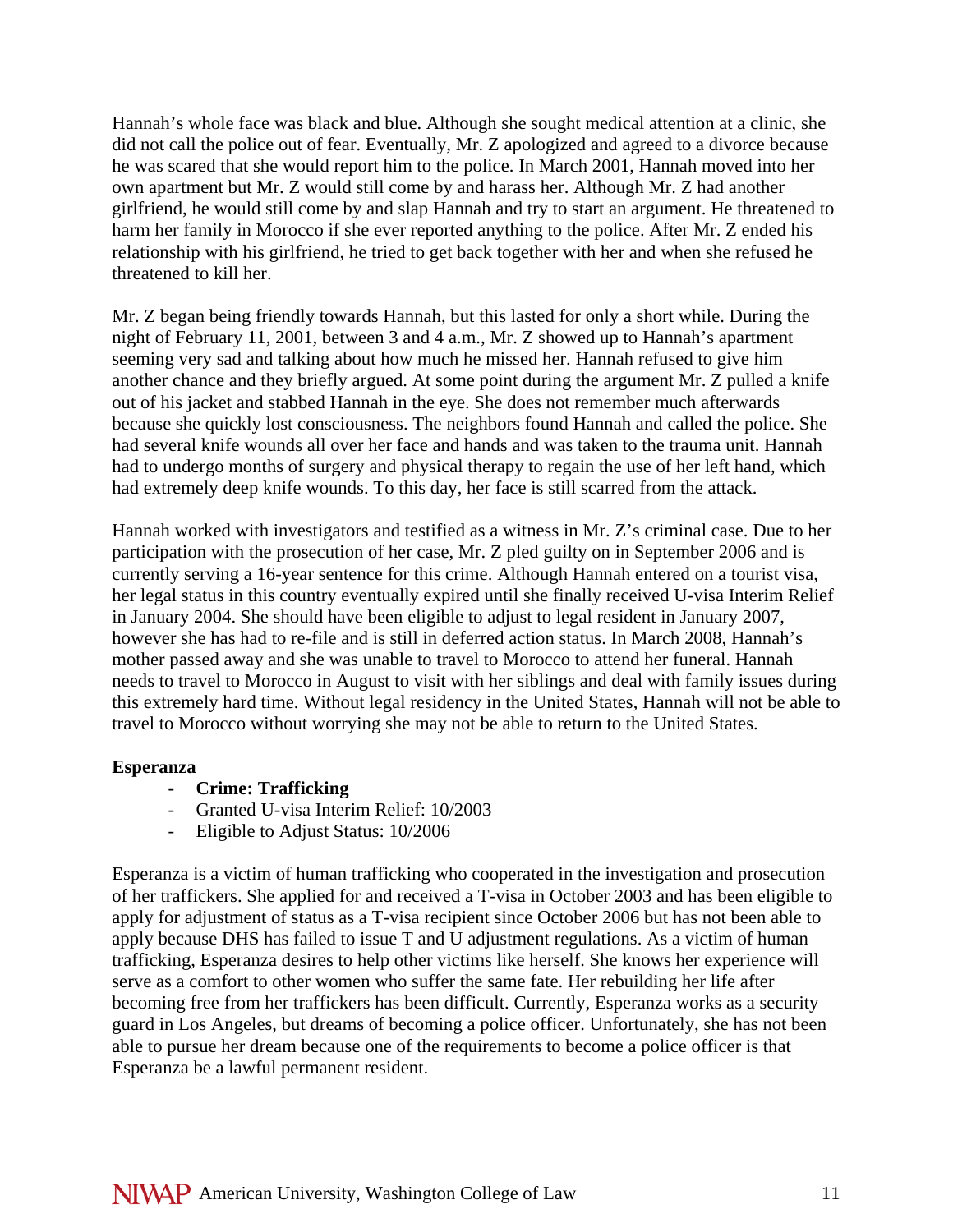Since there are no regulations allowing her to adjust her immigration status from Tnonimmigrant visa holder to lawful permanent resident she must continue to wait. The inability to apply for and attain lawful permanent residency locks Esperanza and other trafficking victims into low paying jobs, cutting them off from well paying government jobs for which they can qualify. Regrettably, it is easier for immigrants, who haven't had to overcome such physical and emotional abuse, to become legal permanent residents than women like Esperanza. Issuance of T and U adjustment regulations will offer trafficking victims and crime victims a wider range of employment options.

#### **Jane**

# **-Crime: Rape, Stalking**

 **-**Granted U-visa Interim Relief: 10/2005 -Eligible for Adjustment of Status: 10/2008

Jane and her family, citizens of South Korea, entered the United States in 1998 at the invitation of her minister on B1-visas for business visitors. Jane's minister offered her and her family the ability to remain longer in the United States, R1-visa status for religious workers. Instead of filing the paperwork for their R1-visas, Jane's minister took the family's entire life savings. Jane's husband and youngest child returned to South Korea.

After the devastating experience with her minister, Jane eventually was put into removal proceedings. Jane put her trust and future in the hands of her immigration attorney, Mr. I, whom she hired to represent her during removal proceedings. Mr. I violated Jane's trust and his professional ethics, when he wooed her, raped her and then stalked her. After those incidents Jane was very afraid of Mr. I, so she sent her two eldest children back to South Korea. Jane fled to the east coast to escape Mr. I, but he pursued her and managed to find her. Jane returned to the west coast because Mr. I falsely and insistently claimed she had to be present for a Federal Circuit Court decision about her immigration case. The abuse and stalking continued and Jane was granted a protection order against Mr. I ordering him to cease contact with her and to stop all future abuse.

Once Jane retained new counsel she could trust, she reported the abuse and was assisted in filing a bar complaint against Mr. I. In fact one of the charges against him was practicing law without a license during the time he represented Jane. Jane was granted U-visa interim relief in October 2005 as a rape and stalking victim. She will be eligible to adjust to legal residency in October 2008. Jane very much wants to be reunited with her family and has been unable to visit with them. It has been 10 years since Jane could see her husband and youngest child living in South Korea. The family has not been living together in the same place for the past decade. Jane desperately needs reunification with her family in order to psychologically heal and feel she and her family are safe. Jane is feeling depressed because she is losing hope about her U-visa being adjudicated, receiving her green card, and most of all being able to see her family.

# **Leigh and Cara**

- **Crime: Child Sexual Abuse, Incest, Aggravated Felony**
- Granted U-visa Interim Relief: 08/2006
- Eligible for Adjustment of Status: 08/09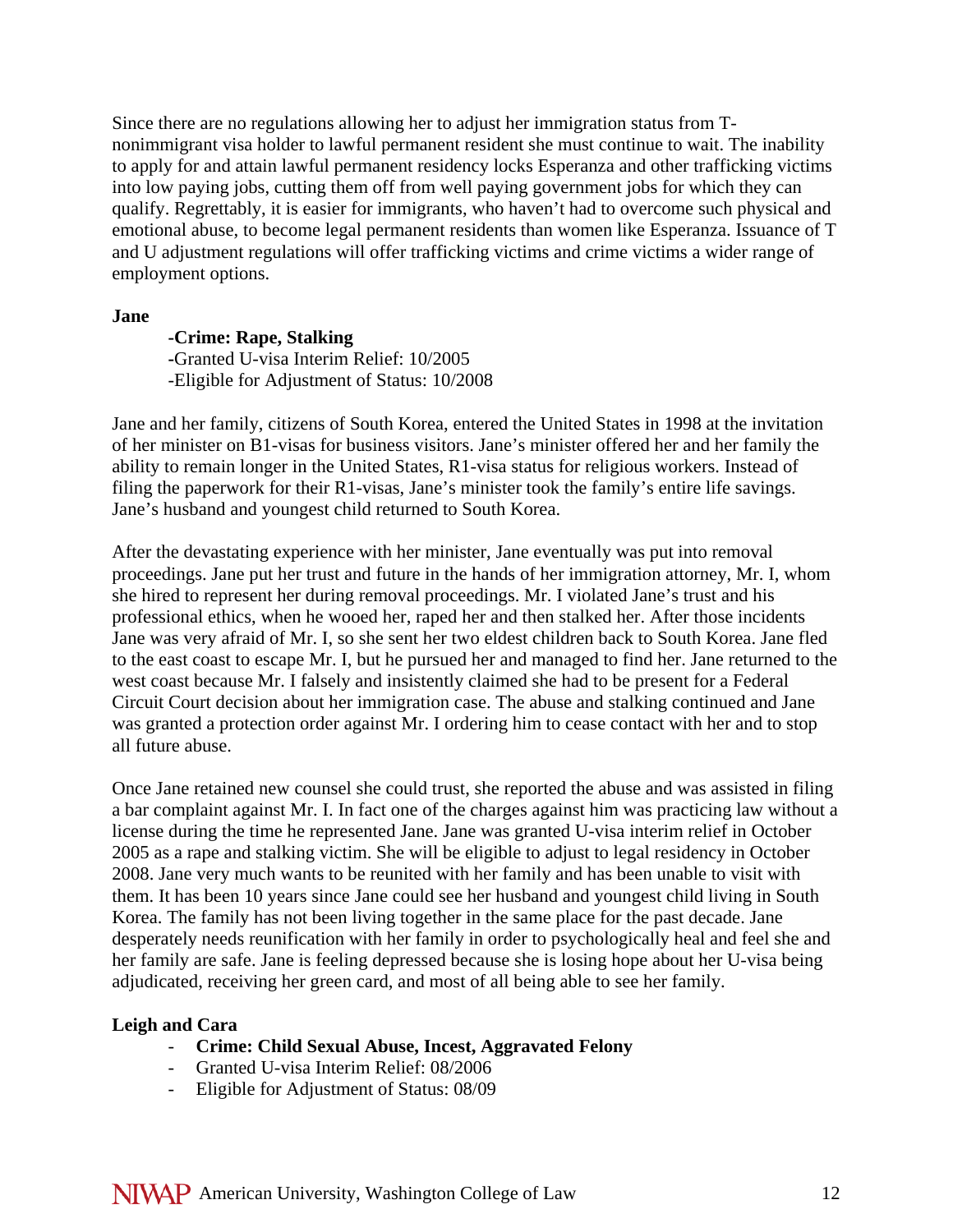Leigh and Cara entered the United States from Mexico with their family, including their father. When Leigh and Cara were minors, their father sexually abused them. Their father was convicted of an aggravated felony and deported back to Mexico. Leigh and Cara received U-visa Interim Relief in August 2006 and will be eligible to adjust to legal residency in August 2009. One person whom they should be able to trust, their own father, violated the girls' trust. It is important for survivors of child sexual abuse to have a strong support system in order to psychologically heal. The sisters find good support from their mother and legal resident brother in the United States. As a result of the abuse both Leigh and Cara have an eating disorder, and Leigh has also developed diabetes. Leigh and Cara need medical attention and counseling, which may not be affordable or accessible in Mexico. The sisters' fear returning to Mexico and seeing their father, who may retaliate against them. Also, if the sisters see their father it could damage the delicate healing process they are currently undergoing.

#### **Faye**

- **Crime: Domestic Violence, Aggravated Assault of a Minor**
- Granted U-visa Interim Relief:  $1/05$
- Eligible for Adjustment of Status: 1/08

Faye entered the United States from Mexico in April 1992. Faye's husband, Mr. Q verbally abused and threatened her with harm. In addition to Mr. Q's verbal abuse, he would slap and punch Faye leaving her with bruises. Faye reported the abuse that occurred against her on various occasions to the police. The abuse culminated in June 2003 when her Mr. Q arrived home after drinking. He began to verbally assault Faye. The violence escalated as their son, stepped in to prevent his father from physically attacking his mother. Faye then tried to help her son as her Mr. K began to assault her. She told her daughter to call the police. Faye's husband then became furious and punched a window with his fist breaking it and severely cutting himself. Mr. K fled the home as the police were on the way. Faye explained what happened to the police and helped in the investigation of the assault. The next day Faye and her children found out that Mr. K had bled to death the evening before due to the cuts on his arm from the broken window. Faye continued to help in the investigation of her husband's death and the assault he committed against her that evening. Faye was granted U-visa Interim Relief in January 2005 and was eligible to apply for legal residency this past January based on humanitarian need and public interest. The family has received counseling to deal with the violent and traumatic death of their husband and father. Faye worries that her son, who was often the victim of Mr. K's abuse, will have problems in the future with his anger and violence and hopes to have him continue counseling. Faye is very concerned about the instability of her family's situation if they must return to Mexico, where they may not receive the counseling they need. Faye had hoped to apply for lawful permanent residency as a visa recipient as soon as she was eligible in order to feel safe and secure and to recover from her trauma.

#### **David**

- **Crime: Child Sexual Abuse, Threats from Abuser's Family**
- Granted U-visa Interim Relief: 06/ 2005
- Eligible for Adjustment of Status: 06/2008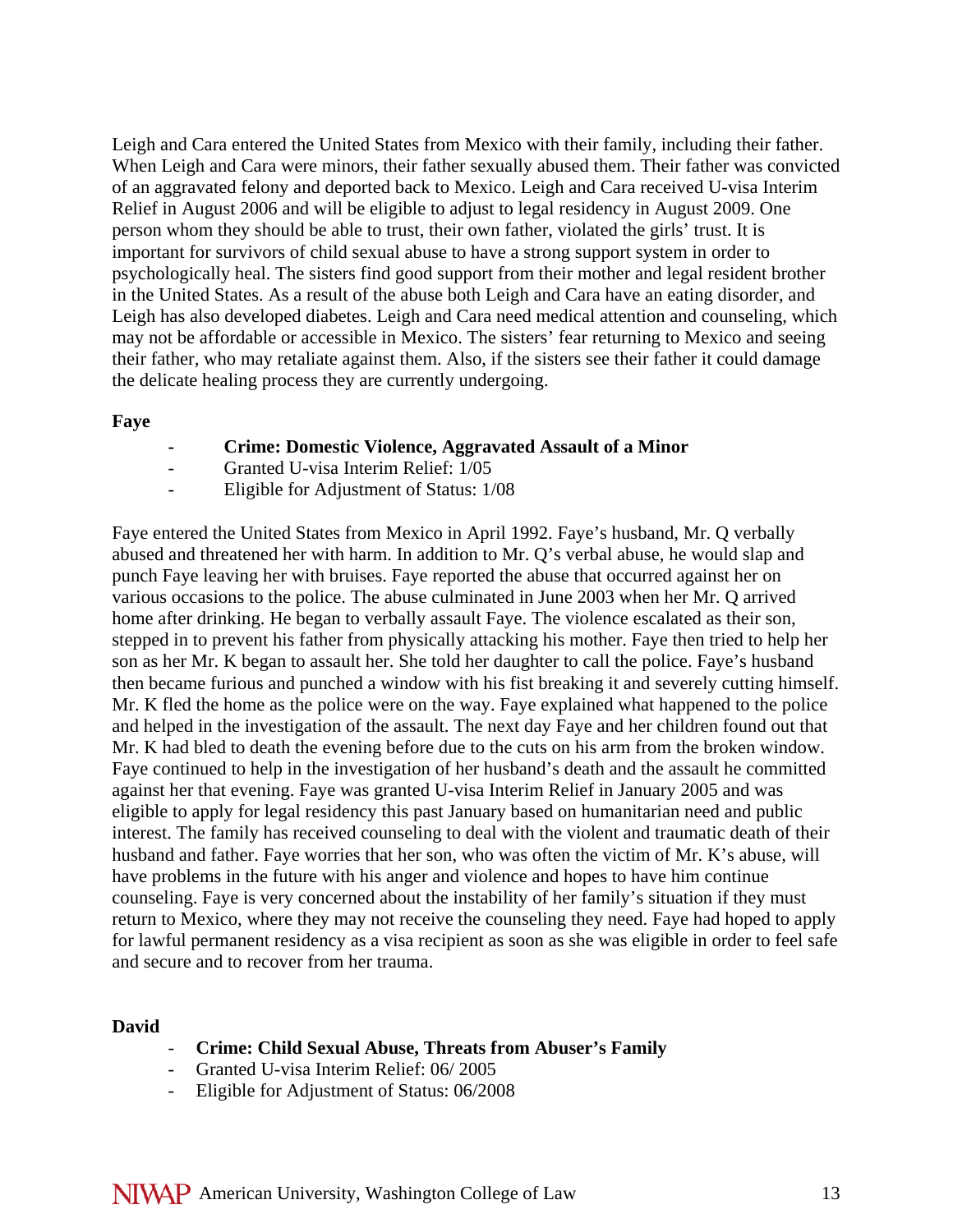David entered the United States with his family when he was a young child. When David was 10 years old, his neighbor sexually abused him. David's mother found out about the sexual abuse and reported the abuse to the police. The state filed charges of against David's abuser. The abuser's family still lived next to David and his mother, and they made threats towards them during the prosecution of the neighbor. The District Attorney's Victim/Witness Program was able to relocate David and his mother to another location for their safety. David and his mother were granted U-visa Interim Relief in June 2005 as a result of the sexual abuse and were eligible to adjust to legal residents in June 2008.

David is undergoing counseling to help him cope with the trauma he incurred. David needs to remain in the United States to continue his counseling. In Mexico, David and his mother would not receive witness relocation. Also, they fear possible retaliation from the neighbor and will probably not be meaningfully protected in Mexico. The neighbor was convicted and deported to Mexico.

Although David's mother was placed in removal proceedings, her case was administratively closed to allow her to apply for U-visa Interim Status. David's mother has a valid employment authorization document, but has been questioned by immigration officers who told her the employment authorization card is not valid and they cannot verify her case and threaten to take her into custody. Fortunately David's mother has not been taken into custody, but she is apprehensive about taking public transportation. David's mother may miss out on employment opportunities because employers are used to seeing a green card and are unfamiliar with the fact that people with U-visa Interim Relief are eligible to be employed and unsure why the work authorization lapses and needs to be renewed each year. Employment eligibility in the United States is so important because David's mother needs to be able to support him emotionally without having to worry about how she will support David financially. Her status would not be questioned if she were able to adjust to legal residency and obtain a green card.

# **Jennifer**

#### **-Crime: Murder, Felonious Assault**

 **-**Granted U-visa Interim Relief: 01/2006 -Eligible for Adjustment of Status: 01/2009

Jennifer and her husband, Tom, both citizens of Mexico, were victims of a tragic crime in the United States. After finishing a 12 hour-shift, Jennifer and Tom were held up getting off a city bus at 10 p.m. Although Jennifer and Tom gave the robbers all they had, the robbers killed Tom in cold blood in front of Jennifer. Jennifer was traumatized, but found the strength to cooperate with the investigation and testify against her assailants. Jennifer was granted U-visa Interim Relief in January 2006 for her help in bringing her and her husband's assailants to justice. In January 2009 Jennifer will be eligible to adjust her status to legal resident. Jennifer has been unable to visit her two daughters in Mexico who lost their father and never had a chance to say good-bye. Losing a parent, especially in such a senseless way, is very difficult on children and Jennifer's children need to be with her in the United States to help them cope with and understand their loss. It has been very difficult for Jennifer to be separated from her children the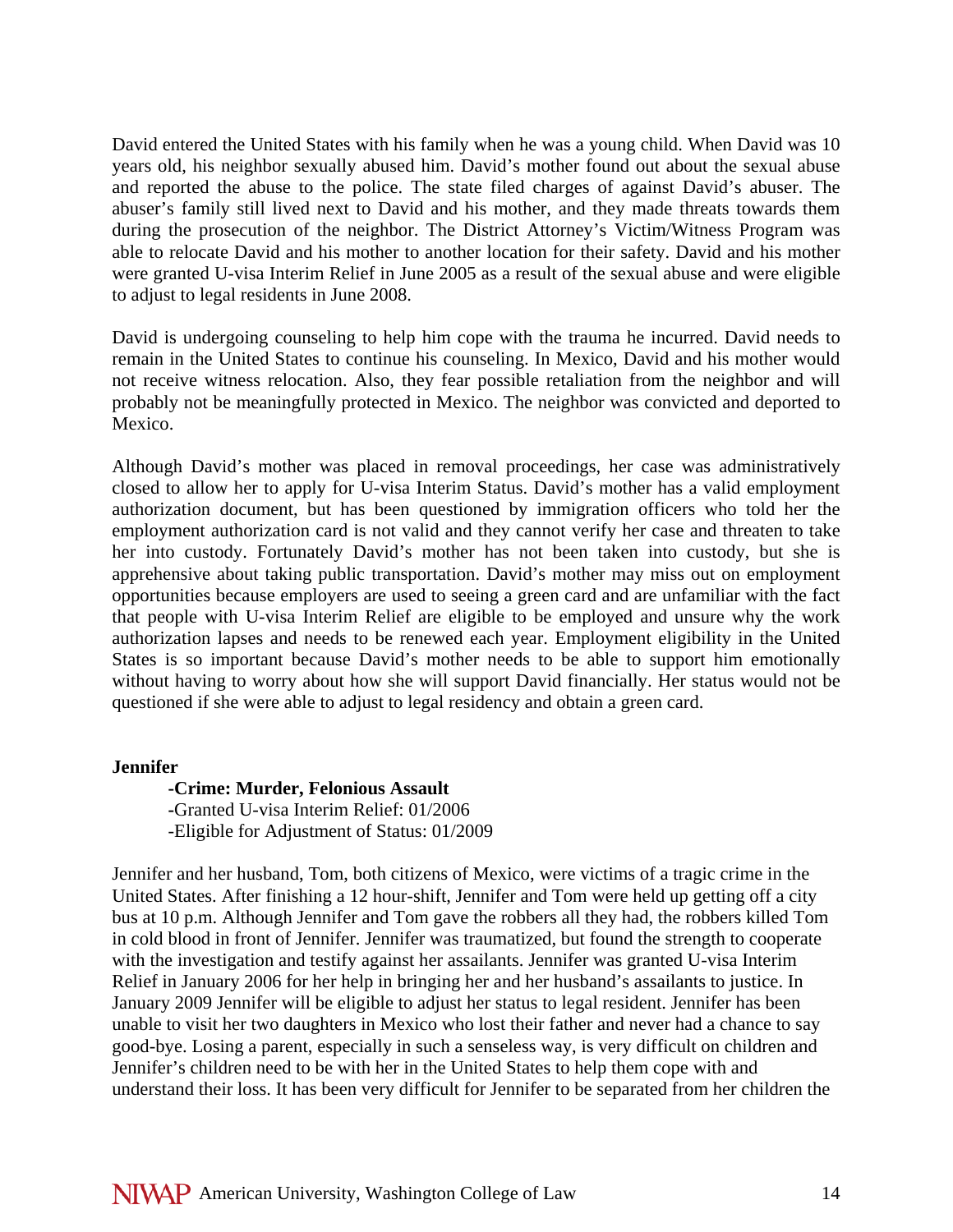past two years because she is unable to travel to Mexico with U-visa Interim Relief. Each year Jennifer has renewed her status and employment authorization, paying fees of \$545.00 dollars. Jennifer has tried rebuilding her life and has subsequently remarried. Unfortunately, she now no longer qualifies for a fee waiver for her employment authorization because the combined incomes put her slightly above the poverty level.

# **Carmen**

- **Crime: Threats With Deadly Weapon; Domestic Violence; Kidnapping**
- Granted U-visa Interim Relief: 12/04
- Eligible for Adjustment of Status: 12/07

Carmen is a national of Mexico who last entered the United States in 1996. She is the mother of three United States Citizen children and has suffered substantial physical and mental abuse at the hands of her husband. Carmen and Mr. X met in Mexico when they were both fifteen years old. After a pleasant two-year courtship, they decided to live together. After they moved in together, Mr. X became physically, verbally, and emotionally abusive to Carmen and their three children, particularly when he was drinking. He told her that if she ever called the police, he would kill her and take her children away from her. After several failed attempts at reconciliation, Carmen finally left Mr. X for good on August 2, 2003.

On that date, Mr. X locked his wife in their bedroom and threatened her with an outdoor staple gun and a knife, saying he would cut her to pieces and send the pieces to her mother as a gift. Once she was finally able to escape from the bedroom, Carmen motioned to her daughter J to call the police from her bedroom. When the police arrived a short time later, Mr. X was arrested and he spent seven months in jail before being deported to Mexico. Mr. X continues to harass and threaten Carmen. He calls to tell her that if he sees her with someone else he will kill them both and take away her children. He also tells her that his brother, who lives in the US, is watching her every move.

A victim services program helped Carmen gain approval of her U Visa Interim Relief and Deferred Action Status in December 2004 and would have been eligible to adjust this past December based upon humanitarian need and public interest. Now, she awaits approval of her U Visa Application with a retroactive grant. She is afraid that without something more permanent like her LPR status that she would be sent back to Mexico where her husband would be able to harm her. She feels that the protection she has received here is what has enabled her to leave her violent spouse. Though she has her interim relief, she still feels a sense of impermanency and fears what could happen to her and her children in the future if their immigration statuses are not made more permanent.

#### **Bette**

# **-Crime: Domestic Violence**

 **-**Granted U-visa Interim Relief: 11/2004 -Eligible for Adjustment of Status: 11/2007

Bette is a national of Kenya. Bette suffered physical and emotional abuse from Mr. Z throughout her 8-year marriage Mr. Z's family never accepted the marriage, and they made it a point to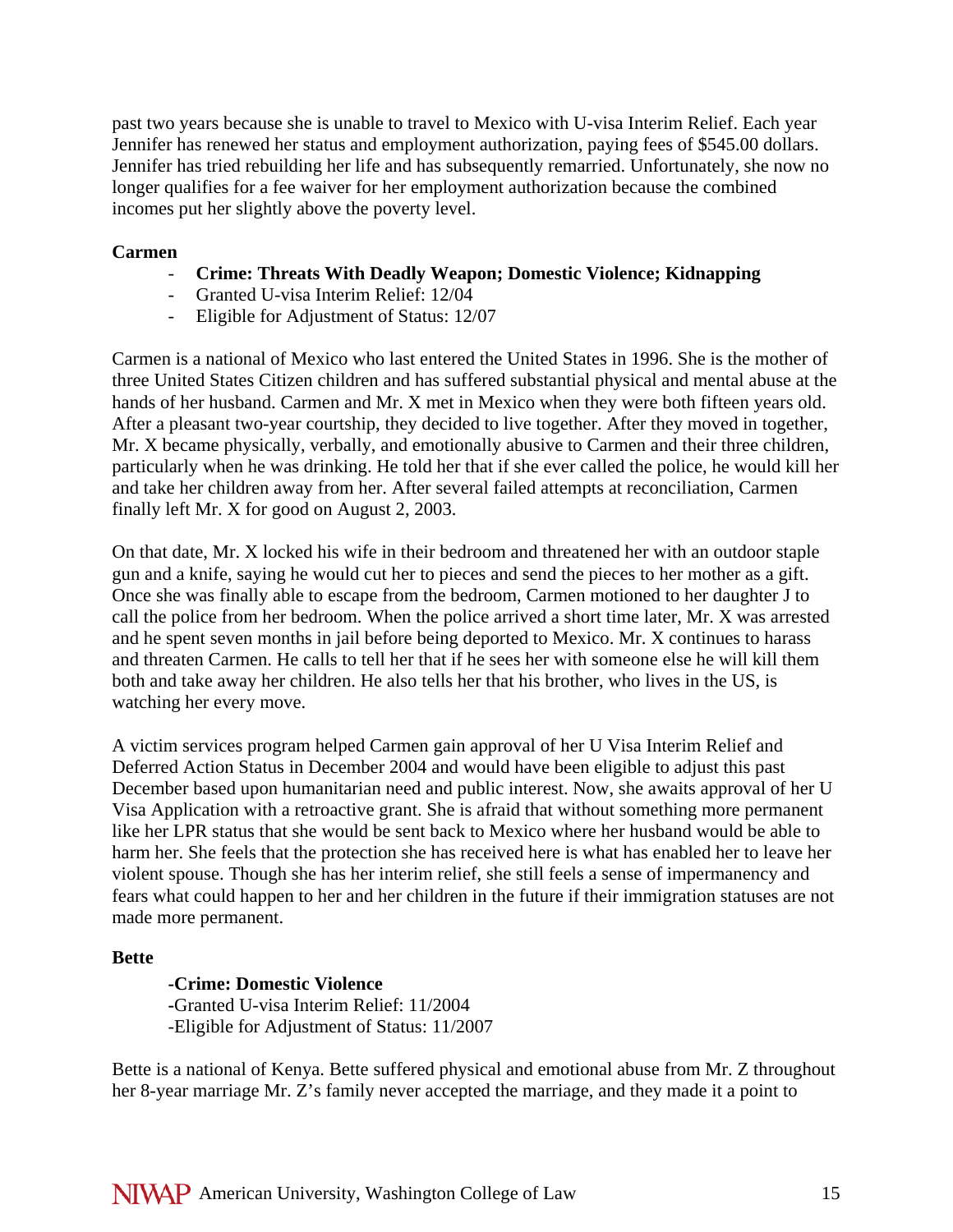make her miserable. When they came to the United States in 1998, Bette thought that things would improve but rather it got worse. Mr. Z continued to be verbally, emotionally, and physically violent toward Bette on several occasions. Mr. Z would strategically hit Bette in places where he knew the bruises would be difficult to see. He was also unfaithful to Bette. Bette called the police many times to report the abuse, but always agreed to get back together with her Mr. Z when he asked for forgiveness and said he would change. Finally, in July 2003, Bette found the courage to leave her husband for good. She subsequently testified against him in court, and he was found guilty and sentenced to two years of probation and fined \$4,000. Bette was granted Deferred Action Status and U visa interim relief in November 2004, along with her two children who have derivative status. Bette's youngest daughter is mentally retarded and hearing impaired. Her daughter is currently receiving care and services in the United States. Bette does not believe her daughter would receive the same quality of care in Kenya. In addition, Bette fears Mr. Z will be able to retaliate against her more easily in Kenya. She fears he will try to physically harm her and her children or kidnap her children. Bette was eligible to adjust her status to legal resident in November 2007.

#### **Martinez Family**

**-Crime: Felonious Assault, Attempted Burglary** 

 **-**Granted U-visa Interim Relief: 09/2006

-Eligible for Adjustment of Status: 01/2009

The Martinez family was sound asleep in their apartment, when late one evening they heard a knock on the door. Mr. Martinez answered the door. Mr. V was at the door and he demanded beer. Mr. Martinez tried to explain that he did not have any beer. Mr. V and his two associates barged into the Martinez apartment. Mr. Martinez's 13 year-old son, Jim, went into the living room to be with his father. One of the assailants stabbed Mr. Martinez in the neck. Jim yelled to his mother to call 911, but as she was dialing one of the assailants threatened her. Jim went into the kitchen to get a knife to defend himself because a third assailant was coming at him with a knife. Jim tried to protect himself and started lashing out, stabbing two of the assailants. All the assailants left the Martinez apartment. The police arrived a few minutes later. Even after the terrible experience, Jim was able to give the police detailed descriptions of the assailants. The police came upon a car and arrested the assailants based upon the descriptions Jim provided. The Martinez family has five children, ranging in ages 13 to 4 years old. Three of the Martinez children are United States citizens. Mr. and Mrs. Martinez, Jim, and the other eldest child were granted U-visa Interim Relief in September 2006. Mr. and Mrs. Martinez both have aging parents in Mexico, whom they are unable to visit until they adjust to legal residency. One of the younger children may have special education needs as well. The Martinez family will be eligible to adjust status in September 2009, and hope to attain legal residency in a timely manner so they may have certainty in their life and be able to visit their family in Mexico.

#### **Delarosa**

- **Crime: Domestic Violence**
- Granted U-visa Interim Relief: 6/05
- Eligible for Adjustment of Status: 6/08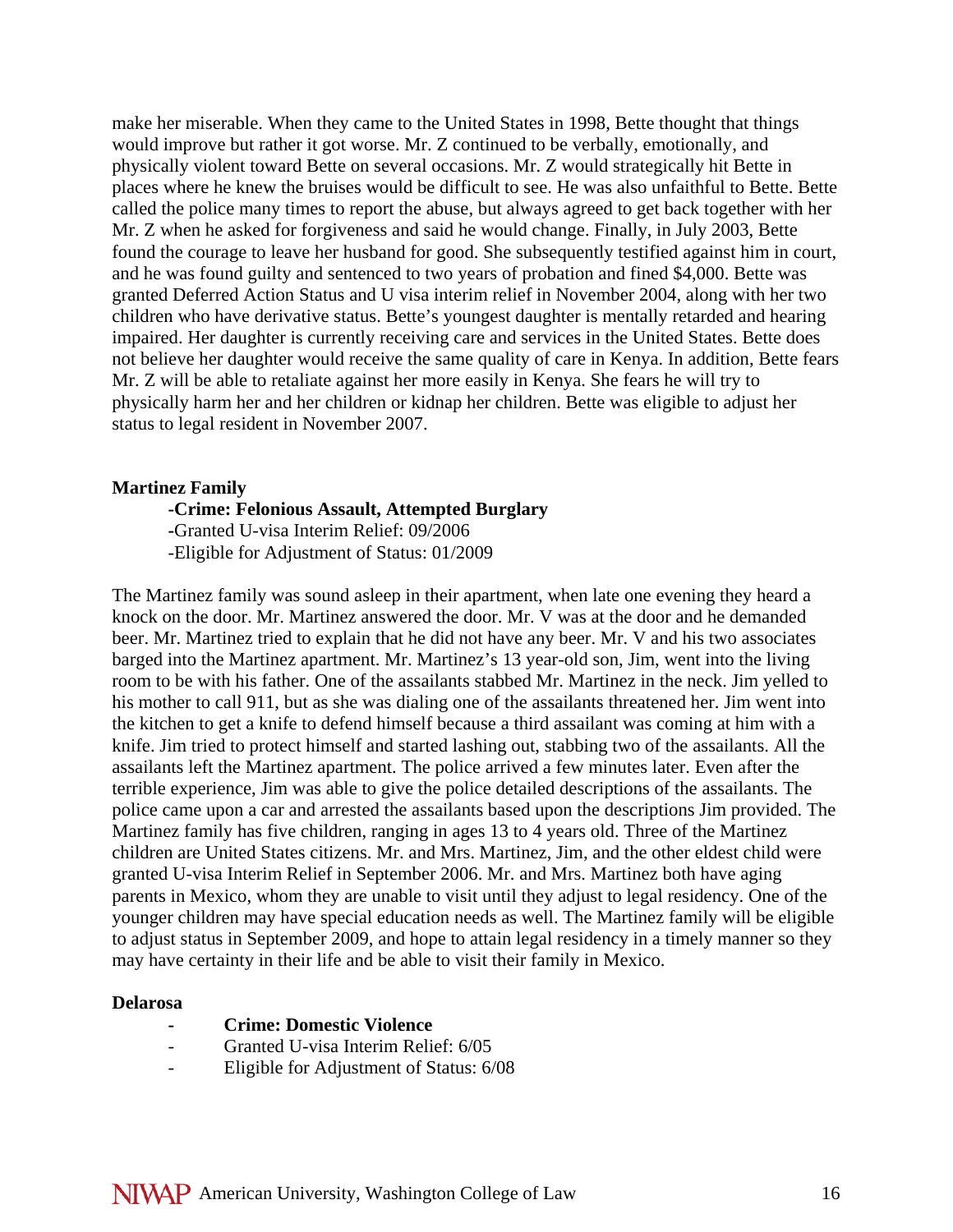Delarosa, a national of Mexico, is the mother of three United States Citizen children. Delarosa met Mr. X casually through friends in Mexico and saw him just a few times, but did not think too much of Mr. X. In February 1995, Mr. X tracked down and sought out Delarosa in Waco, Texas where she had relocated. Having very few friends in Waco, Texas, Delarosa was flattered Mr. X had looked for her. Delarosa and Mr. X began dating. The relationship was going relatively well, until Mr. X's jealousy and mistrust began to cause problems. He constantly accused Delarosa of cheating on him. The first time Mr. X hit Delarosa was in April 1997, after a friend told Mr. X she had seen Delarosa kissing a co-worker. Delarosa did not call the police to report this abuse because she believed Mr. X would change. She also feared the police would report her to Immigration.

Mr. X beat Delarosa on Valentine's Day in 2004 because he found a picture of a male co-worker celebrating the holidays with Delarosa and her family, and he immediately assumed she was having an affair. When Delarosa arrived at work that day, visibly upset, her manager convinced her to call the police and report what had happened. Several days later, Delarosa found the courage to tell Mr. X he had to leave their home and has not seen him since that day. Delarosa is now receiving counseling from a local battered women's shelter, which is greatly helping with her recovery. Delarosa was granted U Visa interim relief and Deferred Action Status on June 05. Delarosa does not believe that she would get the same support and counseling that she has received in the United States in her home country. Since Mr. X was deported back to her home country, Delarosa fears he would find her and harm her in retaliation for reporting his abuse to the police. Delarosa is eligible to apply for permanent residency in June 2008 based on humanitarian need and public interest.

# **Nina**

# **- Crime: Elder Abuse**

- Granted U-visa Interim Relief: 07/05
- Eligible for Adjustment of Status: 07/08

Nina is a citizen of the USSR and an Armenian national who entered the United States in June 2004 at the request of her daughter, Ms. G, who subsequently physically and mentally abused her mother. Ms. G was physically violent with Nina on several occasions. On October 4, 2004, Nina asked a building manager for help because Ms. G had physically attacked her. Nina reported the abuse to the local Police. She assisted the police in their investigation and also assisted Adult Protective Services in its investigation of the abuse she suffered. Nina initially received U-visa Interim Relief in June 2005 and will be eligible to adjust in July 2008, pending approval of her U Visa application. Nina is 82-years old and has no place to return to. She gave up her entire life and sold everything she had to come to the US to be with her daughter, who eventually abused her. Nina is financially independent with the support of a small church where she belongs. Nina works sewing and cleaning at the church. Nina fears that she will not be able to start over at her age in the USSR and hopes to gain legal residency in the United States, so she may live out the rest of her years in tranquility.

# **Jillian**

# **- Crime: Domestic Violence, Sexual Assault, Rape**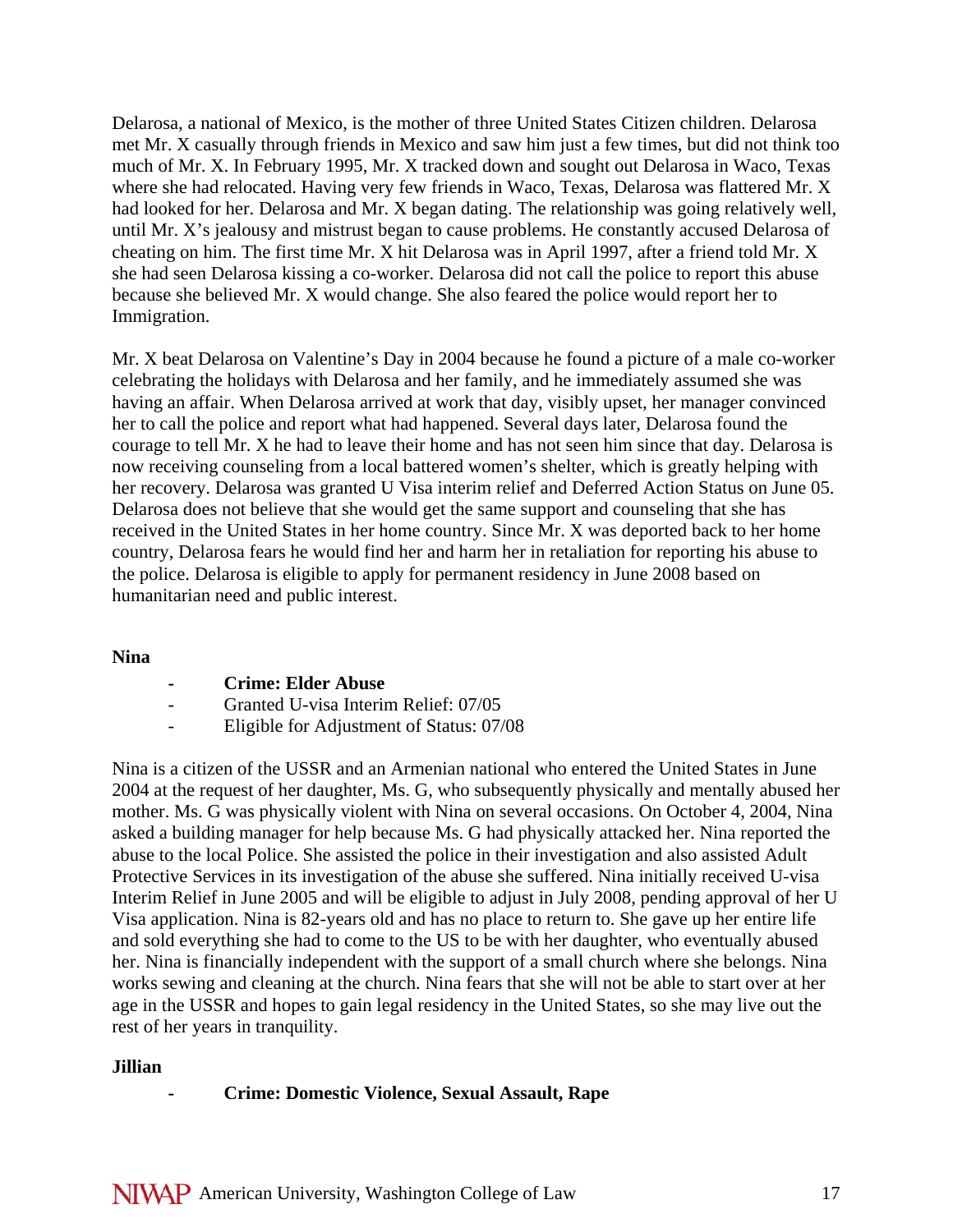- Granted Deferred Action 03/05
- Eligible for Adjustment of Status 03/08

Jillian is a national of Mexico who last entered the United States in August 1996. Jillian is a mother of three United States Citizen children, she has suffered substantial physical and mental abuse at the hands of her ex-boyfriend and father of her three children, Mr. P. Jillian met Mr. P while living with her brother-in-law. Mr. P would come to their home to visit his sister-in-law. After a pleasant two-month courtship, Jillian decided to move in with Mr. P. Things turned sour when Mr. P learned about one of Jillian's prior boyfriends. He became extremely jealous and abusive. Mr. P was unfaithful, and even vowed to have revenge for Jillian's supposed cheating. Jillian has suffered from epileptic seizures ever since a brutal attack she suffered at the age of 18, and when she had these seizures Mr. P would often take advantage of his unconscious girlfriend to "experiment" sexually. He also raped her several times while she was conscious. Jillian was afraid to report the abuse, because Mr. P threatened to take her children away from her. Also, she did not want her children to lose their father. But with the help of a friend, Jillian finally found the courage to report the abuse she was suffering to the police and seek help. Jillian continues to struggle with depression and epileptic seizures and is need of almost constant medical attention and monitoring for her condition. Jillian received U-visa Interim Relief in May 2005. Jillian is currently receiving medical treatment in the United States for her depression and epileptic seizures; treatment would not be adequate in Mexico. She needs to remain in the United States, where her children will best be able to care and monitor her condition. Jillian was eligible to apply for legal residency in March 2008.

# **Irma**

- **Crime: Kidnapping, Sexual Assault of a Minor**
- Granted U-visa Interim Relief: 6/10/05
- Eligible for Adjustment of Status: 6/10/08

Irma is a national of Mexico who entered the United States in March 1991. Irma was kidnapped by Mr. M, a friend of her father's, from her home in the early morning hours of September 12, 2004. Mr. M set a trap to get Irma's father out of the house that morning, and then proceeded to pick up a sleeping Irma and place her into his truck. Mr. M drove with Irma until his truck broke down. Mr. M attempted to sexually assault her, but Irma was able to fight off his advances despite also being physically assaulted by him. Mr. M then forced Irma into the woods with him, where he again tried to sexually assault her. Throughout the ordeal, Mr. M forced Irma to call home several times and lie about their whereabouts in order to divert the helicopters that had been dispatched by the police to look for them.

As day broke and workers were arriving at a nearby construction site, Mr. M called his friend to come pick them up. They told Irma that they would kill her father or her little brother if she said anything to the police about Y's involvement in the kidnapping. They dropped her off at a grocery store and told her to call her parents. The police arrived at the grocery store and took Irma to the hospital for an examination. Soon after the kidnapping, the family learned that Mr. M was a fugitive; he had done this same thing to a young girl in Colorado. His accomplice, Y, has not been arrested either, apparently due to a lack of sufficient evidence against him. Irma and her parents applied for and were granted U Visa interim relief in June 2005. Pending approval of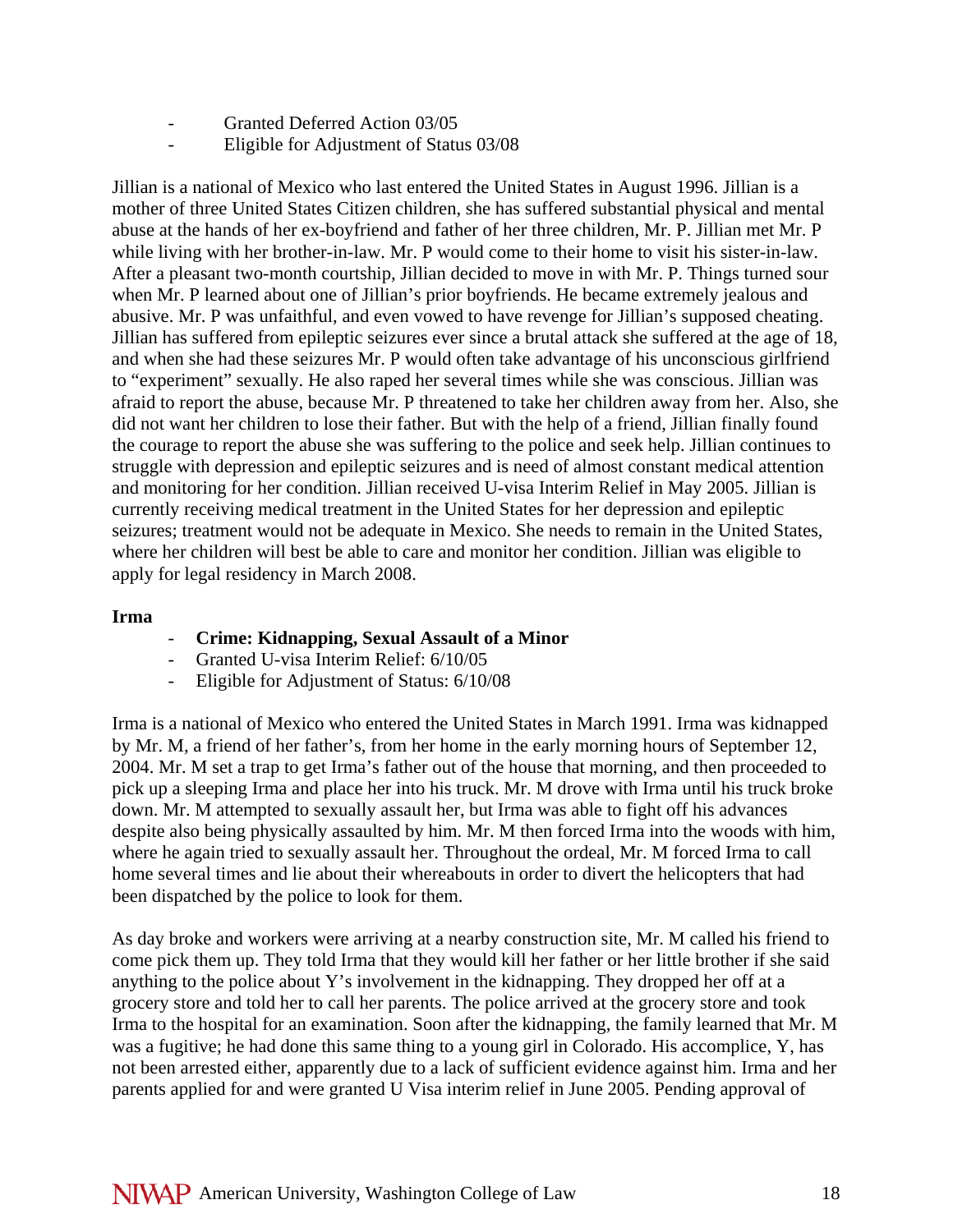their U Visa applications, they will be eligible to apply for permanent residency this June. The family fears retaliation from Mr. M and also believes that they will not be able to continue with counseling for Irma if they are forced to return to Mexico.

# **Lucinda**

- **Crime: Domestic Violence, Sexual Assault**
- Granted U-visa Interim Relief: 07/04
- Eligible for Adjustment of Status: 07/07

Lucinda is a national of Nigeria who entered the United States on December 2001. Emotional, verbal, and physical abuse have been a constant during Lucinda's marriage to her husband, Mr. V, in 1994. It only worsened when she and her children came to the United States to join Mr. V, who was studying at Texas A&M University. After suffering two more years of abuse in the United States, Lucinda finally found the courage to call the police on August, 22 2002 when Mr. V attacked her with scissors in hand. The police took her to a shelter, where she lived until December. After four months apart, Lucinda decided to give her marriage another chance for her children's sake and moved back in with Mr. V. Lucinda requested that the charges against her Mr. V be dropped, but only with the assurance from the City Prosecutor that the case could be reopened at any time within two years if additional violence occurred.

Unfortunately additional violence did occur, just one day after Lucinda moved back in. She hung on, even attending marriage-counseling retreats, but Mr. V did not change. Mr. V sexually assaulted Lucinda on March 3, 2002. Finally, on March 12, 2002, Lucinda left her husband for good. Lucinda has since requested that the City Prosecutor re-open the case against her Mr. V and has notified the College Station Police Department and the Texas A&M University Police Department of her intentions to press charges against him. Lucinda has reported the abuse to the police and prosecutors, and she has done everything within her power to assist law enforcement officials in prosecuting her husband for this crime. Lucinda has been granted a protection order from the local courts. She fears the stigma from her family and Mr. V's, who live in Nigeria, because of the abuse perpetrated against her, particularly the sexual assault. Lucinda is working with counselors to overcome cultural norms regarding marriage and to work through the trauma she has suffered. Lucinda will need continued counseling for quite some time and may not be able to get counseling in her home country. Lucinda and her children were granted U Visa interim relief in 06/04 and were eligible to apply for legal residency in 06/08. Permanent residency will give Lucinda the assurance she needs that she is able to stay in the United States, where she has an enforceable protection order against Mr. V's future violence.

# **Olga**

- **Crime: Child Sexual Assault**
- Granted U-visa Interim Relief: 7/04
- Eligible for Adjustment of Status: 7/07

Olga is a national of Mexico who last entered the United States in August 2000 on a B2 visitor visa. She has suffered substantial physical and mental abuse at the hands of her father, F. Mr. F sexually assaulted Olga for approximately one year. During this time Olga suffered the abuse in silence because she was too afraid to tell anyone what was happening to her. Mr. F convinced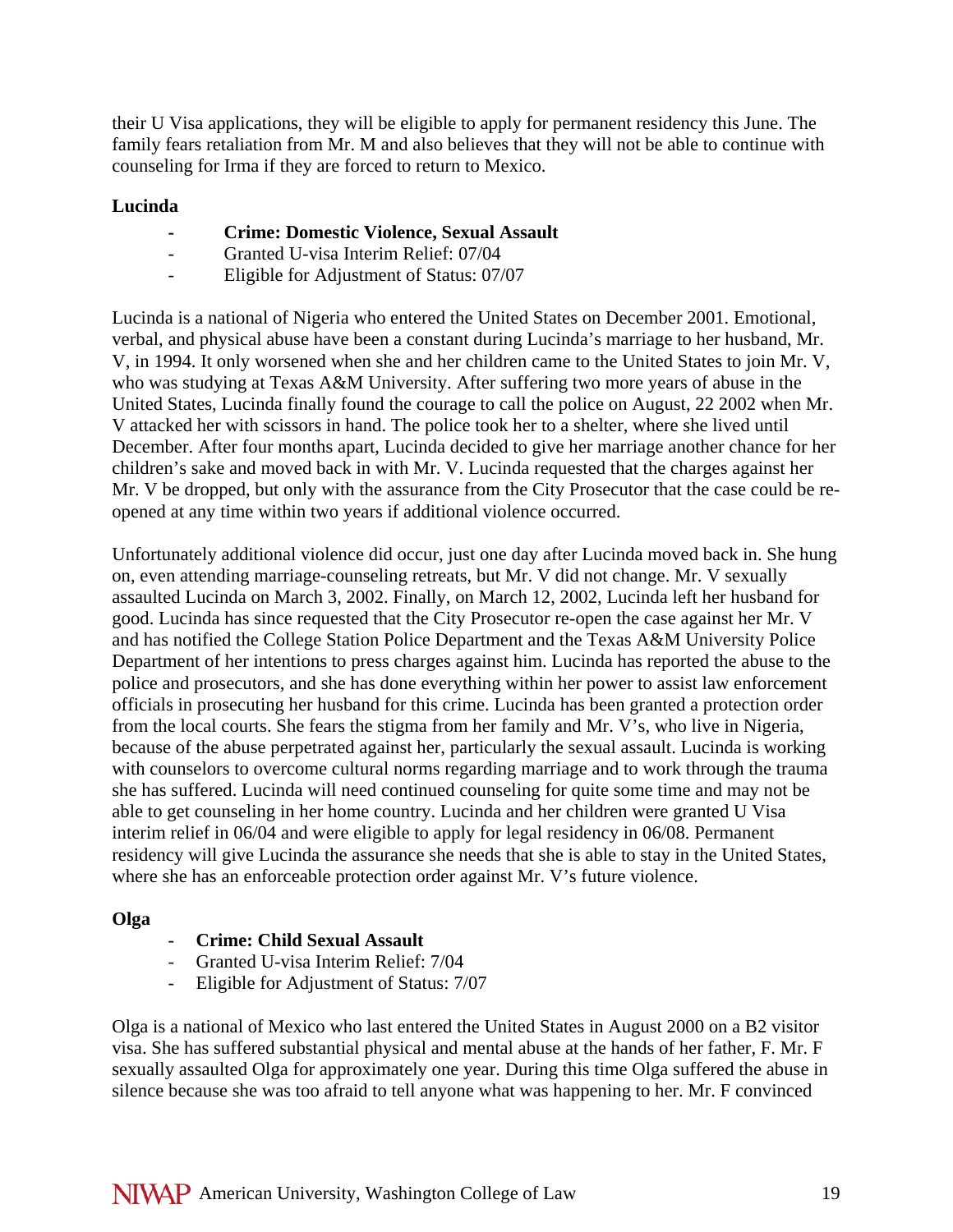Olga that she would be punished if she told her mother, Yasmin, what was happening. She finally reported the abuse at her school in April 2003.

Her mother had no idea that this had been happening, and was shocked when she was called to a minor protection center and Mr. F was arrested. She later found out that her other daughter, Cristina, had also been sexually abused by her father, but never told her mother. Olga and Yasmin have worked closely with the Police Department and County District Attorney's Office to prosecute Mr. F for his crimes. Unfortunately they were never able to testify in court, as they had hoped to do, because Mr. F pled guilty in December 2003 and received a punishment of 10 years in prison for each of the two charges against him. Mr. F has been deported back to Mexico. Olga and Yasmin received Deferred Action Status in June 2004 and were eligible to adjust in June 2007. If Olga and Yasmin have to return to Mexico, they fear F will be able to locate them and will harm them because of their cooperation in his investigation and prosecution.

# **Sabrina**

# **-Crime: Domestic Abuse**

 **-**Granted U-visa Interim Relief: 04/2005

-Eligible for Adjustment of Status: 04/2008

Sabrina, a Mexican national, experienced many years of severe domestic violence at the hands of her husband, the father of her five United States citizen children. The eldest children witnessed much of this abuse first hand and have been traumatized by the experience. The children's father has given them little or no financial assistance, nor emotional support. Sabrina reported the domestic violence to law enforcement and was granted U-visa Interim Relief in April 2005. She would have been eligible to adjust to legal residency in April 2008. Sabrina is both the primary caretaker and sole breadwinner for her five United States citizen children, ranging in age from 8 to 19 years old. Sabrina has persevered through financial hardship, working two jobs in order to support her family. She is putting her eldest daughter through college. Sabrina does not want to be separated from her children because she is the only parent they can depend upon both financially and emotionally. The children have lived in the United States their entire lives and are unfamiliar with Mexican culture and do not speak Spanish fluently. Sabrina would like to be able to get travel documents, so she may visit her aging parents in Mexico, whom she has not seen since the 1980's. Legal residency would give Sabrina the certainty she needs to heal and overcome the abuse she and her family experienced. She also needs to be able to permanently remain with her children in the United States and be able to travel to see her family.

# **Nermeen**

- **Crime: Threats to Kill, Domestic Violence**
- Granted U-visa Interim Relief: 5/04
- Eligible for Adjustment of Status: 5/07

Nermeen is a national of Bangladesh who most recently entered the United States in October 2002 as an H-4 dependent of her husband, Mr. J, an H1-B visa holder. She has suffered substantial physical and mental abuse at the hands of Mr. J. Nermeen met her Mr. J the day they were to be married. Her parents and Mr. J's parents arranged the marriage. They lived together for four months in Bangladesh, before coming to the United States for Mr. J's work. The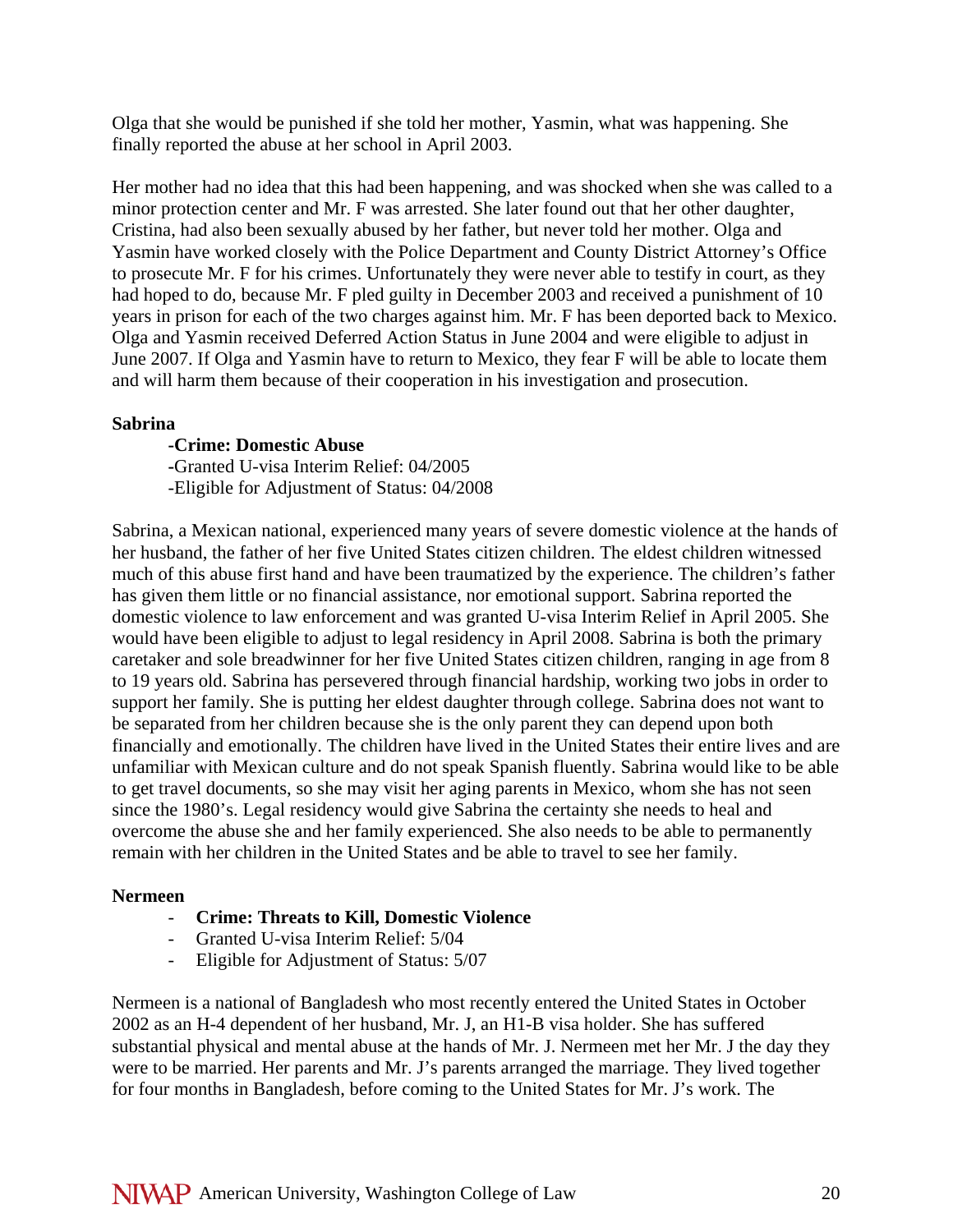emotional abuse began approximately three years ago, when Nermeen discovered that Mr. J had a mistress. The physical violence began after Mr. J entered a bigamous marriage with his mistress in December 2002, against Nermeen's wishes. Nermeen's husband has threatened to kill her on several occasions, and has attempted to do so at least three times. On one particular occasion when Nermeen refused to say her husband's second wife was her 'friend', as punishment he beat her head against the counter until she was bleeding. Nermeen managed to get into the bedroom and dial 911 for help.

Nermeen finally found the courage and support to report this abuse to the police after the third incident in May 2003 when Mr. J threw a ceramic cup at her, cutting open Nermeen's forehead and eyebrow. A shelter helped Nermeen find a family law attorney, enabling her to get a divorce from her husband. She has been granted a protection order against Mr. J. Nermeen is working with counselors and social workers to overcome the cultural stigma in Bangladesh regarding divorce and to work through the trauma she has suffered. Nermeen's husband travels back and forth between the United States and Bangladesh. Nermeen feels she cannot return to Bangladesh because of the cultural stigma and danger of retaliation by Mr. J. Nermeen also knows she will not receive the same protection from her Mr. J if returned to Bangladesh, which she receives in the United States. Nermeen was granted U-visa Interim Relief in 05/04 and was eligible to adjust her status to legal resident in May 2008.

# **Antoinette**

- **Crime: Domestic Violence**
- Granted U-visa Interim Relief: 2004
- Eligible for Adjustment of Status: 2007

Antoinette is a Haitian national, who lived with her sister and her sister's boyfriend, Mr. Y., in the United States. Mr. Y physically abused Antoinette for years, but Antoinette did not report the abuse for fear of deportation. One day, Mr. Y attacked Antoinette, strangled her, forced her to the ground, and repeatedly kicked her. Antoinette said that she finally found the strength to call the police because if she had not, Mr. Y would have killed her. Antoinette was hospitalized and spent days in recovery. While still in the hospital, Antoinette began cooperating with the police and assisting in the investigation. Antoinette received U-visa Interim Relief in 2004. Antoinette, now 24, was accepted to design school, but cannot attend because she cannot afford the tuition and does not qualify for financial aid.

# **Marisol**

- **Crime: Domestic Violence**
- Granted U interim relief: 3/2007, extended to 6/2008
- Eligible for Adjustment of Status 3/2010

Marisol, who had U interim relief, was stopped by border patrol while riding in a vehicle. Everyone in the car was undocumented except for Marisol and her US citizen son. She had a Notice to Appear from the court, the immigration judge ordered the case administratively closed, and her U interim relief notice of deferred action with her advocate's contact information on it.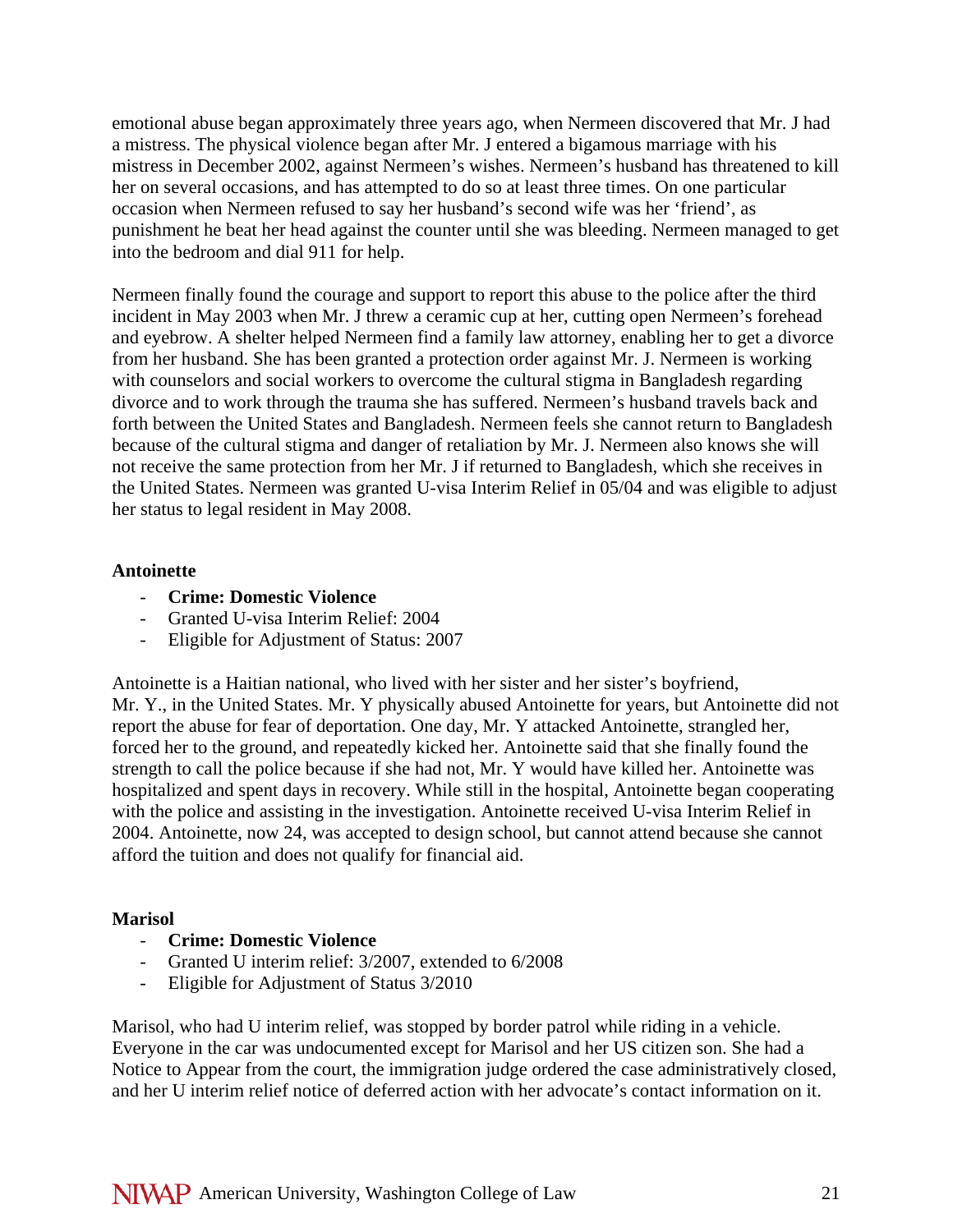Border patrol detained her for about 18 hours overnight and threatened and insulted for hours on end in order to try and get her to sign a voluntary departure order. She repeatedly asked to contact her advocate herself or alternatively have the agents contact the advocate. Marisol was repeatedly told that her papers were false and that lawyers only rob people. Her advocates have already filed the administrative Federal Tort Claims action complaint.

# **Pilar**

- **Crime: Domestic Violence**
- Granted U interim relief 12/2005, extended to 1/2009
- Eligible for Adjustment of Status 12/2008

Pilar was stopped by border patrol at a checkpoint in Texas and interrogated. Both Pilar and her two daughters have U interim relief. They were told that their papers were false and that lawyers simply steal people's money. Pilar was so scared by threats that her US citizen children would be turned over to Child Protective Services, she signed a voluntary departure order, and she and her daughters were returned to Mexico. Since they were deported, they re-entered the United States without inspection, and Pilar's advocate is trying to contact border patrol and request that the orders be rescinded immediately.

# *Hector*

- **Crime: Trafficking, Extortion, Kidnapping, Aggravated Assault**
- Granted U-visa Interim Relief: 07/05
- Eligible for Adjustment of Status: 07/08

Hector is a national of Mexico, who entered the United States in January 2003. Hector came to the United States looking for work to support his family in Mexico. Hector traveled from Chiapas, Mexico to Piedras Negras, Mexico where he made arrangements with coyotes to cross the border into the United States. However, once Hector arrived in San Antonio, Texas with the help of these coyotes, he was taken to a house where about nine other immigrants were being held until they paid off their smuggling debts. Hector was told to take off his clothing, and he was beaten and insulted. The kidnappers told Hector that he too owed them \$1,500. He called his family to gather the money for his release, but his smugglers did not want to wait.

Convinced that his own life was in danger after witnessing two men being brutally beaten and possibly killed, Hector decided to make his escape on a few days later. The kidnappers awoke as he and two other captives escaped, but fortunately at least one of the captives was able to run. The neighbors witnessed the smugglers beating this man in their front yard and called the police. The San Antonio Police Department as well as Immigration agents responded to the scene. Hector was one of three victims chosen to be a material witness for the federal case against his kidnappers. Because the federal government later declined prosecution of these individuals, opting to let the state handle the prosecution, his immigration documents were taken away from him and he was released to the custody of the Bexar County District Attorney's Office. The kidnappers were indicted by a Grand Jury, and Hector became a witness for the state. The kidnappers pled guilty to the state charges of kidnapping against them. The kidnappers are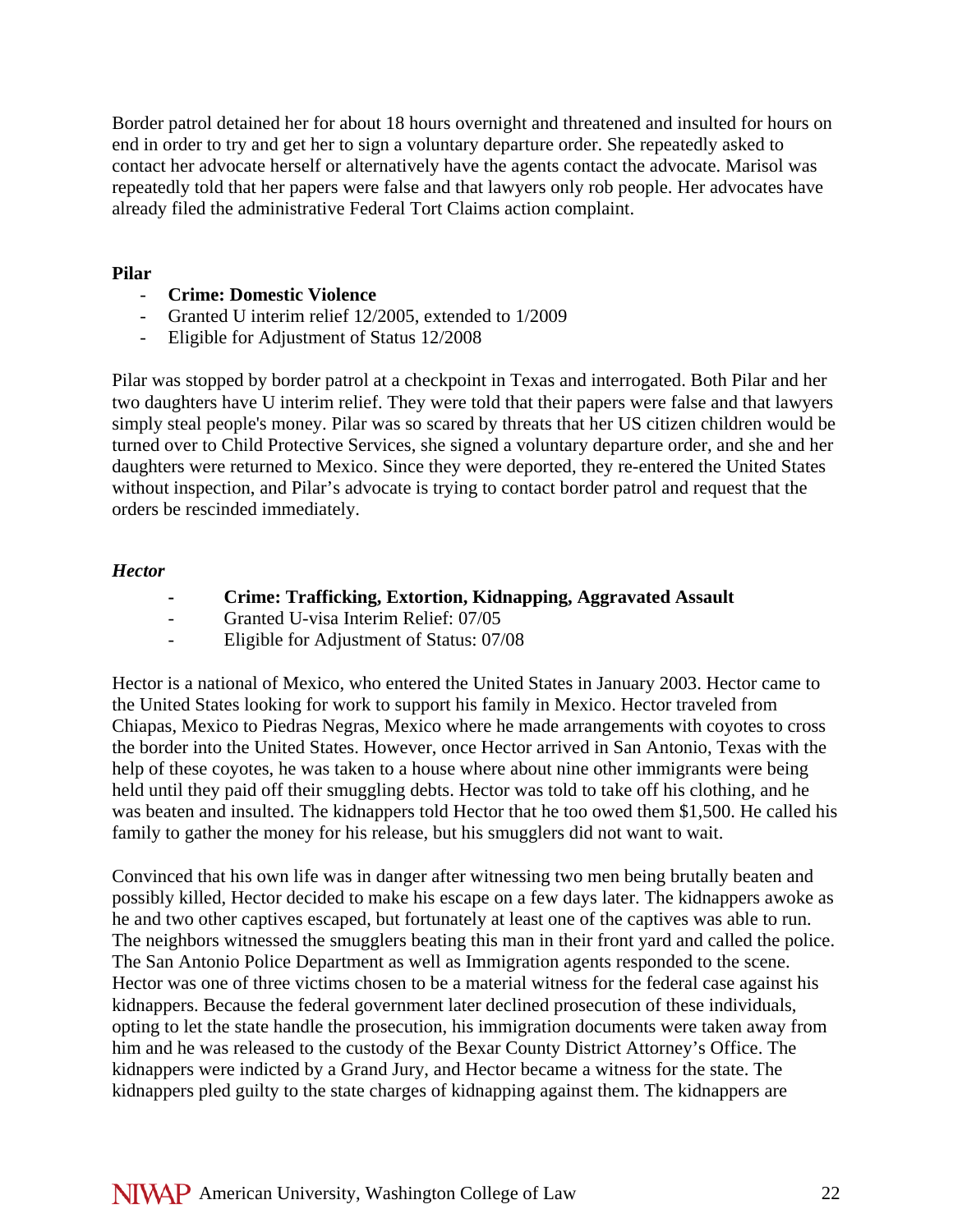currently serving 8-year prison sentences. Hector was granted U-visa Interim Relief in 06/05 and will be eligible to apply for legal residency the coming July based on humanitarian needs and public interest. If Hector is not able to get legal residency in the United States, and instead must return to Mexico, he is very fearful the smugglers or their associates will retaliate against him with violence.

#### **Mahnaz and Farhana**

- **Crime: Domestic Violence**
- Granted U-visa Interim Relief: 08/2003
- Eligible for Adjustment of Status: 08/2006

Mahnaz came to the United States from Pakistan with her husband and two children in 2001. She suffered horrendous abuse at the hands of her husband, including assault and harassment. Mahnaz found the courage to leave the abusive relationship. She was granted Uvisa interim relief in 08/2003, along with her two young children. Mahnaz and her children were eligible to adjust to lawful permanent residents in 08/2006. Because of her high level of education and ability, Mahnaz is limited in her job opportunities because of the annual work employment renewal which can leave without lawful work authorization for months at a time.. Mahnaz is still trying to overcome her painful past. She needs lawful residency continue her recovery, which includes the comfort of knowing her and her family will be able to remain in the United States and seek education and employment opportunities in the future for financial security unavailable to them in Pakistan.

Mahnaz's daughter, Farhana, is entering her senior year of high-school and dreams of attending Johns Hopkins University and becoming a medical doctor. Farhana is a straight-A student in the top of her class. Farhana volunteers at the local hospital and is involved in many clubs in leadership positions. It is difficult explaining her U-visa immigration status to the colleges she is applying to, particularly since her U-visa status will expire in 08/2008. In order for college to even be an option, Farhana needs post-secondary federal financial aid that is only available to her if she can adjust to lawful permanent resident.

#### **Rani**

#### - **Crime: Domestic Violence, Involuntary Servitude**

- Granted U-visa Interim Relief: 12/2004
- Eligible for Adjustment of Status: 12/2007

Rani came to the United States with her husband, Qasim around 1999 from Pakistan. She endured extreme physical and verbal abuse from Qasim. During one instance, Qasim caused Rani to have a miscarriage because he beat her so badly. Qasim never bothered to get Rani a family-based visa based on being his spouse that she would have been entitled to because he did not register their religious marriage and fill out an application for her in order to control her. Rani was forced to work in their family business because she had no lawful status and was completely isolated. Rani was finally able to seek help and get out of an abusive marriage. She was granted U-visa interim relief in 12/2004 and was eligible to adjust to lawful resident in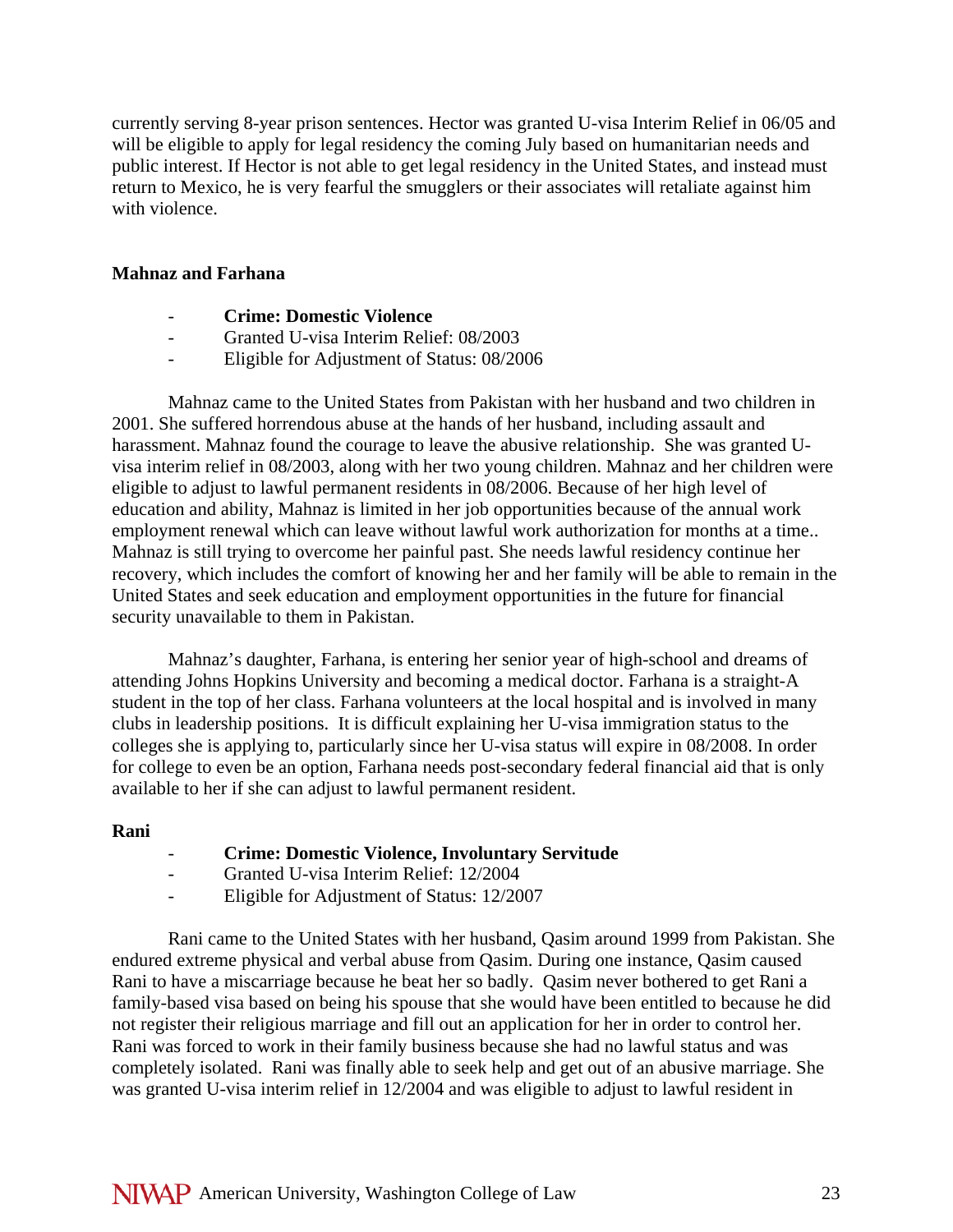12/2007. Rani was able to get work authorization and subsequently learn new skills. However, it is difficult for Rani to gain economic stability when she must save \$400 each year to pay for her work authorization renewal, which is a substantial amount for her to save. Although she applies for her renewal well in advance, the old card expires before she receives her new one and her employment authorization card is her main source of proof of lawful presence in the United States. Rani wants to start her own business, but without a valid employment authorization card, Rani is unable to pursue new, better paying employment opportunities. The absence of a valid card also causes her problems in proving her identity and lawful presence at public offices, such as when she renews her driver's license.

Rani is continues her recovery in the United States by being able to share her story with others at local domestic violence conferences. She has also been lucky to find a good man to whom she is now happily married. Rani wishes she could take her new husband's name, but it is too hard to change it with her current status. Due to the fact Rani and her new husband have different last names, when Rani had a miscarriage last year it was difficult dealing with the hospital and getting them to release information and the body to Rani's new husband. She has not seen her family in Pakistan in almost 10 years. Rani's father is very ill, but she is not able to visit him until she can adjust to lawful permanent resident. Rani worries each night about whether her hard work will be for nothing because she is not secure about what will happen with her immigration status in the future.

# **Trafficking Victim Stories Illustrating Need for Access to Lawful Permanent Residency**

Since trafficking victims are eligible for both T and U visas, we are including here stories that illustrate the particular needs of human trafficking victims and how lack of access to lawful permanent residency affects their lives.

#### **Essence**

# **-Crime: Trafficking, Child Rape, Child Sexual Abuse, Involuntary Servitude -**Granted T-visa: 09/2002

-Eligible for Adjustment of Status: 09/2005

Essence, a citizen of Nigeria, was trafficked into the United States at age 11 by Dr. J, a pediatrician, and his wife Mrs. J. Essence's parents were living in extreme poverty, so they consented to allow Essence to work as a nanny for Dr. and Mrs. J because they were told money would be sent back to their family. The traffickers smuggled Essence into this country under the guise she was their adopted daughter. On her first night in the United States, 45 year-old Dr. J raped 11 year-old Essence. Dr. J continued to sexually abuse Essence for the next two years. Essence was not allowed to attend school her first year in the United States, instead she was made to work around the clock watching the children, cooking, and cleaning without any payment. Dr. J also physically and verbally abused Essence. Dr. J told Essence if she told anyone he would bring over one of her sisters and do the same thing to her.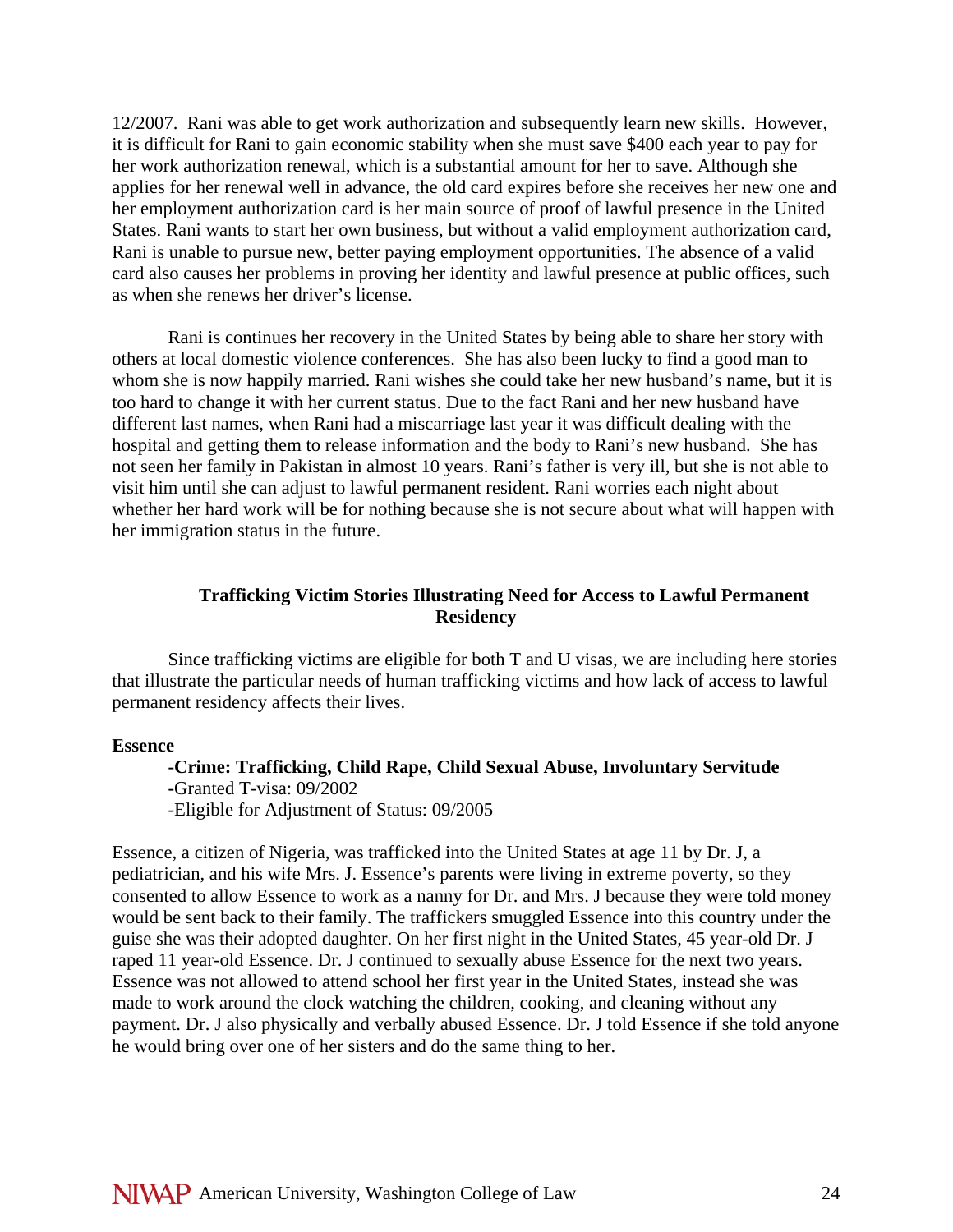Essence was eventually allowed to attend school. The teachers at Essence's school became suspicious that she was pregnant. At age 13, Essence had to undergo an abortion when she discovered she was 5 months pregnant. The teachers reported Dr. J and his wife to the authorities. Essence and Dr. J's children were immediately placed in foster care. Dr. J was arrested and convicted. He died of a heart attack in 1995. In 1999, Essence cooperated and assisted INS, FBI, and the U.S. Attorney for the Southern District of New York in the investigation and prosecution of Dr. J's brother, sister, and brother-in-law charged with smuggling, involuntary servitude, and fraud crimes. Dr. J had been listed as a co-conspirator in the original criminal complaint. Essence was able to offer evidence about another trafficking victim from her hometown, whom she had known through visitation with Dr. J's family, the named defendants. With the help of Essence's testimony the traffickers were convicted. Dr. J's sister is serving 148 months, his brother-in-law 135 months, and his brother 18 months in jail and subsequent deportation. Essence received a T-visa in September 2002, which she has renewed each year. Essence was eligible able to adjust her status to legal resident in September 2005.

Essence has lived in the United States since age 11. She barely speaks her native language and is unfamiliar with the culture. The only ties she has to her home country are parents and siblings she has not seen in 20 years, who gave her to her traffickers. Essence's whole support system, her foster family, friends, and counselors live in the United States. Essence faces great hardship if she has to return to Nigeria because she fears retaliation from Dr. J's family who hold her responsible for the incarceration of their relatives and Dr. J's death. The authorities in Nigeria are neither able nor willing to protect Essence meaningfully, unless she gives them protection money.

Essence was placed with her loving foster mother, where she remains even after the formal foster care arrangement has ended. Although Essence is now 30 years-old she still lives with her foster family because she suffers from post-traumatic stress disorder, mild mental retardation, mild multiple sclerosis, and muscular dystrophy. Her disabilities make it difficult for Essence to walk and get up. One senior social worker had stated that she has, "…never seen a worse case of psychological, physical, and sexual abuse in a young girl." In the United States Essence is able to get counseling, physical therapy, and follow-up medical treatment and monitoring, which would otherwise be highly inaccessible and unaffordable to her in her home country.

Essence graduated from high school, but would like to continue her education. She has been working at McDonald's for years at minimum wage. On this salary Essence is unable to make independent living arrangements. She would like to have her own place, but the low wages she makes prohibit this. Essence would like to go to college in order to get a better job, but is not able to do so without federal financial aid.

Unfortunately, while Essence has been waiting to adjust her status her T-visa has expired through no fault of her own. Since Essence's T-visa has expired and she is pending legal resident status, she is not eligible for certain benefits, such as federal financial aid and Medicaid. Also without Medicaid, Essence would be unable to pay for the treatment she needs. Essence dreams of having a family of her own one day, but without being able to adjust her status to permanent residency she will not be able to further her education, have a home of her own, and afford necessary medical treatment in order to fulfill her dreams of independence.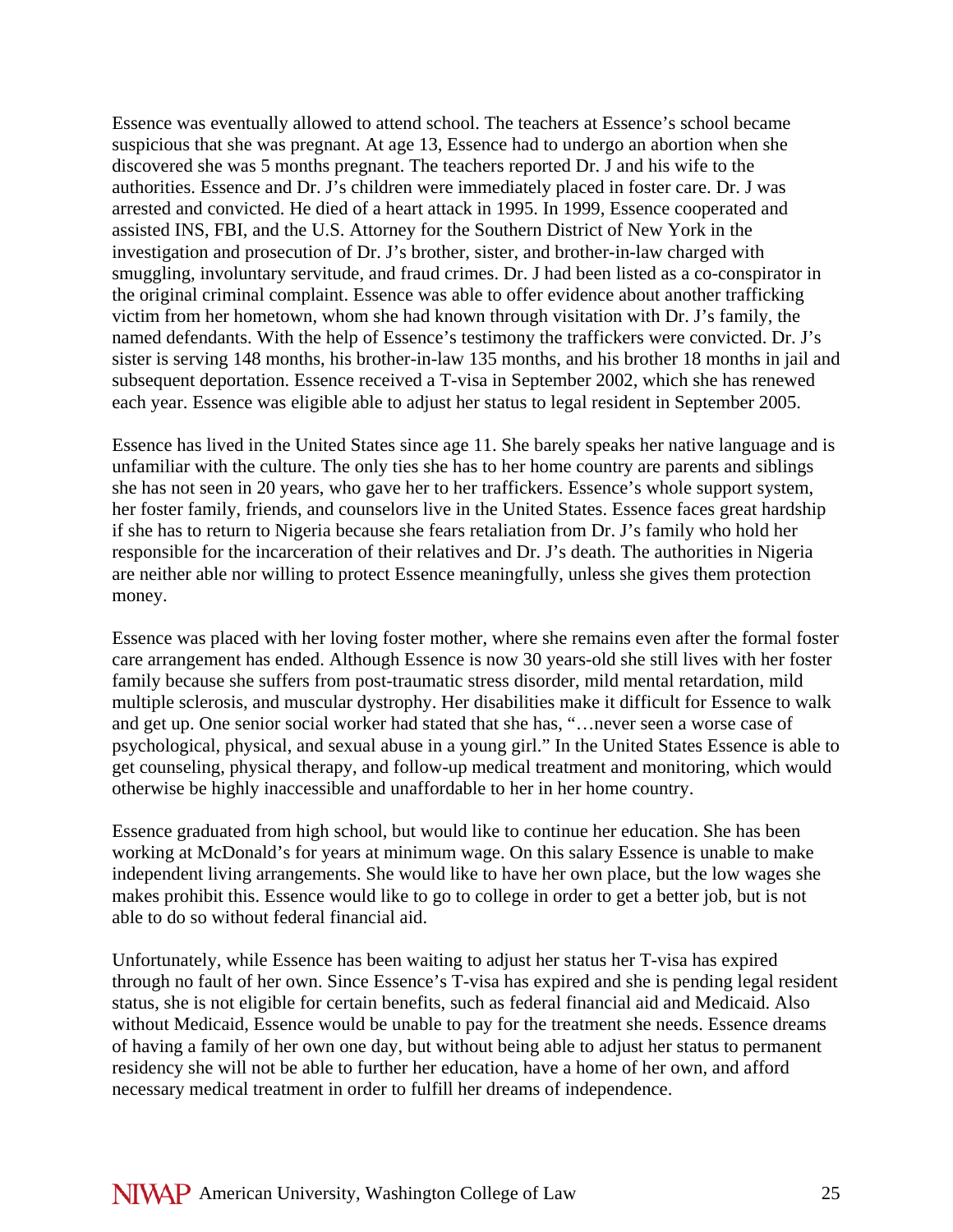# **Thomas and Moses**

# **-Crime: Trafficking**

 **-**Granted T-visa: 09/2003 and 08/2003 -Eligible for Adjustment of Status: 09/2006 and 08/2006

Thomas and Moses, citizens of Zambia, were victims of labor trafficking at the young ages of 16 and 11 respectively. In 1998, Thomas and Moses, both members of the Zambian Acappella Boys Choir, were falsely offered an opportunity to sing in the United States so they could raise money for schools and their families in Zambia and get an education. The traffickers ran the trafficking operation under a dummy program called Teaching Teachers Partners in Education based in Texas. The boys were required to sing 4-7 concerts per day, and often food was withheld from them. The traffickers took away the boys documentation, constantly threatened the boys, created rules where they were not allowed to speak to anyone, and denied them contact with their families. Fortunately in January 2000 the former INS, rescued the boys and their friends from the traffickers. Moses and Thomas were placed with families in the United States. Thomas received a T-visa in September 2003 and was eligible to adjust his status to legal resident in September 2006. Moses received a T-visa in August 2003 and was eligible to adjust his status to legal resident in August 2006.

Moses is an honors student studying biology, who dreams of becoming a dentist someday. As a T-visa holder Moses is eligible for federal financial aid. However, since Moses cannot yet adjust to legal residency he is not eligible for lower Texas in-state tuition rates at the state university he attends and must register as an international student paying higher tuition because of his T-visa status. Also, some of the dental schools Moses would like to attend only admit legal residents. Additionally as an orphan, Moses was unable to bring his brothers and sisters over as derivatives of his T-visa. It is hard for Moses not being able to see his family for so many years. The average life expectancy in Zambia is 35-years old. Moses wants to be able to see his siblings again and fears they may die before he can do so. Moses would also like to be able to travel outside the United States in order to continue his advocacy efforts raising awareness about human trafficking in international speaking engagements.

Thomas found refuge in a home in Illinois. While he loves his 'new' family, he would like to travel to Zambia to see his family whom he has not seen in 10 years. It is difficult for Thomas to make plans in his life when his future is uncertain. Thomas compares it to starting to build a house and having to leave it because a flood might come, never knowing when he can return or what will be left but hoping to come back to his house. The fees for his employment authorization, which he must pay each year, increase every year and are getting more difficult to pay.

# **Tita**

- **Crime: Trafficking**
- Granted T-visa 10/2003 through 10/2006
- Eligible for Adjustment of Status 10/2006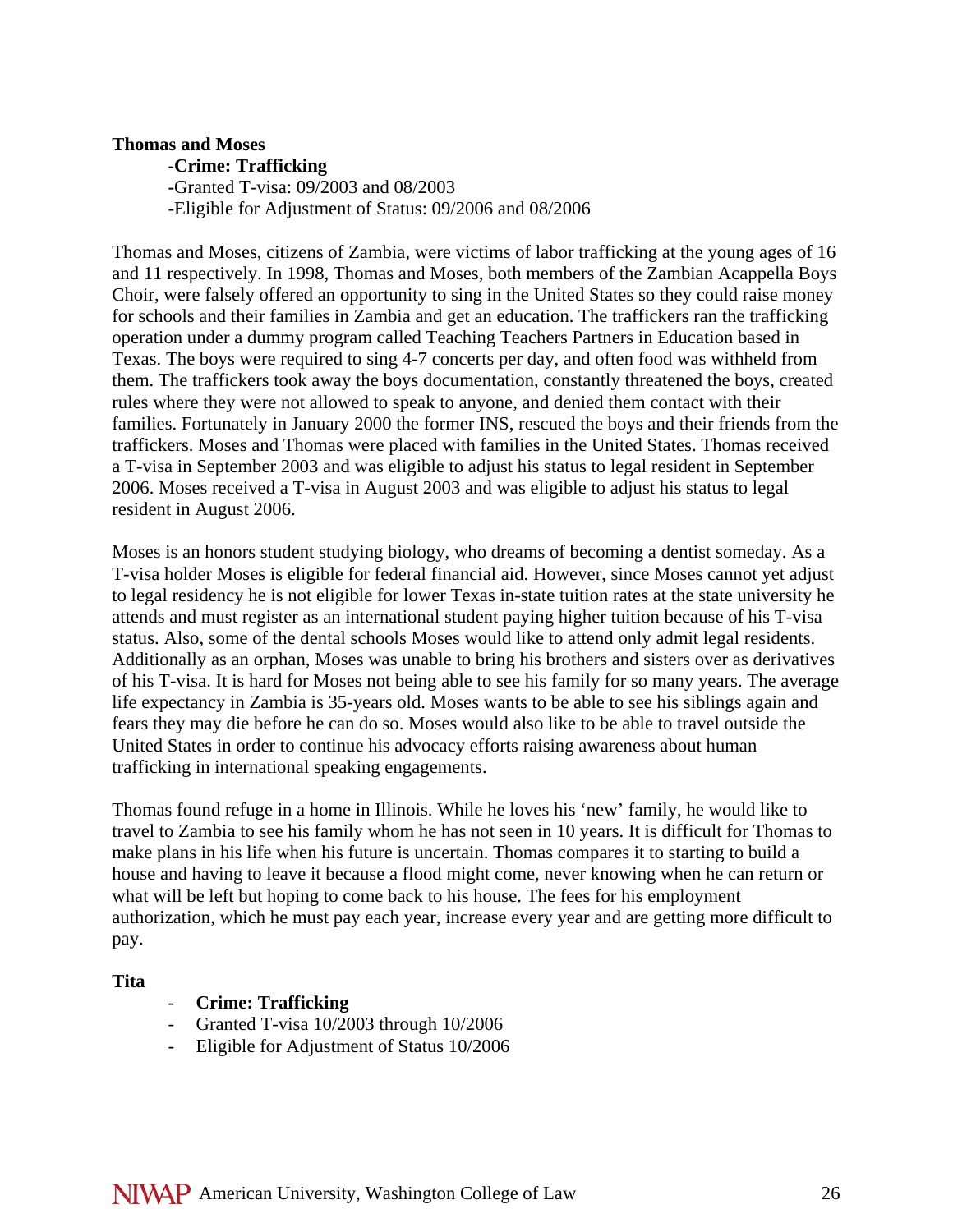Tita lived in Mexico with her husband and three children. Tita's husband was emotionally abusive in their home country, before Tita was trafficked into the United States. Tita was induced to come to the United States with the false promise of food, shelter, and a steady paying job if she traveled to Los Angeles and worked at a particular garment factory. Tita hoped to work temporarily in the United States to earn money in order to open her own business and become independent from her verbally and emotionally abusive husband. However, once she arrived in the U.S., Tita was forced to work 16-hour days in the shop from approximately 7 a.m. until 11 p.m. at a salary of a few dollars per hour in order to pay off her smuggling fees. Tita lived in the garment factory and was denied medical care. Tita was isolated and unable to escape because anytime she was ever able to leave the premises a factory manager accompanied her and she was told that if she tried to escape the police would catch and deport her.

Eventually, Tita escaped the prison-like conditions of the factory. The two shop managers were arrested by members of the U.S. Attorney's office task force and charged with immigration violations. Tita was cooperative with law enforcement and expressed a willingness to testify against the defendants if required. Both defendants pled guilty. Tita was granted T-nonimmigrant status for the period from October 2003 to October 2006. Tita very much wanted to be reunited with her three children in the United States. Tita's children were granted T-nonimmigrant derivative status for the period from April 2004 to October 2006. Despite the Tita's continued attempts, during this time her emotionally abusive husband refused to allow the children to consular process in her home country and come to the United States.

In February of 2008, she finally convinced the children's father to allow her children, now ages 17, 15 and 12, to come to the United States; however, the T-visa unit at the Vermont Service Center said the children were ineligible to consular process at this time because their T-visa derivative status had expired and the victim's T adjustment of status application cannot be adjudicated until the T-visa adjustment regulations are issued. Unfortunately Tita's only option is to apply for and receive lawful permanent residency based on her T-visa and bring her children to join her in the U.S.

# **Toni**

1

- **Crime: Trafficking**
- Granted T Visa 3/2005 through 3/2008
- Eligible for Adjustment of Status  $3/2006^2$

Toni was trafficked into the United States in 2003, she was forced to cook, clean and submit to almost daily rapes at the hands of her traffickers. In February 2003, she attempted to escape her traffickers along with another woman. As punishment the traffickers took them to a remote field where they were beaten, repeatedly raped by several men, and left for dead. Toni's collaboration in the investigation and prosecution of the crimes committed against them. Toni's traffickers were sentenced to serve between 4 months to 23 years incarceration. Toni was severely traumatized as a result of the crimes committed against her. In addition, Toni continues to suffer the physical consequences of the crimes committed against her.

<sup>&</sup>lt;sup>2</sup> Toni is eligible to adjust in less than three years because VAWA 2005 allows T-visa holders to adjust status upon the completion of the investigation or prosecution of the trafficking crime. Though DHS has also not published a final rule implementing VAWA 2005, Congress mandated this change to afford trafficking victims earlier access to the protections of lawful permanent residency. Pub. L. No. 109-162, 119 stat. 2960 (2006).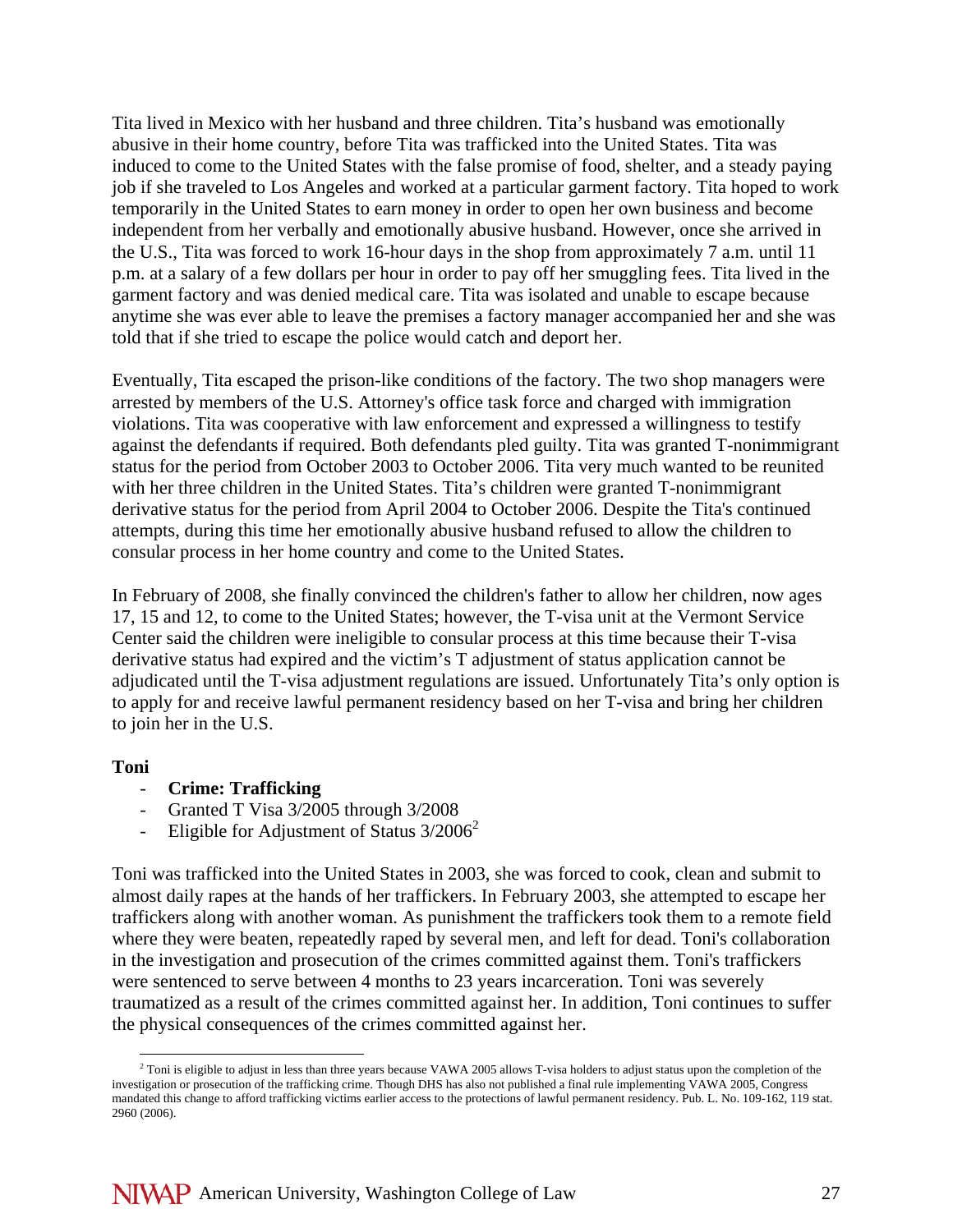Toni had four children, two adults and two minors. The minor children were able to reunite with her in the United States but her older adult children remained in the home country. Toni suffers agonizing over the well being of her older children who remained in her home country. She constantly worries about her traffickers' release from prison and the well being of her older children. Obtaining permanent residence would allow Toni to petition for her older children to be reunited with her here in the United States.

#### **Silvia**

- **Crime: Trafficking**
- Granted T Visa 12/2002 through 12/2005
- Eligible for Adjustment of Status 9/2005

Silvia was forced to work in an agricultural camp in Florida and South Carolina, harvesting vegetables and citrus. She was in a camp with about 400 other workers, mostly indigenous Mexicans and Guatemalans. They were forced to work 10-12 hour days, 6 days per week, for as little as \$20 per week, under the watch of armed guards. If they attempted escape, the workers were assaulted, pistol-whipped, and even shot. Silvia assisted in the investigation and prosecution of her traffickers that resulted in a 15-year sentence in federal prison on slavery, extortion, and firearms charges, amongst others. Since her escape, Silvia has not only assisted in the prosecution of crimes perpetrated against her but has also provided critical assistance to young girls and women enslaved in brothels in a sex trafficking case, and has participated in numerous federal law enforcement training for federal agents and prosecutors.

For the past three years Silvia has renewed her employment authorization card 90 days prior to the expiration of her current employment authorization. For the past six months Silvia has been completely destabilized because her employment authorization renewal was improperly delivered, through no fault of her own, to the wrong address. As a result, she lost her job and her only source of income. Obtaining permanent residence would allow Silvia stabilize her employment situation.

# **Kumari**

#### **-Crime: Trafficking, Involuntary Servitude -**Granted T-visa: 09/2003

-Eligible for Adjustment of Status: 09/2006

Kumari, a citizen of Sri Lanka, was induced to come to the United States in 1996 to be a housekeeper. Kumari's traffickers promised her higher wages than what she was making in Sri Lanka, but in reality they paid her no wages at all. Kumari was forced to work all the time, seven days a week. Her traffickers locked her in the house and warned her not to open the door. They told Kumari not to speak to anyone because any strangers would probably kill her. Kumari was scared to leave because she did not know anyone, or where to get help. Eventually Kumari was freed from her servitude and given a second chance. She received a T-visa in September 2003 and was eligible to adjust her status in September 2006.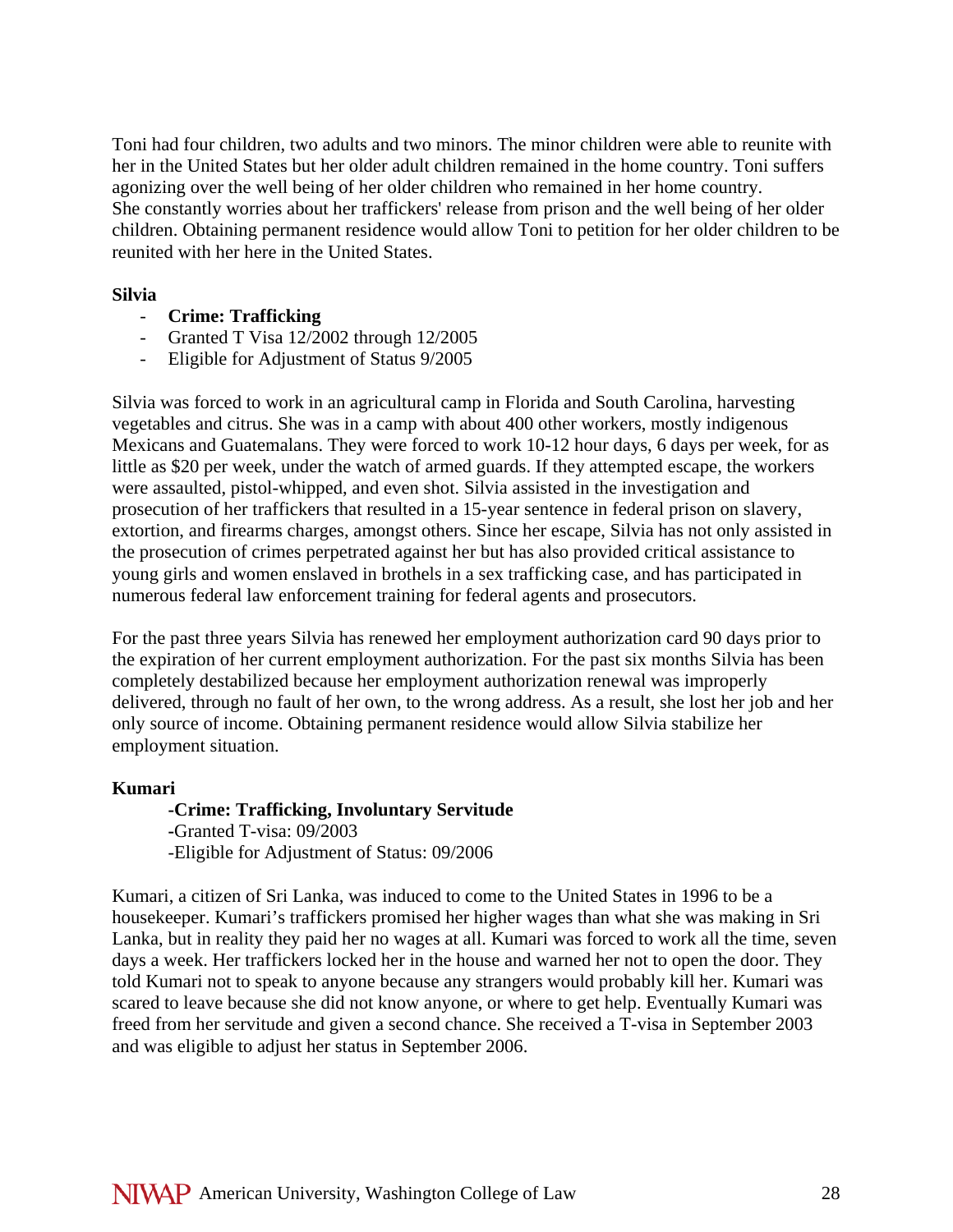Kumari has been unable to see her family in Sri Lanka for the past 12 years, and is constantly worrying about how they are doing. She desperately wants to be reunited with her family. Kumari works very hard as a certified nurse technician. Kumari would like to work at the VA hospital because the position would offer her health insurance, a lighter working schedule, and would allow her time to further her education. However, Kumari is prohibited from taking a position at the VA hospital because she is not yet a legal resident or a citizen. The delay in issuance of the T-visa adjustment regulations locks Kumari into a low paying job without benefits, and at the same time requires she save money continually to pay for her extension and work authorization each year. Kumari had to pay higher closing fees and interest rates on the townhouse she purchased two years ago because she was not able to adjust to legal residency when she was eligible, which would qualify her for lower fees and rates.

#### **Nina**

# **-Crime: Trafficking**

**-**Granted T-visa: 10/2003 -Eligible for Adjustment of Status: 10/2006

Nina's trafficker brought her to the United States, promising her a better job. Instead, Nina was taken to a rural town in North Carolina and forced to work as a prostitute in a brothel. One day Nina found the courage to escape through the window and ran to a nearby gas station for help. Nina met various people who helped her and referred her to social and legal services. Nina went to the FBI to report her traffickers and received a T-visa because she cooperated with the FBI's investigation in October 2003. Nina was eligible to adjust to permanent residency in October 2006.

Nina has tried to lead a somewhat normal life, living with her two United States citizen children and her boyfriend, the father of her younger child. Nina wishes to travel with her two children to Mexico, so they may meet their grandparents and extended family. After Nina escaped she had no support system and Nina shows signs of post-traumatic stress syndrome as a result of her traumatic experiences with her traffickers. Nina would greatly benefit from the support of her family, but is unable to visit them unless she can adjust her status to legal resident. Additionally, Nina wishes to visit her parents and sister who were threatened as a direct result of Nina's trafficking. She wants to help make sure her family is safe. In seeking employment, Nina has been discriminated against because of her status as a T-visa holder by employers who want to see legal permanent residency status before offering employment.

# **Andres**

- **Crime: Trafficking**
- Granted T Visa 10/2002 through 10/2005
- Eligible for Adjustment of Status 6/2005

Andres was sold to his employer by a coyote. He was held with 33 other tomato pickers in two roach infested trailers in isolated swamplands and was kept under constant watch. The trailers had wholes in the floor through which they were able to observe snakes crawling. Their mattresses were on the floor. Andres worked approximately 10-hour days for about \$15 a day.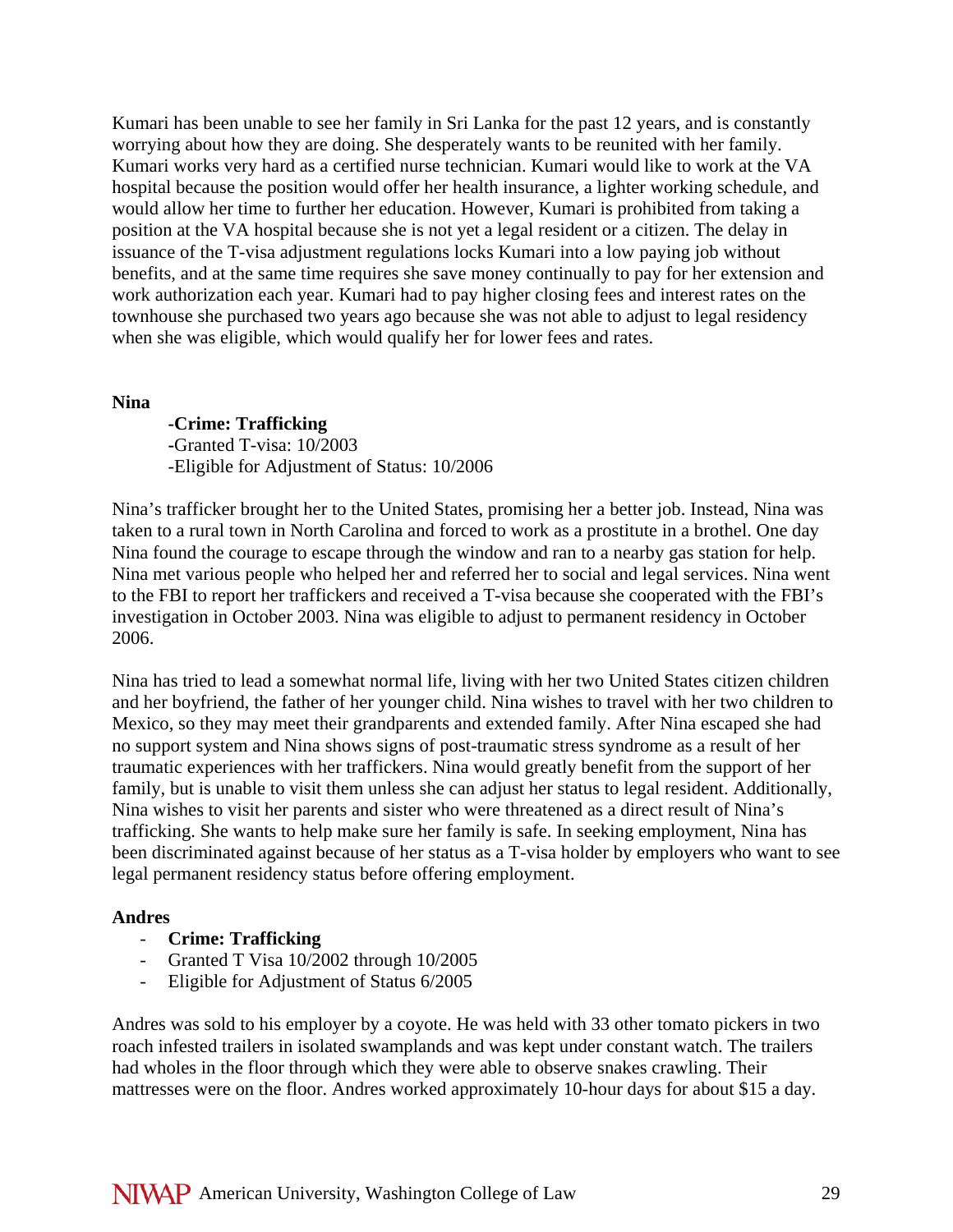From his pay he was forced to pay rent, food and smuggling fees. When Andres and two other workers escaped the camp, their boss track them down a few weeks later and ran one of them down with his car, stating that he owned them. Andres' assistance led to the incarceration of his traffickers. Since he got his T Visa, Andres has also assisted the federal government in the training of federal agents and prosecutors.

Although Andres, has been invited to share his experiences in several international forums, including in trainings abroad sponsored by the Department of Justice and the Department of State, he has been unable to continue his advocacy and training efforts because his T Visa has expired and his adjustment of status application remains pending. If he leaves the United States, he runs the risk of becoming inadmissible and not being able to continue to receive protection from the authorities in this country. Andres wishes to obtain his legal permanent resident status so that he can continue bringing the voice of survivors of trafficking and contribute to US prevention efforts and technical assistance to prosecution of slavery cases around the world.

#### **Shanti**

- **Crime: Trafficking**, **Involuntary Servitude**
- Granted T-visa: 12/2004
- Eligible for Adjustment of Status: 12/2007

Shanti came to the United States from Sri Lanka for what she believed was a valid employment opportunity. Her employers, another family from Sri Lanka, had lied to her and trafficked her into the United States on a tourist visa to be their domestic servant. Shanti left behind her husband in order to earn money to give them a more secure economic future; however, her employers did not pay her. Shanti was forced to work 12-14 hour days cooking, cleaning, and watching children for no money and being subjected to verbal abuse. Shanti was unfamiliar with the laws and threatened by her employers for years. Finally, Shanti was able to get assistance and obtain a T-visa in 12/2004. She was able to get derivative status for her husband and he came to join her in the United States. Shanti and her husband were eligible to adjust to lawful residents in 12/2004.

Shanti's husband is not in very good health due to a workplace injury, so she is the sole breadwinner for the family. Each year Shanti must save \$800 for their work authorization renewal applications, which has put a significant dent in their meager savings. In anticipation of the issuance of  $T \& U$ -visa regulations, Shanti and her husband spent additional time and money on their applications to adjust their immigration status to lawful residents. Shanti was excited when she got a biometric appointment and interview date from USCIS and completed her finger printing; however, USCIS informed her it had mistakenly given her an interview date. Shanti was devastated. Though her attorney has explained it, she does not completely understand why her and her husband are in limbo. Shanti and her husband want to visit their family in Sri Lanka, especially since the birth of two new grandchildren, but are unable to travel until they adjust to lawful residents. Shanti still worries that she will face retaliation from her traffickers if she is returned to Sri Lanka.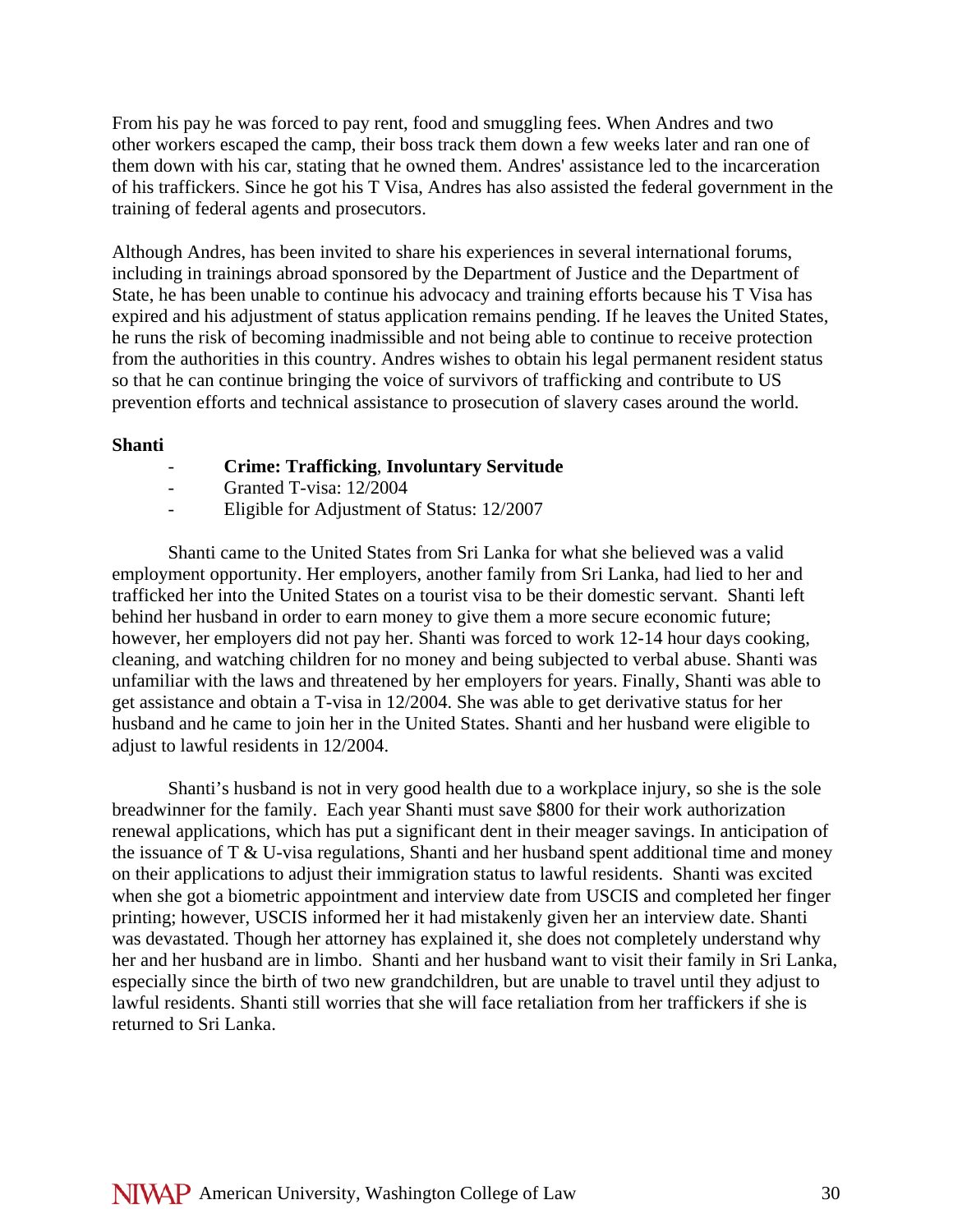# **U VISA CASE BENEFITS FOR VICTIM SAFETY AND LAW ENFORCEMENT EVEN WHEN NO CRIMINAL CASE IS OPENED OR PURSUED**

May 16, 2012

\_\_\_\_\_\_\_\_\_\_\_\_\_\_\_\_\_\_\_\_\_\_\_\_\_\_\_\_\_\_\_\_\_\_\_\_\_\_\_\_\_\_\_\_\_\_\_\_\_\_\_\_\_\_\_\_\_\_\_\_\_\_\_\_\_\_\_\_\_\_

Mom's USC husband sexually molested her very young children – ages  $2 \& 4$  when she reported to the police. Mom cooperated fully with the police investigation – brought children to multiple appointments and interviews, met with police and CPS multiple times. By the time of the investigation, he was in prison for something else but he called her and threatened to have her deported if she didn't stop. He had filed an I-130 for her so she believed him, but she continued to cooperate. In the end, the case was not prosecuted due to the children being too young to report credibly. Mom got a U visa. Several years later, his new girlfriend reported to the police that the same guy had molested her son. My client and her children were ready and willing to testify in a possible prosecution for the new molest. They would not have been available to do so had she not been given U status. (It turned out that that child also was too young to be a credible witness, but my client continues to be ready to testify if asked. She is now an LPR through a U adjustment).

A recent example of a case we processed is for 2 young men, brothers, both sexually abused by a church worker. I don't know the nationality of the church worker, but he was convicted of a lot of counts of rape, sexual abuse, endangering welfare of minors etc. The boys were 9 and 11 when this perpetrator started abusing them. Defendant was sentenced to 15 years.

As to the requirement that a U visa applicant can only apply during the pendency of an investigation or prosecution, you've probably heard this from other NY practitioners, but only one county's district attorney will certify any crime victim will a criminal prosecution is pending (Queens county) – all the other district attorney offices have a policy of not certifying a crime victim until a conviction is had or the case is closed in the courts. They don't want the U to be discoverable by criminal defense counsel

So this onerous requirement would eliminate a U visa possibility for many hundreds of NYC crime victims.

LE came to the U.S. with a G visa as the domestic worker of a diplomat from her home country. She lived with and worked for the diplomat and her husband. After they moved to the U.S., the diplomat's husband began raping LE and threatening to hurt her family back home if she told anyone. This went on for months. LE was afraid and didn't know what to do – the diplomat and her husband were powerful people, particularly back in their home country. Finally, she gained the courage to leave their home and a friend let LE stay with her. The friend also encouraged LE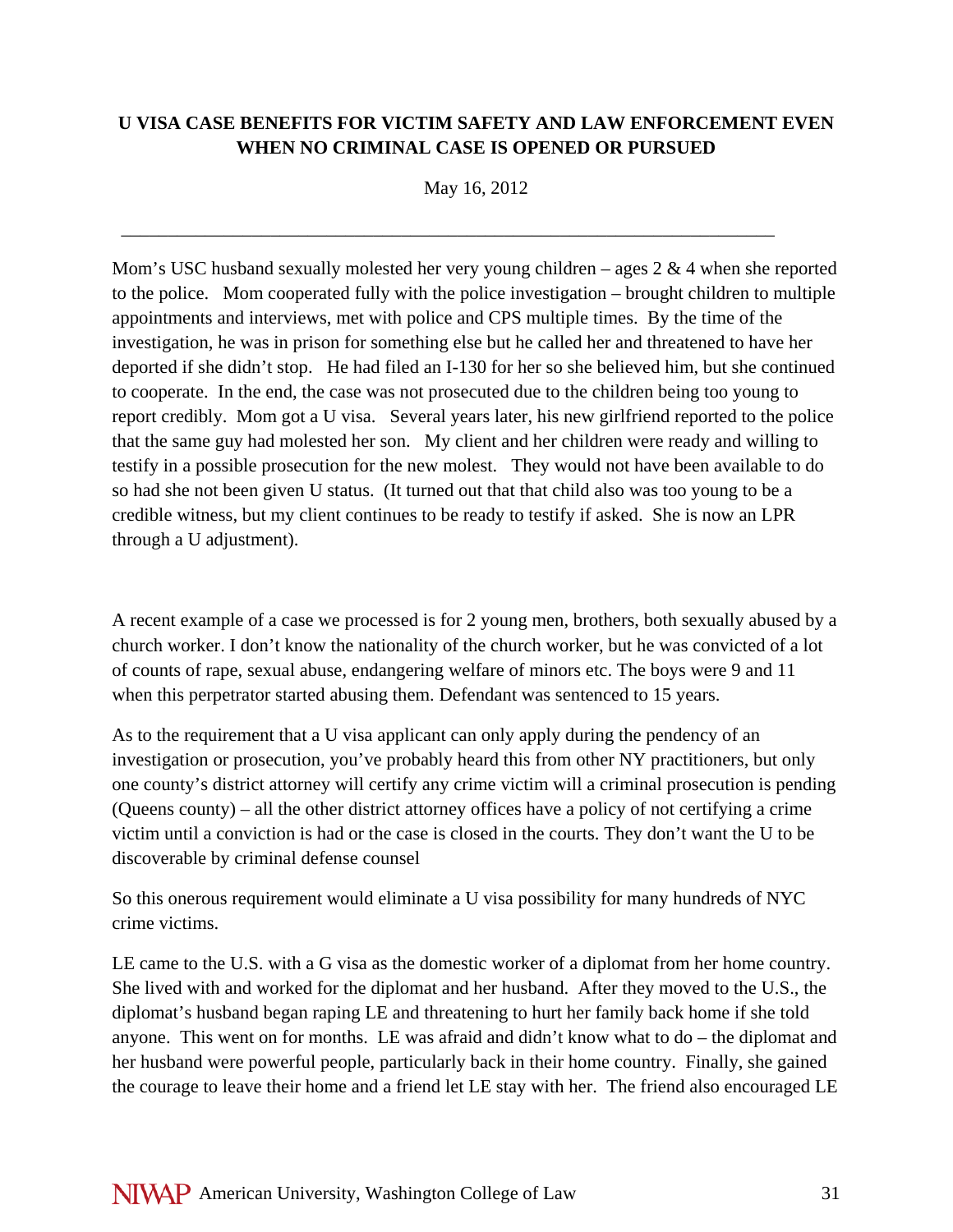to report the rape to the police, which she did. The police opened an investigation, but were unable to pursue it further because the rapist had diplomatic immunity and had already fled the U.S. when LE escaped his home. LE was afraid to go back to her home country, where the rapist had returned and where he and his wife had power to harm her. She was even ashamed to tell her family what had happened. Thankfully, through the U visa process, LE was able to remain in the U.S., obtain counseling, go to school, and has rebuilt her life. She is a Certified Nurse Assistant, has become fluent in English, and after several years fell in love, married, and has a beautiful baby boy. Not only has the U visa made a difference in LE's life, as well as her friends, family and community, by empowering her to be a "survivor" instead of a "victim," it allowed her to report the rape even though the case could not be prosecuted, resulting in the rapist leaving the U.S. – a huge benefit to our society.

¬¬¬¬¬¬¬¬¬¬¬¬¬¬¬¬¬ A 6 year old male from Mexico was sodomized by 13 year boy from the same country. Victim's mom walked in shortly after the rape took place. The detective did not speak Spanish and did not obtain an interpreter to communicate with the immigrant child victim. The language barrier led the detective to be disengaged with the case and delayed the investigation. Since it took so long follow up with the case (6 weeks later)

\_\_\_\_\_\_\_\_\_\_\_\_\_\_\_\_\_\_\_\_\_\_\_\_\_\_\_\_\_\_\_\_\_\_\_\_\_\_\_\_\_\_\_\_\_\_\_\_\_\_\_\_\_\_\_\_\_\_\_\_\_\_\_

39 year female and her daughters 16 and 13 were raped by her husband and biological father. When the 16 year confessed to her mother about the abuse father disappeared. He left the home with only his keys. (U-Visa approval pending)

\_\_\_\_\_\_\_\_\_\_\_\_\_\_\_\_\_\_\_\_\_\_\_\_\_\_\_\_\_\_\_\_\_\_\_\_\_\_\_\_\_\_\_\_\_\_\_\_\_\_\_\_\_\_\_\_\_\_\_\_\_\_\_\_\_\_\_\_\_

Family of 5 from Mexico was assaulted, robbed, and mother was molested by 7 armed men with automatic weapons. The family could only determine that 5 of the men were African American and the other two Hispanic. ( U-Visa approval pending ) but took months to get the signature from law enforcement, then I was told, that the lawyers from the Police Department determined it was not their responsibility to sign the certification and I need to go to the District Attorney's office (in the future), regardless if the suspects were not captured.

\_\_\_\_\_\_\_\_\_\_\_\_\_\_\_\_\_\_\_\_\_\_\_\_\_\_\_\_\_\_\_\_\_\_\_\_\_\_\_\_\_\_\_\_\_\_\_\_\_\_\_\_\_\_\_\_\_\_\_\_\_\_\_\_\_\_\_\_\_\_

A prosecutor in Atlanta just finished convincing and walking through Smyrna PD on how to handle this. Now they have assigned one Captain to handle all requests. I had a victim of a sexual attack from her employer. When she ran into another business and called 911 the police came out. The employer locked the door and when police came out to talk to him and knocked on the door he shot and killed himself. Because of this, none of the prosecution offices had a case and I had to convince them that they needed to fill out the paper work. It took a while, but I think that we finally got what the victim needed. Let me know if you need me to talk to anyone. I am afraid that it usually has more to do with bias against people who are undocumented. Once I phrased it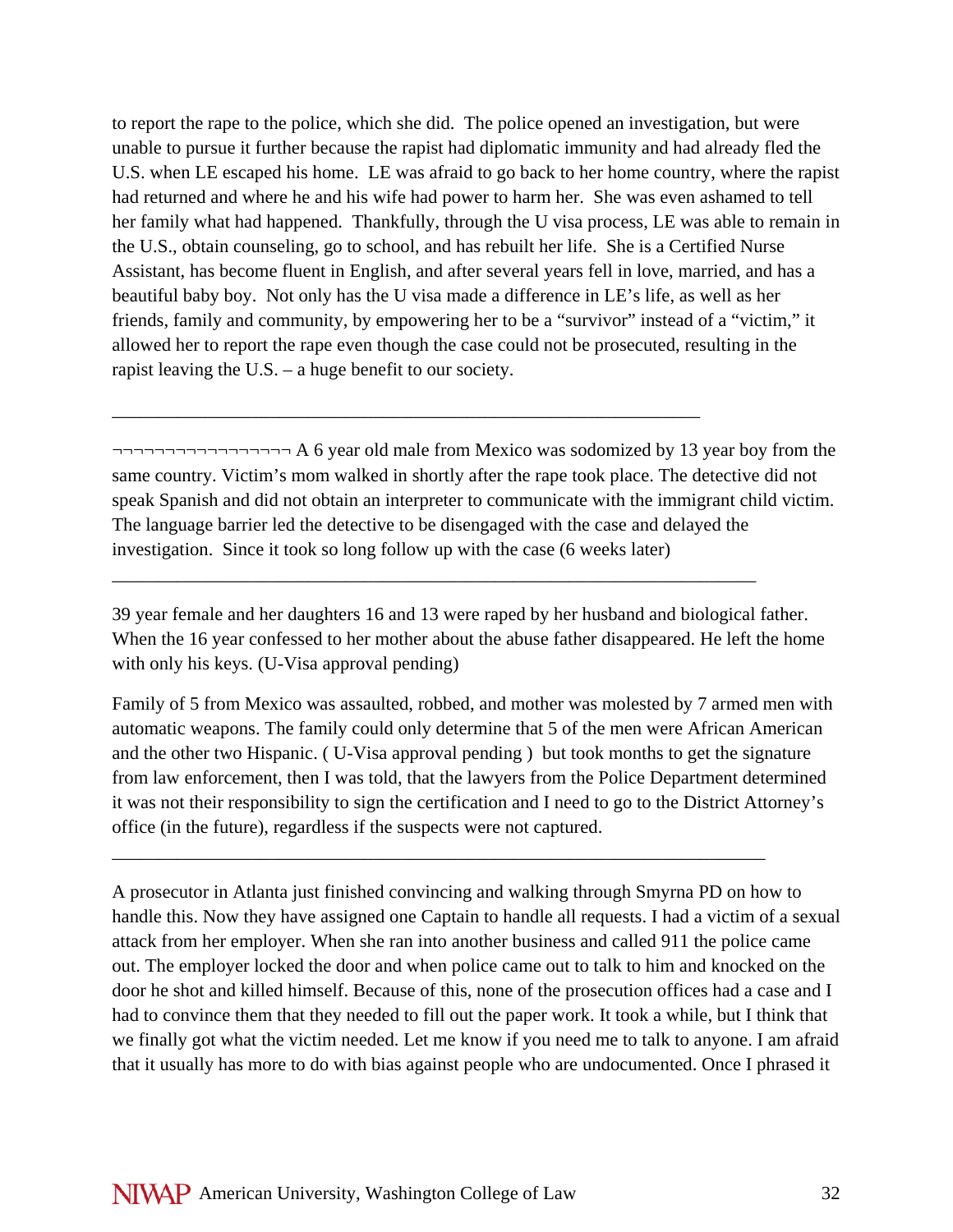in a way that explained this was not going to grant them a Visa, which only allowed them to take the case in front of a federal judge to review it, the officers seemed much more receptive.

As to the requirement that a U visa applicant can only apply during the pendency of an investigation or prosecution, you've probably heard this from other NY practitioners, but only one county's district attorney will certify any crime victim will a criminal prosecution is pending (Queens county) – all the other district attorney offices have a policy of not certifying a crime victim until a conviction is had or the case is closed in the courts. They don't want the U to be discoverable by criminal defense counsel

So this onerous requirement would eliminate a U visa possibility for many hundreds of NYC crime victims.

Victim's need to obtain a U-visa even without an active investigation or prosecution is illustrated by one example of a woman who was sexually assaulted, beaten and stalked by her abuser, contacted police and followed up repeatedly, filed for and received a multiple-year order of protection against her, but law enforcement didn't follow proper procedure and never actually filed the criminal complaint with the court. Calls to law enforcement went unreturned and the DA's office had no record of anything being brought to their attention. The statute of limitations had already run by the time an advocate could have intervened to have the complaint filed with the court. She is still more than willing to testify against her abuser and even contacted the mayor's office, state police and other government agencies for assistance in getting justice. The DA's office would have prosecuted if they had received the complaint on time. If the law changed as is being suggested, a victim like her wouldn't get a U visa.

Patricia M. was 21 years old when she first came to the United States from Mexico about six years ago. Like most immigrant farmworkers in the US, Patricia did not have a work visa, but she was able to get work. About four years ago, she got a job harvesting almonds. The foreman would pick workers up and then drop them off at the end of the day at a local gas station. She said he repeatedly offered her food and drink, which "bothered [her] a lot," because she felt he was not offering these things innocently. He insinuated that he could help her, saying, "Listen to me, I'm the foreman, and you'll have a job." On the third day, he dropped off all the workers at the gas station except her. He told the rest of the workers he was going to pick up the water cooler, but instead, he took Patricia to a remote field.

"From there, he didn't say anything, he just stared at me. I was wearing a hat and a bandanna [that covered my face], and he said, 'What do you have there? An animal?' And I knew he wanted to do something to me."

Patricia described him as "fat, very big." She reported that he got on top of her and tied her hands with her bandanna to the hand grip above the truck door. Then, she said, "He took off my clothes and he raped m. He hurt me badly. Patricia did not tell anyone. She said, "I felt very sad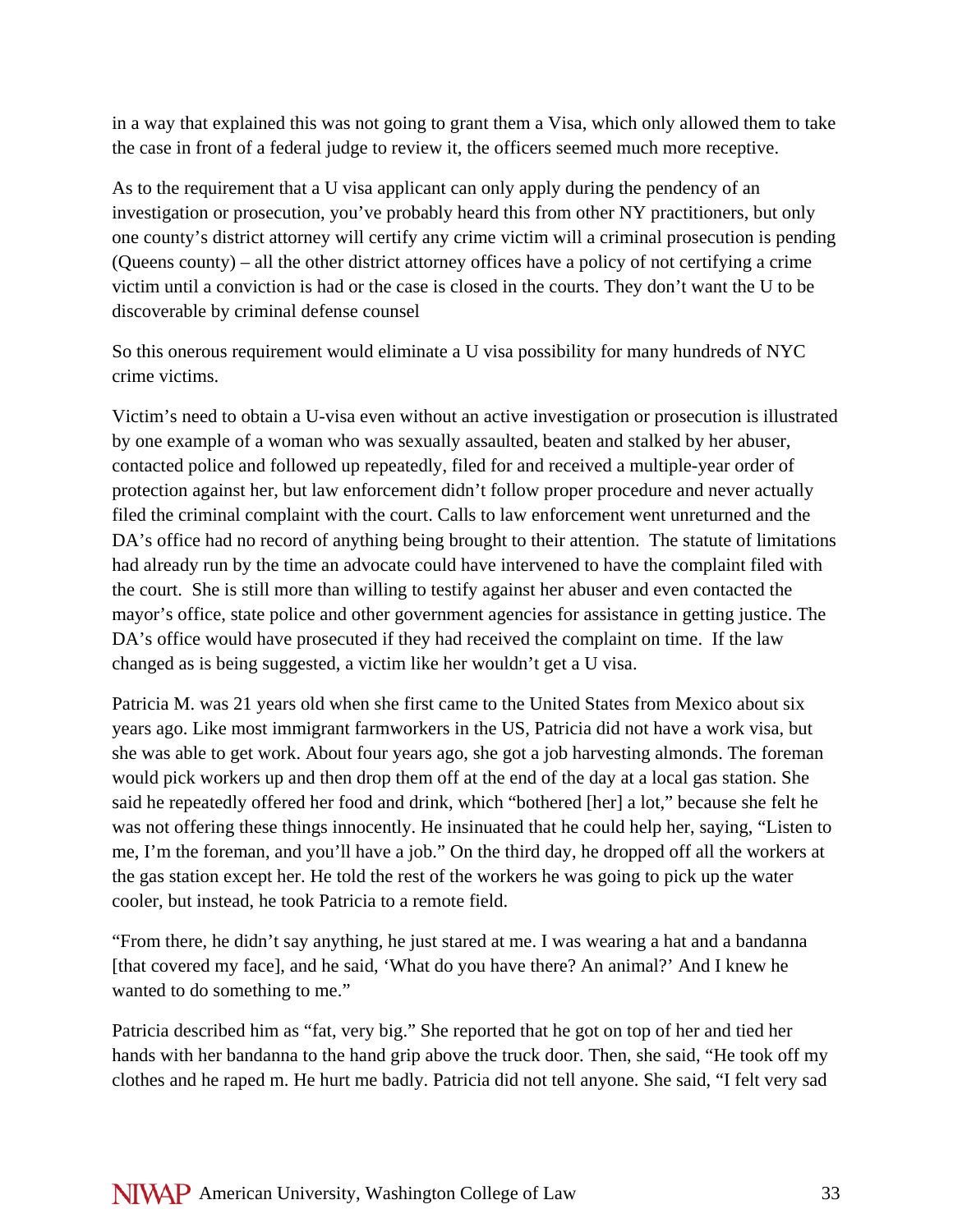and very alone." She had no family in the US, and she did not want to tell her family in Mexico what had happened.

After the rape, Patricia continued to work at the same farm. She could not leave the job because there was no other work available. The abuse continued. "He kept raping me and I let him because I didn't want him to hit me. I didn't want to feel pain." Eventually, Patricia found out she was pregnant. She heard that she could apply for disability benefits and went to a social service agency where the employees asked her whether she had a partner. That question prompted her to tell them everything, and the agency helped her file a police report.

Patricia credits the agency for providing crucial support. She still has not told her family in Mexico what happened. Although she told her mother she was pregnant, she didn't tell her about the rape, "Because I don't want her to be sick." Without the counselors at the agency, she knows she would never have filed the police report: "I was afraid they would put me in jail; I was afraid [they'd] send me to Mexico because I was illegal."

Patricia stated that the foreman was not prosecuted and sentenced for the crime. Instead, after arresting him, the police seem to have contacted immigration authorities, as he was soon deported. Unfortunately, this does not mean he is completely out of Patricia's life. She has heard reports from his family that he is planning to come back to the US and see the child. The rape continues to affect her in other ways as well. Patricia is now married, and her daughter is "so beautiful," despite the painful memories of how she became pregnant. Yet she reports, "Sometimes, I remember and I can't be intimate with my husband." She also worries because, "I don't know what to tell my daughter when she gets older." (Human Rights Watch California, June 2011) See full report at http://www.hrw.org/reports/2012/05/15/cultivating-fear

EEOC alleged that a farm worker, soon after her hire was forced upon flattened card board boxes and raped with shears to her throat by her supervisor. The supervisor threatened to fire and kill her two siblings and brother-in-law (all co-employees) and her relatives in Mexico if she ever reported the rapes to anyone. Following the first rape, the farm worker was forced to perform sex on the supervisor several times in the fields during the winter months in Oregon. After she refused to perform sex in the fields in part because of the pain that she suffered, the supervisor fired her. Traumatized by the rapes and threats to kill her family, the charging party did not file a charge with the EEOC until 62 days past the 300 day deadline to file a charge.

The certification requirement in the HR4970 undermine the ability of the EEOC to bring enforcement actions to hold an employer in these situation accountable unless local police and prosecutors also commence an investigation which doesn't happen often in many of these cases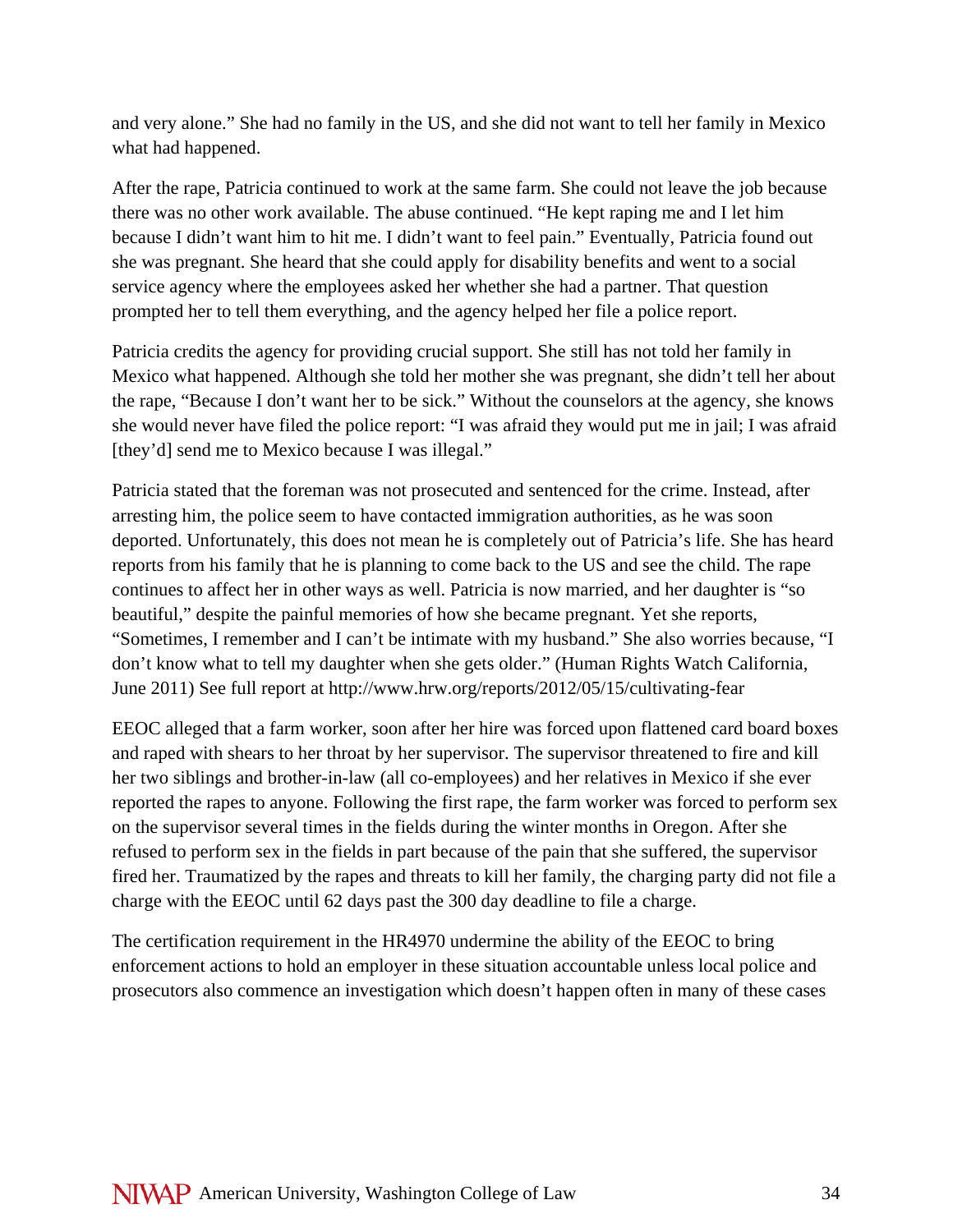# **ABUSERS INTERFERING WITH A VICTIM'S ABILITY TO ACCESS VAWA IMMIGRATION RELIEF**

May 16, 2012

#### **Introduction**

The importance of VAWA relief for immigrant survivors of domestic abuse perpetrated by U.S. citizen or lawful permanent resident spouse and parents and by U.S. citizen sons and daughters against their immigrant parents is summarized eloquently by the following quote from an attorney who has worked on the front lines for years:

"The good news is that thanks to the way the VAWA works now we don't have a lot of stories of abusers interfering in the process because abusers use the tools that they have within reach and the protections in place have made it hard for them to hurt their victims through the VAWA. I can tell you about the fear I see in my clients' eyes until I explain that their information is protected by me and by the immigration service. I can tell you about clients who think their husbands can read their minds and watch them wherever they go because he has convinced them he is all-powerful. I can tell you that we have clients who whisper when they talk in our offices because they think their abuser can somehow hear them."

The following stories illustrate how important VAWA self-petitioning has been to protect victims against immigration related abuse perpetrated by their U.S. citizen, and lawful permanent resident abusive family members. It is important to emphasize that VAWA self-petitioning was designed to help immigrant victims of family violence for whom immigrant visas were available for them under U.S. family based immigration laws. However, access to these visas was controlled prior to VAWA by the victim's abusive spouse, parent, son or daughter and victims were trapped in abusive homes by this power and control over immigration status and ongoing threats to have the victim deported, in many cases permanently severing non-abusive victim parents from custody and access to their children. VAWA self-petitioning allowed immigrant victim family members abused by U.S. citizen or lawful permanent residents to confidentially file their own immigration case, without the perpetrators knowledge or consent.

Proposals to stay adjudication of VAWA self-petitions when the level of violence occurring in the household against the immigrant victim and often her children has risen to the point where police have opened an investigation and/or a prosecution has been initiated, will place immigrant victims like those in the following real life stories at grave risk of harm from the perpetrator. The most effective way for perpetrators under investigation and prosecution from law enforcement officials to elude, avoid or interfere with a criminal investigation or protection is to threaten, scare, intimidate, abuse or take steps to deport the immigrant victim. The time when the risk of harm to the victim is greatest is when the criminal justice system is taking steps to prosecute the perpetrator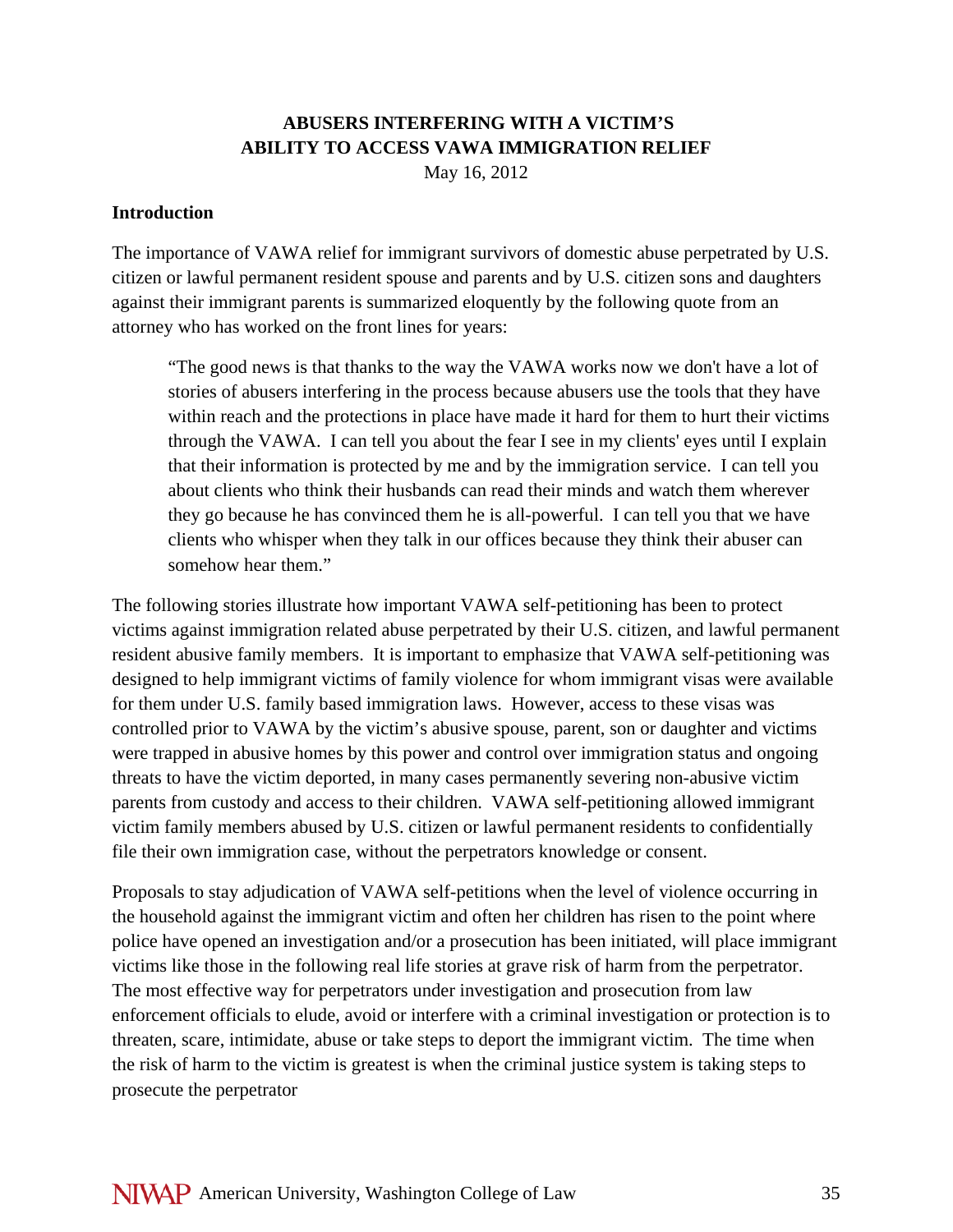Woman from Taiwan married to USC with two children together, completely dependent on her spouse, not allowed to work. He had trouble holding down a job and never petitioned for her. He was physically abusive. She ended up in the shelter several times. We helped with VAWA Self-Petition. She went back to him because he had gotten custody of the children because she did not have legal status. He found out she had immigration papers pending. He tried to sue USCIS. Sent letters threatening the Service claiming he was the only one that could obtain papers for her. He took her and the children to Taiwan and left her there but brought the children to US with him. I was getting calls from Taiwan from her. She was very afraid of him. Because she was now out of country she lost her ability to Self-Petition

-----------------------------------------------------------------------------------------------------------------

\_\_\_\_\_\_\_\_\_\_\_\_\_\_\_\_\_\_\_\_\_\_\_\_\_\_\_\_\_\_\_\_\_\_\_\_\_\_\_\_\_\_\_\_\_\_\_\_\_\_\_\_\_\_\_\_\_\_\_\_\_\_\_\_\_\_\_\_

Nazira" is a South Asian Muslim woman whose U.S. citizen husband pled guilty to beating her and was convicted. She had been living in a domestic violence shelter for several months when she went to family court for an order of spousal support. As Nazira walked out of court, two ICE agents and a sergeant with the local Sheriff's department met her at the door. They had been notified by Nazira's husband that he was withdrawing his support of her visa. The immigration agents told her she was "illegal" and put her in the process of deportation. This was despite the fact that they said that they knew Nazira had filed an application for legal status under VAWA, that she had received prima facie approval of her application, and that she actually was in a period of authorized stay (i.e.; "legal") pending the outcome of her application. (From the Tahirih Justice Center; case story from 2007)

Andrea sought protection under VAWA after her husband, who had perpetrated years of physical, emotional and verbal abuse against her, attempted to carry out his murder-suicide plan. He described to Andrea how their sons would come home from school and find him hanging from the rafters of the garage and her lying strangled in the bed. Ultimately, Andrea was able to escape from her husband during his attempted murder of her, but he did end up committing suicide. As such, it was clear her husband was not merely threatening her life - he fully intended to take both their lives that day. Andrea self-petitioned for legalization of her immigration status as a battered spouse. She was approved and later obtained her legal permanent residency.

Andrea is now a productive member of society – volunteering as a Eucharistic minister with her church and volunteering with senior citizens. Andrea has also raised two upstanding U.S. Citizen children, both of whom serve in the U.S. armed forces. Her oldest son is a corporal in the infantry of the U.S. Marine Corp and has done at least two tours of duty in Iraq. Her second son is in the U.S. Air Force and has completed two tours of duty – one in Korea and another in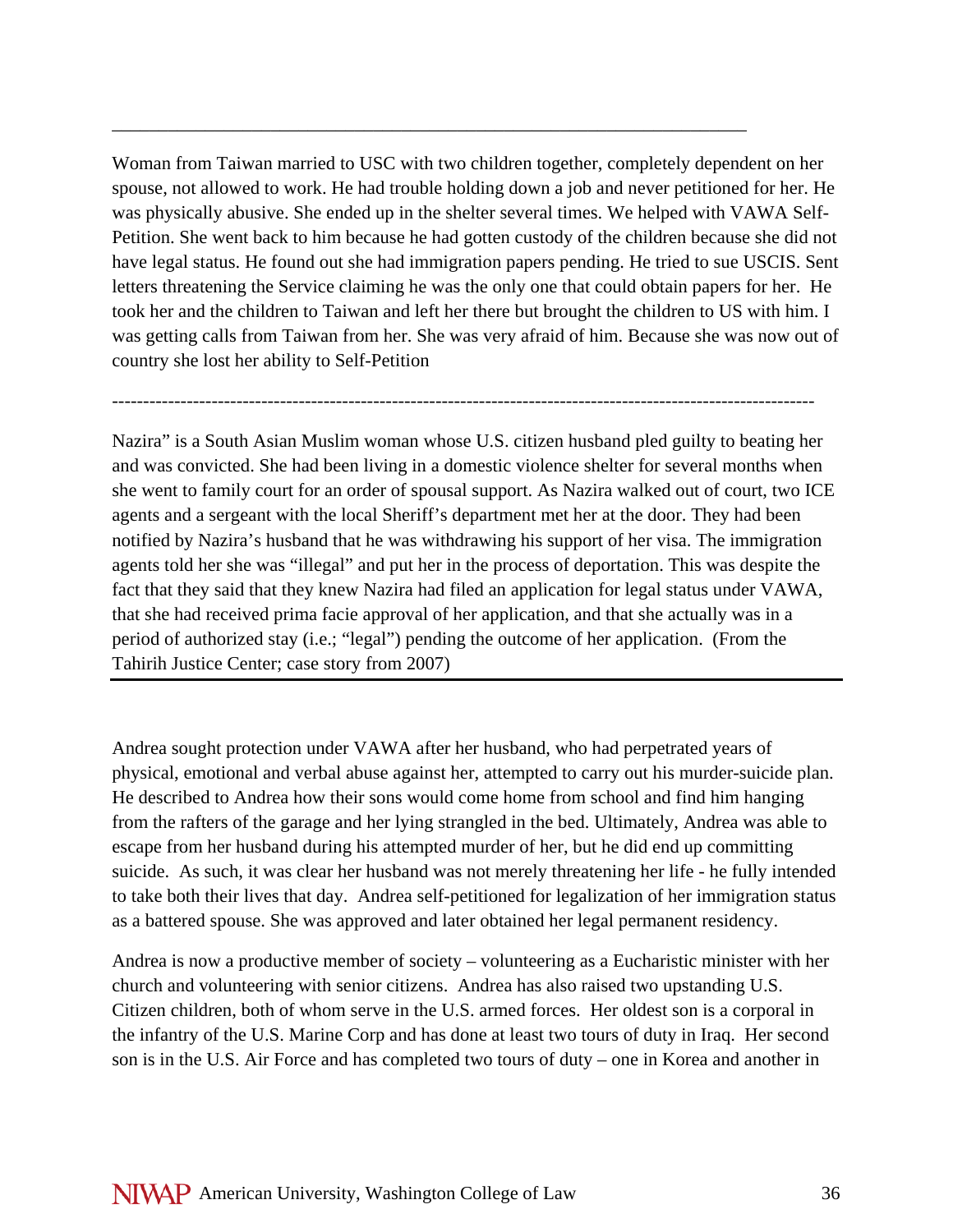Afghanistan. Andrea is proud of her children and selflessly supports them in their service of this country. Asian Pacific American Legal Center (California)

Claire is a survivor of domestic violence at her now ex-husband's hands. On occasions too numerous to document, he raped her, beat her, and strangled her. One time, he chained Claire to the radiator, beat her with a cord, and then raped her. Her husband promised that he would help Claire bring her daughter to the United States. He never did. Claire was able to obtain her permanent residence through VAWA and, after years, she is a few months away from filing for her citizenship. Her daughter was able to come to the U.S. and is now a permanent resident.

Remarkably, Claire's daughter will obtain citizenship before her mother, since she enlisted in the U.S. Armed Forces and is currently serving this country in our military with distinction. Since obtaining employment authorization and eventually permanent residency, Claire has thrived in the U.S. She has been consistently promoted in her industry, and she is now a manager at a national chain of restaurants, overseeing a staff of two dozen people.

\_\_\_\_\_\_\_\_\_\_\_\_\_\_\_\_\_\_\_\_\_\_\_\_\_\_\_\_\_\_\_\_\_\_\_\_\_\_\_\_\_\_\_\_\_\_\_\_\_\_\_\_\_\_\_\_\_\_\_\_\_\_\_\_\_\_\_\_

I had a client; she had criminal charges of rape pending against her abuser. The judge erroneously gave the abuser custody of their child because she did not have immigration status. He said on the record she was not an unfit mother, she simply did not have status and he did have status. We had an I-360 (VAWA Self-Petition) approved. The abuser and his attorney then contacted my client and told her that if she dropped the charges they would return her daughter to her. In her desperation she recanted in two depositions by the defense. They used that against her and had her I-360 revoked and then threatened to have her charged with perjury. To make a very long story short, she lost custody of her daughter and was deported to her country of origin. The abuser and his attorney contacted ICE and this is how the Trial Attorney got the I-360 revoked.

Ms. S came to the US when she was 6 months pregnant. She meets USC Aggressor who convinces her to marry him by saying her baby will be taken away if she does not. Aggressor gets his name on the birth certificate as the father of Ms. S's baby. Aggressor attempts to take baby from Ms. S and she calls police. Ms. S cannot adequately explain that he is not the father and Officer incorrectly believes Aggressor has parental rights to take son. Officer codes the incident report as a one-time call-in not requiring investigation. Aggressor later sexually assaults Ms. S. Ms. S calls the police again, but is unable to explain. Officer again codes the incident report as a one-time call-in not requiring investigation.

Ms. S goes to the police station to supplement the incident reports to provide more information through an interpreter. Ms. S is unable to supplement the two prior incident reports because they were not coded to be investigated. Ms. S attempts to file a new police report describing in detail the two prior incidents and it is assigned a case number. This new police report is never filed by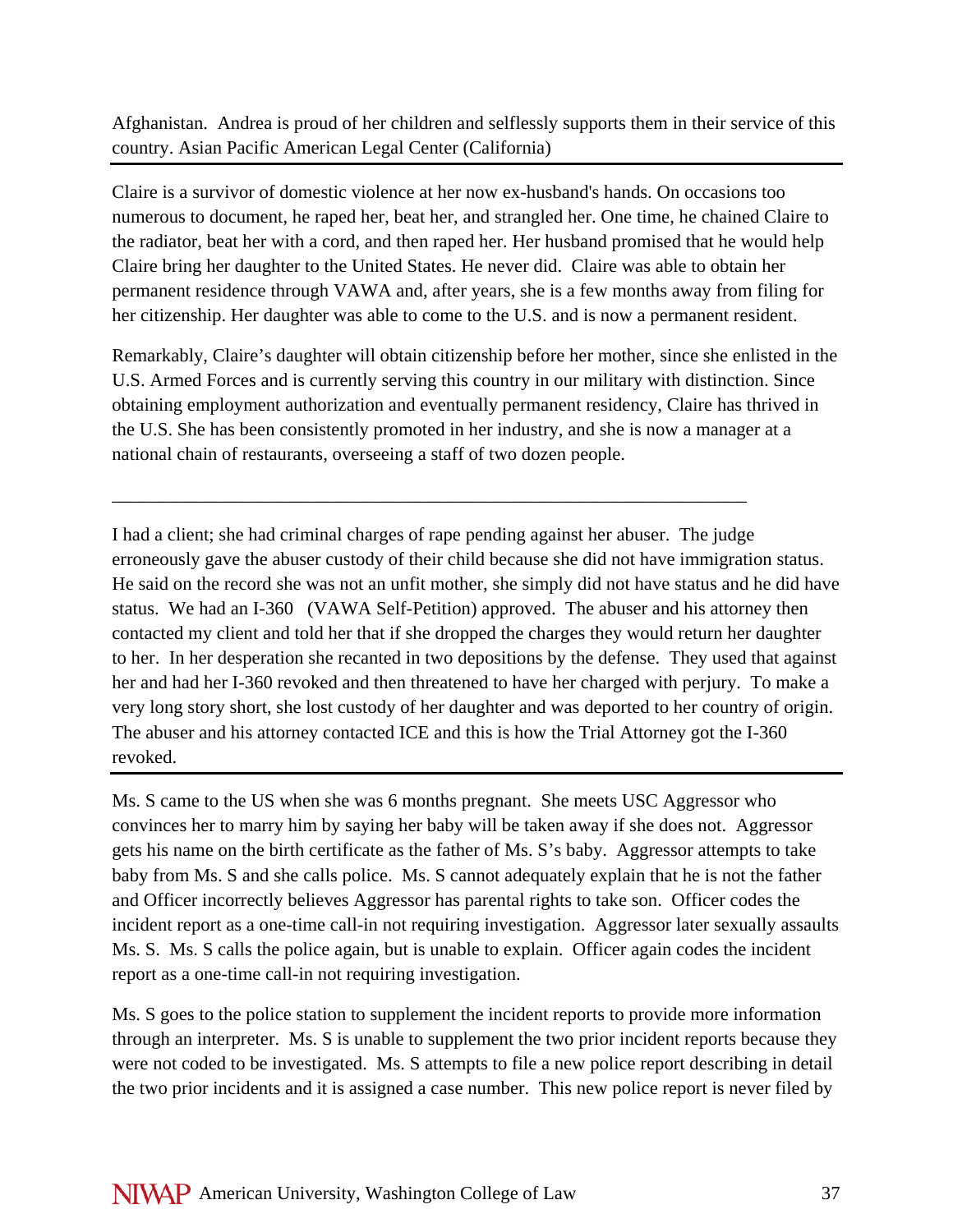the officer, gets lost, and the officer who took the report is transferred to another department. Ms. S goes to the police department again to re-file the same police report. She is told the case will not be investigated, but police department is willing to sign certification for U Visa. (Basically, by this time it was a tangled mess of paperwork and almost a year had passed since the original incidents).

The U visa was necessary for Ms. S because she had no other way of obtaining lawful status in the US. Although there was no active investigation or prosecution against Aggressor, due to Ms. S's proactivity, Aggressor "straightened up", for lack of a better word, once he realized Ms. S was communicating with law enforcement officials about his conduct and Aggressor was fully cooperative in the civil matter regarding Ms. S and her USC child.

\_\_\_\_\_\_\_\_\_\_\_\_\_\_\_\_\_\_\_\_\_\_\_\_\_\_\_\_\_\_\_\_\_\_\_\_\_\_\_\_\_\_\_\_\_\_\_\_\_\_\_\_\_\_\_\_\_\_\_\_\_\_\_\_\_\_\_\_

\_\_\_\_\_\_\_\_\_\_\_\_\_\_\_\_\_\_\_\_\_\_\_\_\_\_\_\_\_\_\_\_\_\_\_\_\_\_\_\_\_\_\_\_\_\_\_\_\_\_\_\_\_\_\_\_\_\_\_\_\_\_\_\_\_\_\_\_\_

I am currently working with a client whose husband submitted to the Probate & Family Court during a restraining order hearing forged documents purporting to be from a mental hospital, in support of his argument that she was delusional and therefore inventing her allegations of abuse. The client is also in the process of self-petitioning under VAWA. I do not know if the husband has mailed similar documents to USCIS already – but surely he will if he learns that she is self-petitioning

A battered wife married to an overseas US government employee fled to US with her minor daughter to escape abuse. At airport, client expressed fear of her husband to CBP inspector, which was well-founded because her abusive husband flew to US in hot pursuit. The abusive husband worked in East Asia for US army and was almost 30 years older than my client, who was from Philippines. He persuaded my client and my client's parents to allow my client and the abusive husband to adopt my client's much younger sister. Considering the fact that the abusive husband frequently traveled to Thailand, "to play golf" as he told my client although i don't think my client ever said he played golf at home, however the perpetrator was a child predator as well as DV abuser.

 The abusive husband went to the local ICE office repeatedly to demand information about his wife so to protect her, ICE prolonged her detention until arrangements were made for the client and her child to enter a battered women's shelter. Eventually USCIS approved the I-360 and the client and her daughter adjusted, but obtaining corroborating evidence from overseas was difficult, which arguably delayed the final approval. After being rebuffed by ICE, the abusive husband attempted to submit a defamatory statement regarding his wife to the Immigration Court several times and after returning the statement to him several times, the Immigration Court forwarded to me.

After 5 years of representing immigrant victims of domestic violence, I found myself in court. This time I was in court representing myself at a harassment injunction hearing. JB had been referred to me for representation by a colleague who worked at a domestic violence shelter. I

\_\_\_\_\_\_\_\_\_\_\_\_\_\_\_\_\_\_\_\_\_\_\_\_\_\_\_\_\_\_\_\_\_\_\_\_\_\_\_\_\_\_\_\_\_\_\_\_\_\_\_\_\_\_\_\_\_\_\_\_\_\_\_\_\_\_\_\_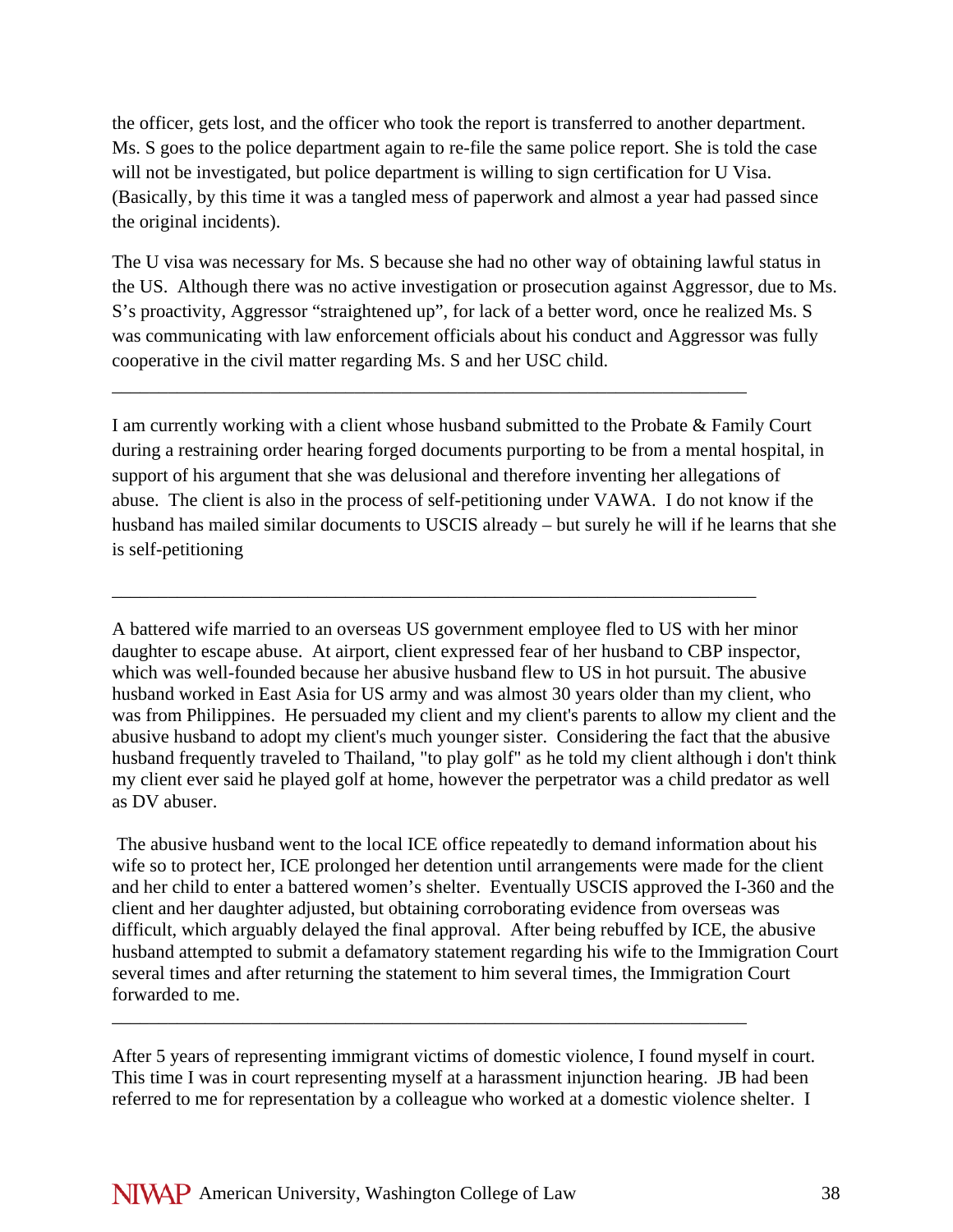learned firsthand how abusive and manipulative JB's husband could be. Not only did he stalk her and threaten to have her deported, he contacted the law school I graduated from requesting a copy of my transcript. He contacted the Office on Violence Against Women demanding that they revoke my grant through the Legal Assistance to Victims Program that had made it possible for me to help his wife. As an Emeritus Professor at the local university, he was very intelligent and highly connected. He tried to make my life miserable so that I would withdraw as his wife's attorney. I was granted the harassment injunction and JB was eventually granted her divorce. JB was put into removal proceedings before her VAWA Self-Petition was approved, because of her fear her husband she chose to leave the country before her Self Petition was approved since her SP took over  $1 \frac{1}{2}$  to get approved because of his interference. This is an example of how batterer's will go to great lengths to try to control their victims and to ensure that there is no help for them as they try to escape abusive relationships.

Abuser sent pictures of her client and her brother to USCIS trying to make it seem like she was having an affair, trying to ruin her case. All of the abuser's submissions made it into the file and client had to explain all of the information submitted by the abuser at the interview.

From the San Francisco Police Department: Two years ago SFPD had a case which the victim was holding her baby and got into an argument with the baby's father. The suspect pushed her into a glass panel door, which sliced her arm to the bone, while holding the baby. The suspect ran out of the house. She was transported to the emergency room, where she received over fifty stitches and lost some of the feeling in her hand. The victim and the suspect worked at the same factory.

The suspect was arrested and the case went to trial. During this time she was unable to work and when she did go back the other workers made it hard for her. During the trial the suspect's attorney made several motions to have the case dismissed. One of the motions was regarding her U-visa application and how to obtain all the information. This became a battle because the perpetrator wanted to obtain a copy of the U-visa case. The Court denied the request. The assistant District Attorney handling the case asked for my help explaining to the court the U-visa process and VAWA confidentiality. The victim continued with the case, even after suffering several major hurdles.

Ms. E was sexually abused as a child for years by her father who is undocumented. Both are Mexican citizens and resided in the US. After years of sexual abuse, she made an outcry at school. She actively helped the police and the district attorney in the investigation and prosecution. Her father was indicted and Ms. E was available and willing to testify. Her father then fled the US to avoid prosecution and there was no active prosecution at the time her U Visa was certified by the DA.

\_\_\_\_\_\_\_\_\_\_\_\_\_\_\_\_\_\_\_\_\_\_\_\_\_\_\_\_\_\_\_\_\_\_\_\_\_\_\_\_\_\_\_\_\_\_\_\_\_\_\_\_\_\_\_\_\_\_\_\_\_\_\_\_\_\_\_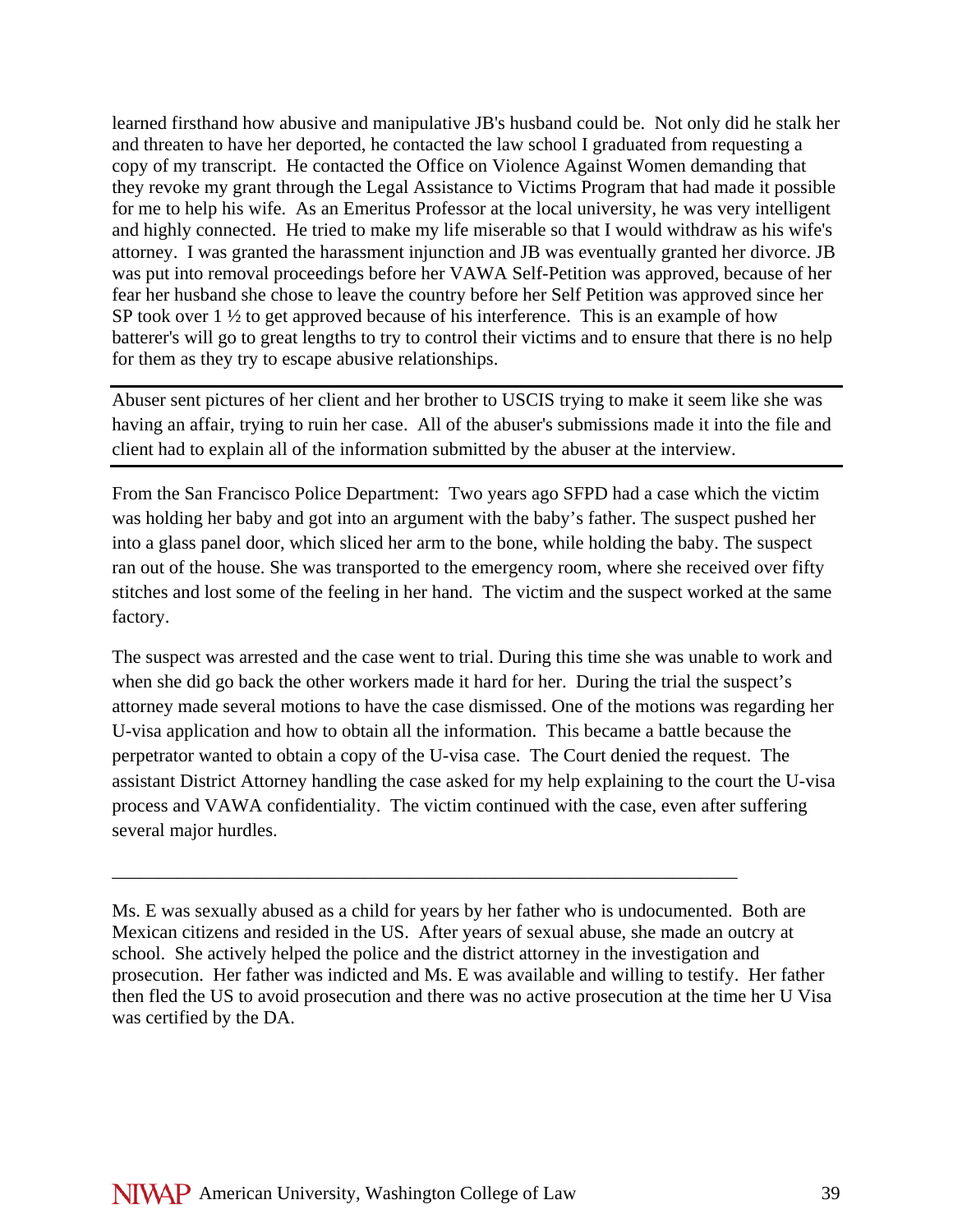Her U visa was necessary because she had no other way of obtaining lawful status in the US. She currently has U status, but if she is not able to adjust her status through the U-Visa, she will have to return to the same country where her abusive father is presumed to be living and she will not be present to help in any future prosecution if her father were to return to the US.

Husband was an LPR. We didn't do the original filing; it was done by a notario. The application wasn't put together well, so we stepped in on an RFE and completed the application. My understanding is that this was filed while they were separated and got back together. I don't think she said anything. I know we talked to her about it when their priority date went current and asked if there was a separate mailing address that we could send things to. She told us that she always got the mail and that she would tell him sooner or later.

I'm not sure how he was told, but she told us that he acted like he didn't care. When she and the kids went down to do biometrics, he wasn't happy, but not violent. When they got their EAD cards he asked a lot of questions, but kept his cool. When they got their interview notices, he lost it. Here's a report we found for the incident:

Shooting sentence (January 26, 2008)

A Fort Wayne man who shot his 18-year-old son in the arm last summer was sentenced in Allen Superior Court to 5 1/2 years in prison Friday. Rodolfo Lopez, 38, of the 2900 block of Trentman Avenue, became angry with his son, Jose and Jose's mother one night in August. According to court documents, an argument escalated and Lopez shot his son with a .25-caliber handgun. The teen suffered a gunshot wound to his upper arm but was able to knock the gun out of his father's hand when Rodolfo Lopez pointed it at the teen's mother. Lopez eventually pleaded guilty to battery and pointing a firearm. He was given 154 days credit served for time spent in Allen County Jail.

Here's link if you need it: http://www.fortwayne.com/apps/pbcs.dll/article?AID=/SE/20080126/NEWS/801260329

Client showed up at her divorce hearing and was picked up by ICE. She was detained and put in removal proceedings. A battered spouse waiver case, client and son were threatened by abuser with a knife and he was charged with terroristic threatening. At the criminal hearing he argued that he was mentally unfit to proceed (he couldn't remember the year, heard voices, etc.) and the criminal case was dismissed because of that. Around the same time he was found mentally unfit, he submitted a letter to Immigration saying that he did not sign off on the joint waiver petition, that the client had forged his signature. The letter resulted in her lawful permanent residency being revoked. Again the abuser subverted the process to take prevent the victim from receiving immigration benefits. The case is still under review by CIS.

Most of the time we don't know what abusers say in our cases because CIS protects their confidentiality. When we ask for derogatory evidence against the victim, they never produce what the abuser said or sent in. It's very hard to fight secret information from the abuser.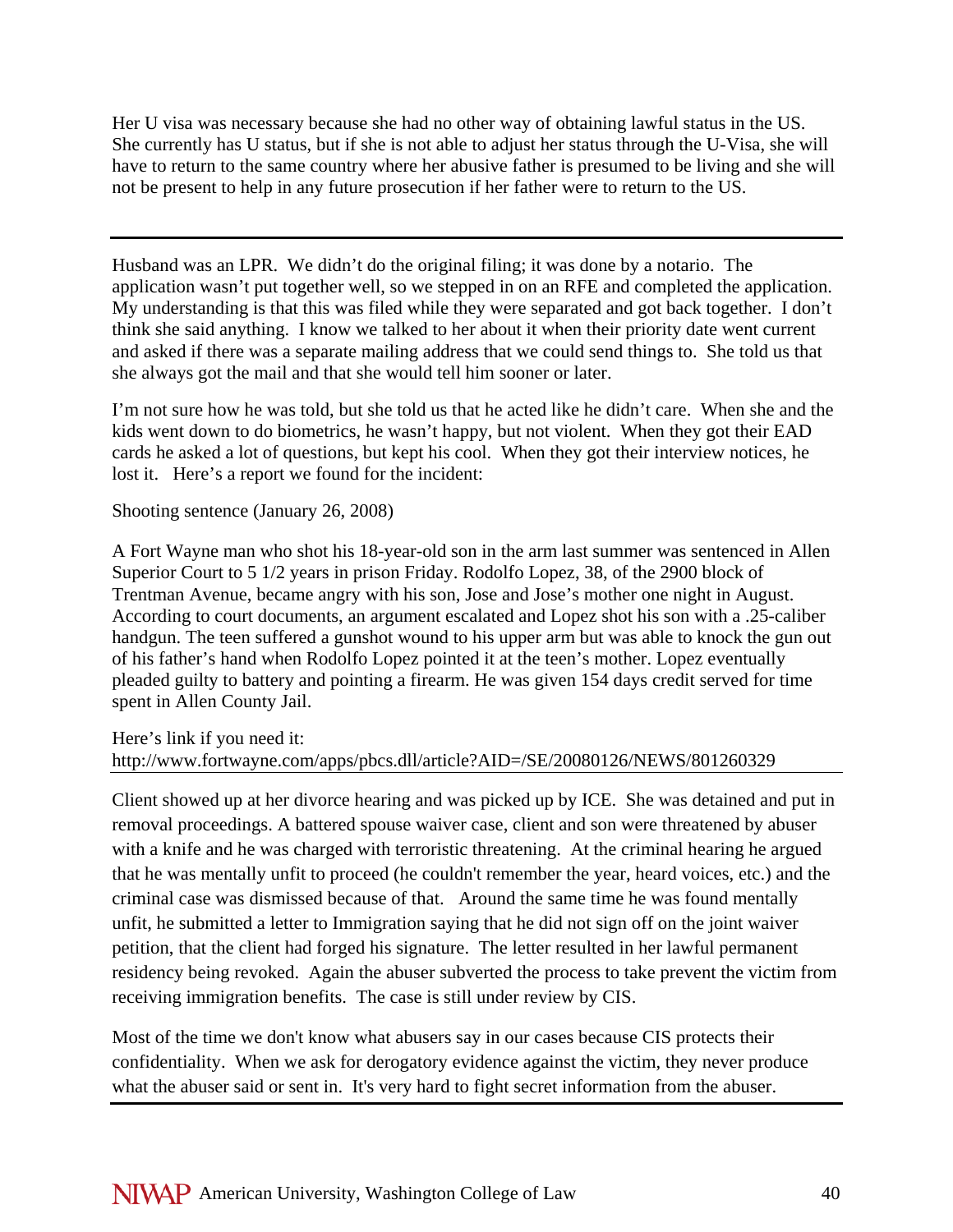Client married his US citizen wife and they had a baby. Wife tried to run him over with a car and the police were called. She was charged with abuse and the case was forwarded for prosecution. They separated and she filed for divorce and custody for the child; he counter-sued for custody. Before the court hearings for both the criminal abuse case against the wife and the custody hearing for the baby, ICE picked up him at his residence. Only 1 person knew where he was staying - his wife. He was detained by ICE and about to be immediately deported because he was here on a visa waiver. We prevented his immediate deportation, filed a VAWA selfpetition for him, and he was able to assert his rights against his wife as a crime victim in criminal court and a parent in the custody proceedings. We believe his wife called ICE to report him to subvert the judicial process towards her interests, eliminating his opportunities to state his case in court.

Client TR was from Belarus. She met her abusive USC spouse in her home country when he was traveling there. She entered on a fiancé visa after they dated for close to a year. When she arrived he immediately began verbally abusing her and isolating her. They lived in rural Texas. TR did not speak much English and he would not allow her to communicate with her family back home.

\_\_\_\_\_\_\_\_\_\_\_\_\_\_\_\_\_\_\_\_\_\_\_\_\_\_\_\_\_\_\_\_\_\_\_\_\_\_\_\_\_\_\_\_\_\_\_\_\_\_\_\_\_\_\_\_\_\_\_\_\_\_\_\_\_\_\_\_\_

They married and he began Immigration process for her. Violence escalated to physical violence when she became pregnant - he accused her of getting pregnant on purpose to trap him. He assaulted her on several occasions and when she was 8 months pregnant he strangled her when she said she was going to leave him. After the baby was born, he continued to be physically abusive to TR and also sexually assaulted her soon after she had the baby. He also threatened to have her deported and to take the baby away from her. She left him when her son was 2 years old. She confided in a woman she had met and the woman helped TR to escape with her son.

She came to us for services. We filed a VAWA case for her and asked that the pending adjustment be held in abeyance and let INS know about the confidentiality protections for VAWA clients. Husband went to INS spoke with an info officer - who I believe did not know that this was a VAWA case. Not sure why this was not marked in the file. Husband asked if their address change had gone through and asked to get the new address to make sure it was the correct one. The office gave the client's secure address to the husband said it was the wrong address and gave his address. Husband then began stalking the client. He came up to her and said INS was going to deport her.

I inquired at the District Office and found out the contact info had been given to the husband and about the change of address. In the end, the error was corrected. The District Office was helpful and did everything they could to correct the error. In the end the client had to re-locate. She was very fearful of her husband and what he would do to her and their son.

\_\_\_\_\_\_\_\_\_\_\_\_\_\_\_\_\_\_\_\_\_\_\_\_\_\_\_\_\_\_\_\_\_\_\_\_\_\_\_\_\_\_\_\_\_\_\_\_\_\_\_\_\_\_\_\_\_\_\_\_\_\_\_\_\_\_\_\_\_\_\_\_\_\_\_\_\_

 $\overline{\phantom{a}}$ 

Luisa" had reported DV by her USC husband to police, and she also got an order of protection giving her possession of the marital home. Her husband hired an aggressive attorney to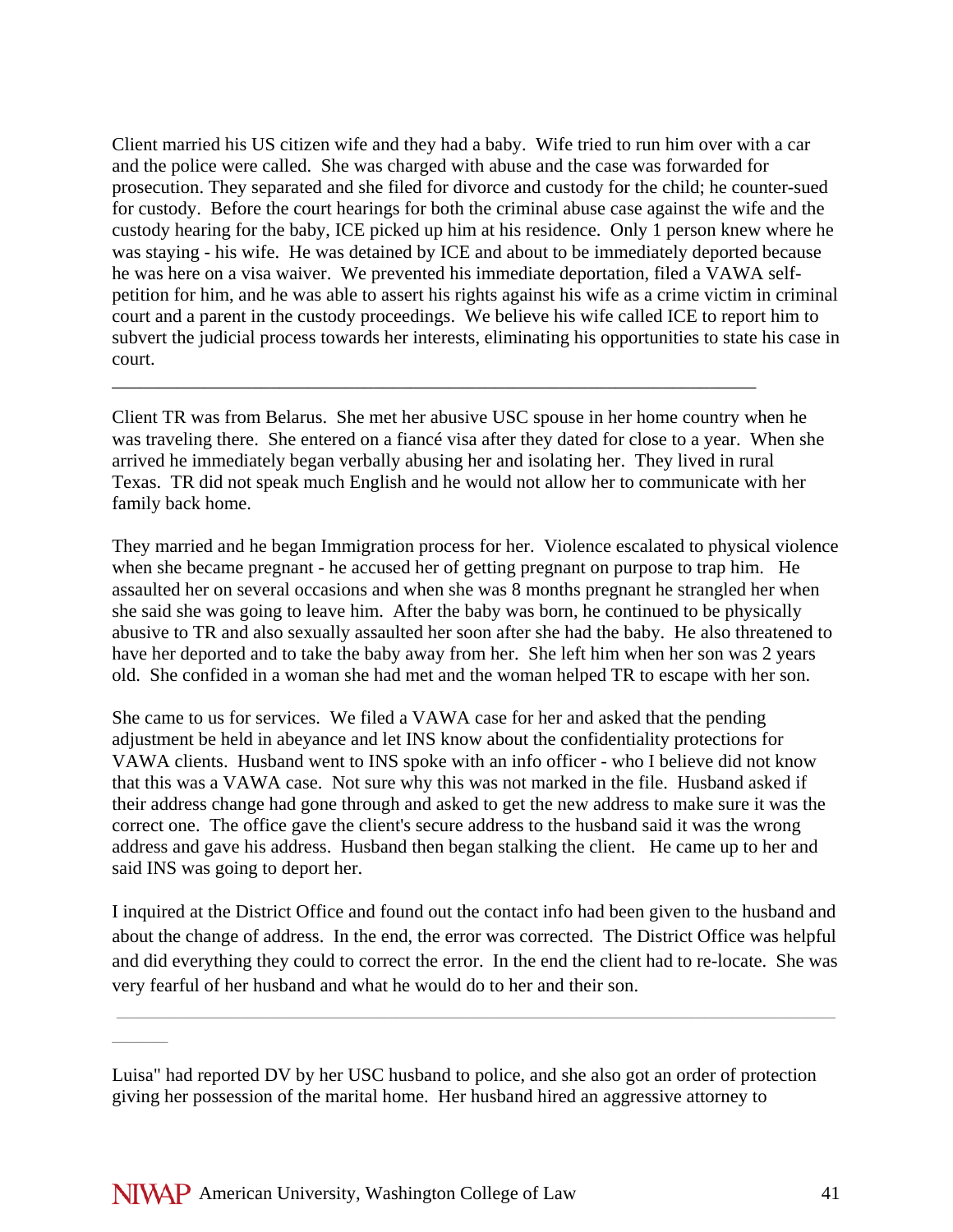challenge the order of protection, and to represent the husband at his criminal trial and in a divorce. The attorney sent some information to the local INS office (this was many years ago, I think before section 384) saying that my client had invented the DV allegations, and he apparently made some other allegations about her that raised concerns at INS. Two immigration officers appeared at my client's home about an hour before she was scheduled to testify as witness against her husband at his DV trial, intending to arrest and detain her. By that time she had a filing receipt from VSC for her VAWA self-petition, and she showed it to the officers, who had no idea what it was. Because my name was also on the filing receipt, the officers allowed her to call me, and I was able to explain what VAWA was and to convince them not to take her into custody right then. She went and testified at the trial, and the officers came to my office to talk with me, apparently to confirm that I was really an attorney representing her in VAWA case, and to get background information about VAWA. The husband was convicted of DV, and the client's self-petition was ultimately approved.

"Ilsa's" USC husband convinced her not to disclose a brief marriage to another man in the I-129 and at her consular interview on her K visa. He told her "I know how the US laws work, and you don't. You have to trust me on this, or else we can't be together." Her K visa was approved, she entered the US, and they married. Later, after she reported him to police for DV, he went to the local USCIS office, claimed he had been ignorant of the undisclosed marriage, gave USCIS "newly discovered" documentation of the marriage, and reported my client for lying at the consular interview. We got a notice for my client to appear for an interview at the local office, where USCIS issued her an NTA charging her with fraud. We had just filed the client's VAWA self-petition (in which we had disclosed the prior marriage), and I cited section 384 and talked with the ICE attorney (whose office was in the same building) and told him not to file the NTA with the Immigration Court - but it was filed anyway (possibly by mistake). My client's selfpetition was approved, but we had to litigate the misrepresentation waiver before the Immigration Judge, who ultimately granted it.

Abuser got wife into removal proceedings, and then stalked her at immigration court (sat at the back of court watching her terrified in front of the IJ). She had to live in a shelter with her severely developmentally disabled son, both of whom were severely abused by him. We applied for VAWA for her and were able to have her removal case taken off the docket so he can no longer find out when her removal hearings are.

---------------------------------------------------------------------------------------------------------------------

----------------------------------------------------------------------------------------------------------------

"Laura" was threatened and manipulated by her USC husband in many ways. On one occasion, when they were at an art fair with her young son (the abuser's stepson), he disappeared with the child for several hours, and she called police, terrified. When police responded and located the child, the husband told the police that he took the child for the child's own safety, because my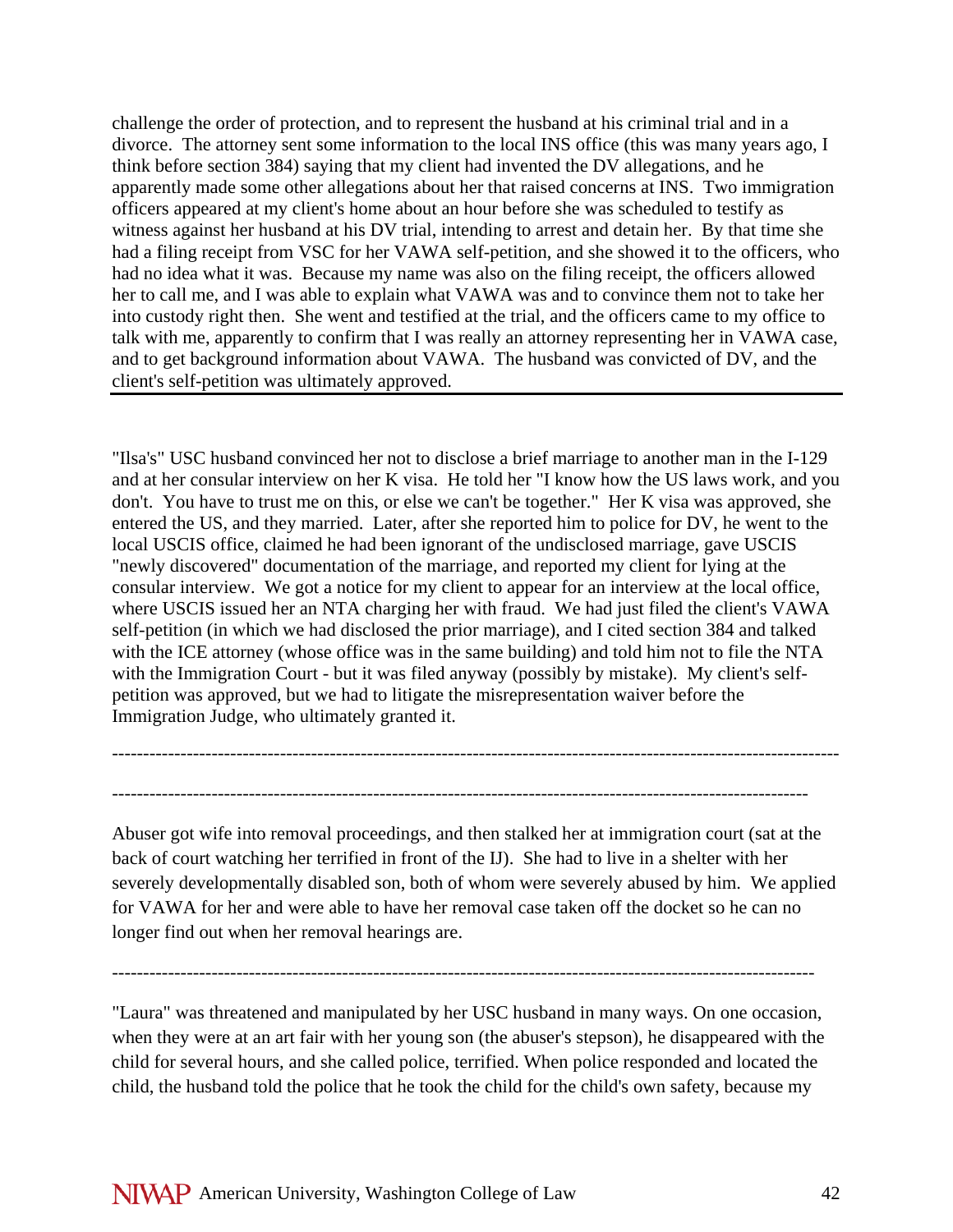client was "off her meds" and hysterical. Of course she was hysterical by that time because she thought her child was missing. The police report was not favorable to her, and she ended up agreeing to go to a hospital for a psychological evaluation. On another occasion, her husband somehow found out that "Laura" had received help from the Domestic Violence Law Clinic at the local university, and he wrote a letter to the president of the university saying his wife was mentally ill and accusing the DV Law Clinic professor of making up the domestic violence stories to get more funding for her program. When I submitted the husband's ranting letter to USCIS in support of the client's VAWA self-petition - thinking it illustrated the lengths he would go to discredit his wife's reports of domestic violence - USCIS sent a Request for Additional Evidence that required us to rebut his accusations. It was a great deal of work, and it delayed the decision on the self-petition by several months, but ultimately the self-petition was approved. (The client did suffer from mental illness, but her husband greatly exaggerated her symptoms and behavior, and took advantage of her diagnosis to manipulate and discredit her.)

Ana's U.S. citizen abusive partner and father of her infant daughter beat her and threatened her on many occasions during their two year relationship. He threatened to call immigration authorities if she reported the abuse. Ana tried to separate from her partner. He threatened to have her deported if Ana did not allow him to take their infant daughter with him for a visit. He called Ana and told her that he would not return the baby back to Ana. She called the police to report her partner taking their daughter. Ana recovered her daughter. However, shortly thereafter ICE showed up at Ana's house and arrested pursuant to an old removal order. Ana's partner contacted ICE and reported her whereabouts to ICE. Ana was detained and as a result, lost her ability to breastfeed her infant daughter. She was not allowed access to a breast pump while in detention. Through the help of her lawyers, Ana obtained a U visa as a result of her cooperation with law enforcement based on kidnapping and domestic violence.

--------------------------------------------------------------------------------------------------------------------

LS came to the U.S. as a fiancée of a U.S. citizen (who we'll call "Joe"), with her two young boys. After she moved in with Joe and they married, his personality and treatment of her changed drastically. He had told her he would file all the immigration paperwork for her, help her get a driver's license and social security card, but he never did. He isolated LS. She had no driver's license, she couldn't work, and he only gave her small amounts of money to go to the grocery and run errands. He was controlling and manipulative and became physically abusive to her sons. He told them that he was having to pay a fortune to send her sons to school (they attended public school) and that they could not shower daily because water was too expensive. LS didn't know what she could do to get out of the situation, as Joe completely controlled her daily activities and her immigration status. After Joe hit one of her sons in front of a neighbor, that neighbor called Family Services. Family Services investigated and said the children must be removed from the home – either with LS leaving or they would take the boys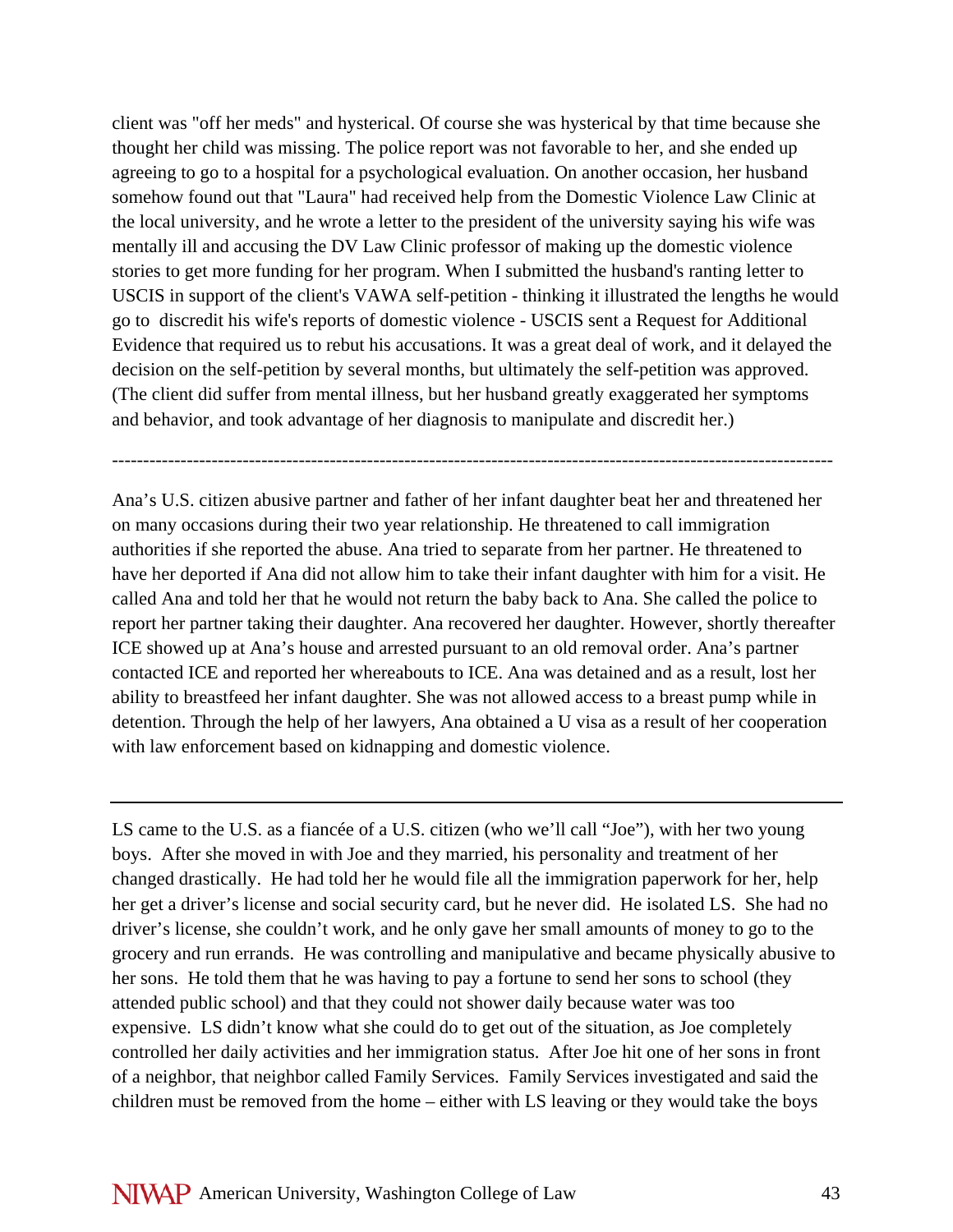into custody of the state. LS was terrified – she was isolated in a remote area of Georgia, had no idea what had happened with her immigration status, had no money or way to work on her own. But more than anything she was determined to keep her sons safe. She left and went to a shelter with her boys, while her neighbor reached out to find a volunteer immigration attorney.

Meanwhile, Joe drove to Atlanta to the ICE office and accused LS of tricking him into marriage to get to the U.S., showing a false web page the abuser created claiming LS was trying to find other men here in the U.S. The ICE officer, without taking any steps at all to find out if this might be an abusive situation, or questioning why someone already married to a U.S. citizen would be looking for a "new husband," and relying solely on the abusive husband's accusations (contrary to law), initiated a Notice to Appear to have LS removed from the U.S. and started tracking her down, leaving threatening calls that he would pick her up at the shelter if she didn't turn herself in. By this time, I had become LS's attorney. I had to intervene with ICE to remind them of their legal obligations to investigate potential VAWA/U/T eligibility in such cases, while helping LS to file her self-petition. After getting work authorization, she was able to move away from the small town where her husband could track her, and she has successfully built a safe life for herself and her sons.

Clearly, we cannot rely on ICE or law enforcement to protect victims without having muchneeded VAWA protections in place. Further, requiring that an abuser be notified about a selfpetition being filed is a ludicrous and dangerous concept – such notification would only serve to enrage the abuser and would likely result in more abuse as this would give the abuser yet one more way to control the victim.

The victim finally told the abuser that she would call police after a particularly severe beating. She had been scared in the past because he threatened to take the child away. The next day, the abuser, who was in law enforcement, showed up with an emergency order to civilly commit the abused spouse for being a threat to herself and the child. While the abused victim was in a psychiatric hospital for 3 days trying to convince doctors that she wasn't a threat and being utterly scared and confused, the abuser hid the child with relatives. He then filed an emergency custody order and obtained temp custody of the child based on the psychiatric hold of the victim. When was released, he handed her the temp order and told her to watch her back. If it were not for VAWA, this victim would have never been able to escape and be reunited with her only child.

The victim was in the process of getting VAWA, when the abuser used a mutual friend to gain access to her application. He immediately filed a bogus protective order against her and served her at her new place, which was supposed to be a safe place. He then started calling the victim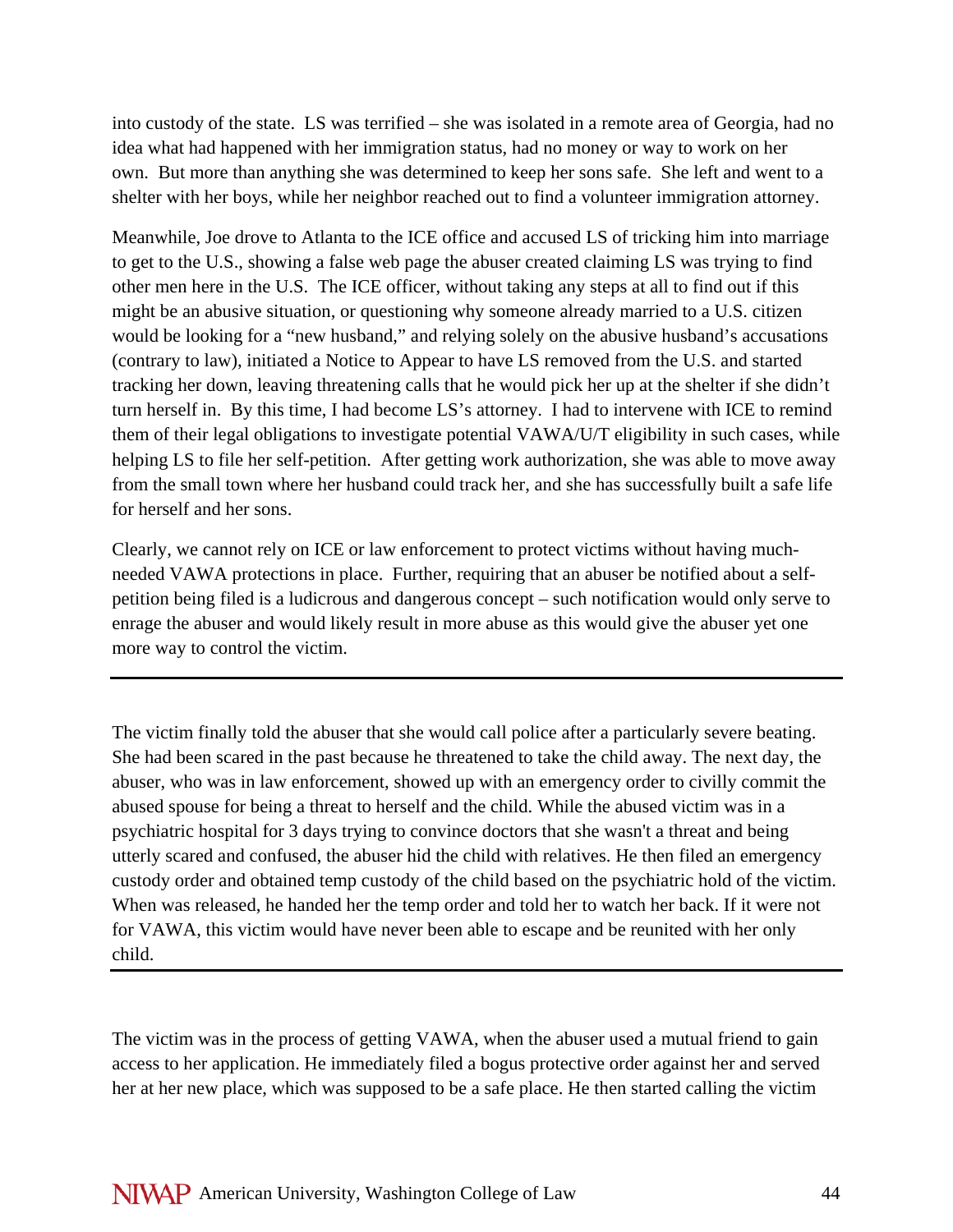and harassing her by telling her information from her application word for word. He pretended that immigration was contacting him to check on her "lies". The victim was completely distraught. He then wrote to immigration to withdraw the pending I-130 and then produced a document to the victim that purportedly came from immigration informing him that "her Lies" would be noted in her file and her VAWA would be denied. The victim didn't want to continue with her application. It was only when the friend apologized to the victim for what she had done that she realized the abuser was reading from her application and that immigration didn't really contact him. It didn't matter that the attorney and counselor kept on reassuring the victim that the process was confidential and that he must have some other way of getting the information, the victim was still under the abuser's all powerful spell of terror

The Victim was in the process of getting VAWA and staying at a shelter when the abuser had his sister pretend to be a victim and find out where several shelters were and find the abused wife. The sister ended up in the same shelter as the victim and pretended that she was also abused. The abuser then followed the victim leaving the shelter and attempted to take the baby from her by calling police and trying to intimidate her. VAWA was her only recourse.

\_\_\_\_\_\_\_\_\_\_\_\_\_\_\_\_\_\_\_\_\_\_\_\_\_\_\_\_\_\_\_\_\_\_\_\_\_\_\_\_\_\_\_\_\_\_\_\_\_\_\_\_\_\_\_\_\_\_\_\_\_\_\_\_\_\_\_\_\_\_\_\_\_\_\_\_\_

The abuser kept on intimidating a victim by sending documents to immigration, including proof that he had a child with another woman and using this to try and show that the victim had married him for the green card only. The baby was news to the abused victim. Since immigration does not reveal to us whether the abuser does indeed contact them, we couldn't confirm but the abuser sent monthly letters to the victim which were purportedly copies of his letters to CIS.

I also had the situation of an abuser who wrote multiple letters to the USCIS after he found out a self-petition had been filed, alleging that her accusations against him were lies and the marriage was a sham. The case was also in Immigration Court and the abuser wrote a letter to the judge alleging the same sorts of things and trying to show he had worked w/o permission etcetera. In fact, the abuser found out a master calendar court date and showed up at the Immigration Court in Boston (a four hour drive for him) to intimidate the woman and said he was going to tell the judge the truth. I was able to get Federal Marshalls to escort him out of the building. When the I-360 was approved and I requested termination of the court proceeding, the DHS attorney objected saying that he had information in the file that the marriage may have been fraudulent. What he was referring to was the letter from the abuser in her USCIS file. We argued for a while, but the Trial Attorney eventually agreed on termination. All this serves to prove how dangerous it is to give abusers info and the opportunity to be heard.

 $\overline{\phantom{a}}$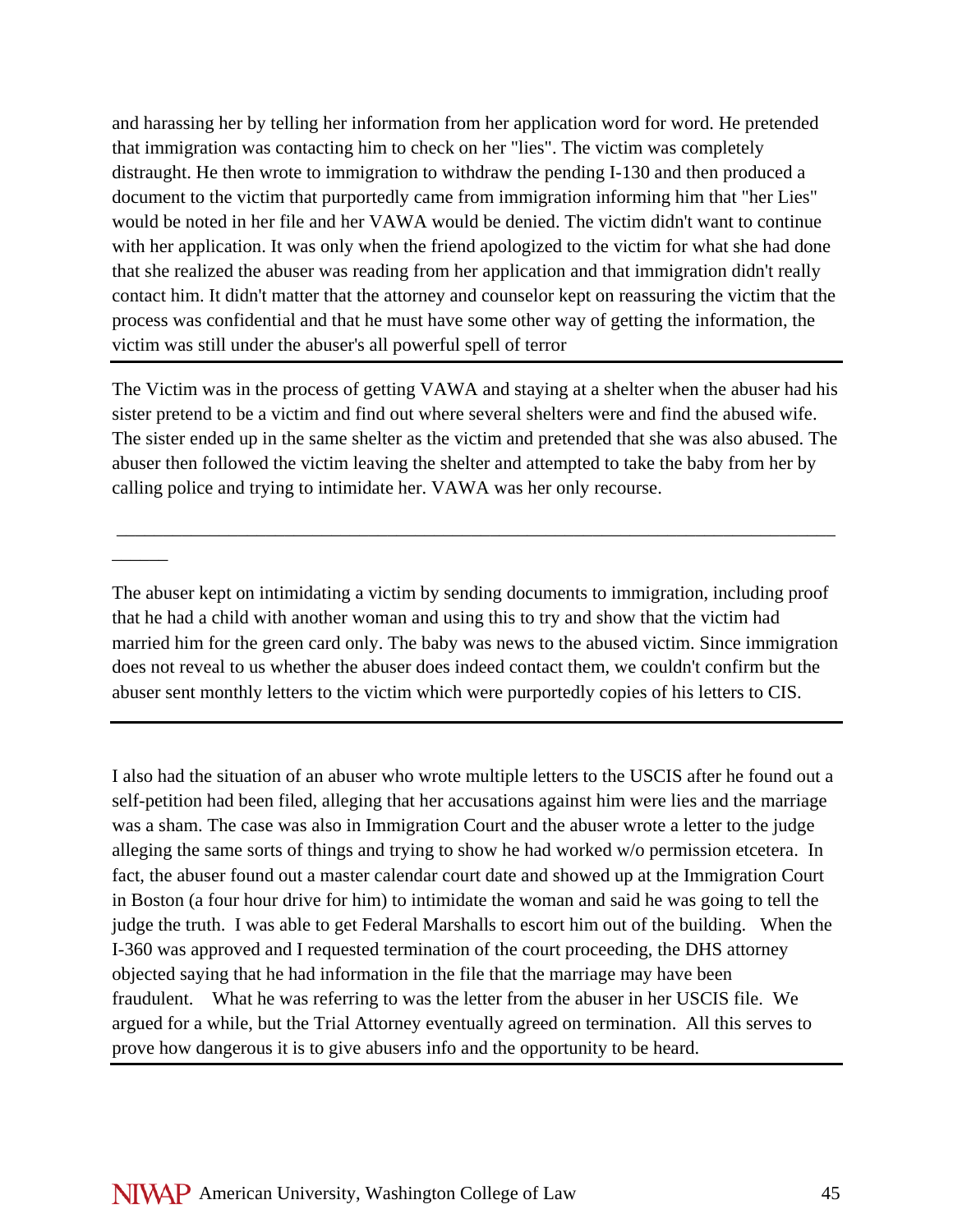32 year female from Gambia was falsely accused of aggravated stalking her American husband. He also accused of using false documents (later determined that he forged her signature). She served time in jail, but charges were dropped after it was determined her American husband was lying. (Her VAWA was approved). Once the 32 year divorced her husband, 10 months later he attacked and rape her in her home. Currently waiting for the rape case to go to trial.

After our client obtained a restraining order against her abusive US citizen spouse, he wrote an angry letter to the Vermont Service Center claiming that the marriage was not a good faith one, but only for an immigration benefit. He wrote that he wanted to inform the VSC in "anticipation" of his wife filing a VAWA application. (He actually said a U visa application but meant VAWA.) It was preposterous because they had been married for over 5 years and he had NEVER filed a petition for her. She had endured years of abuse at his hands. In fact, he convinced the client to marry him even though her priority date as the unmarried daughter of a US citizen was almost current. She lost her opportunity to adjust status at that time because she got married to the abuser! Fortunately, she did file a VAWA self-petition and is now a lawful permanent resident.

 After our client suffered years of abuse and was badly assaulted by her husband (an LPR), her sons were able to intervene and she told her husband to leave. As revenge, her husband reported her to the police and tried to have her arrested on the street in front of her sons. He then made a report to the Administration for Children's Services (ACS) and filed for custody at Family Court, alleging that our client was an unfit mother who abused her kids, was an alcoholic, and was undocumented. This resulted in long, embarrassing, and onerous cases with ACS and the Family Court. We are filing a VAWA self-petition on our client's behalf and the abuser has not tried to intervene in the VAWA case (presumably because he does not know our client is filing).

I had a client; she had criminal charges of rape pending against her abuser. The judge erroneously gave the abuser custody of their child because she did not have immigration status. He said on the record she not an unfit mother, she simply did not have status and he did have status. We had an I-360 approved. The abuser and his attorney then contacted my client and told her that if she dropped the charges they would return her daughter to her. In her desperation she recanted in two depositions by the defense. They used that against her and had her I-360 revoked and then threatened to have her charged with perjury. To make a very long story short, she lost custody of her daughter and was deported to her country of origin. The abuser and his attorney contacted ICE and this is how the Trial Attorney got the I-360 revoked.

My client was a 17 year old waitress in Cd. Juarez when she met the opponent, a then 39 year old ICE officer. After carrying on a cross border relationship with her for 5 years, and after the birth of their child (in MX), he petitioned for a fiancé visa. She came over with their baby and her two other children pursuant to that visa. He moved her out of the region to another border town, then insisted she stay in the apartment and not leave.

When she tried to leave due to his constant accusations that she was sleeping with neighbors while he was at work, he tried to forcibly restrain her. When she was able to get away and was walking out of the complex with her children, he called the police and accused her of stealing his ICE badge (a federal offense). Although he had planted the badge in her suitcase, they didn't locate it and no charges were made.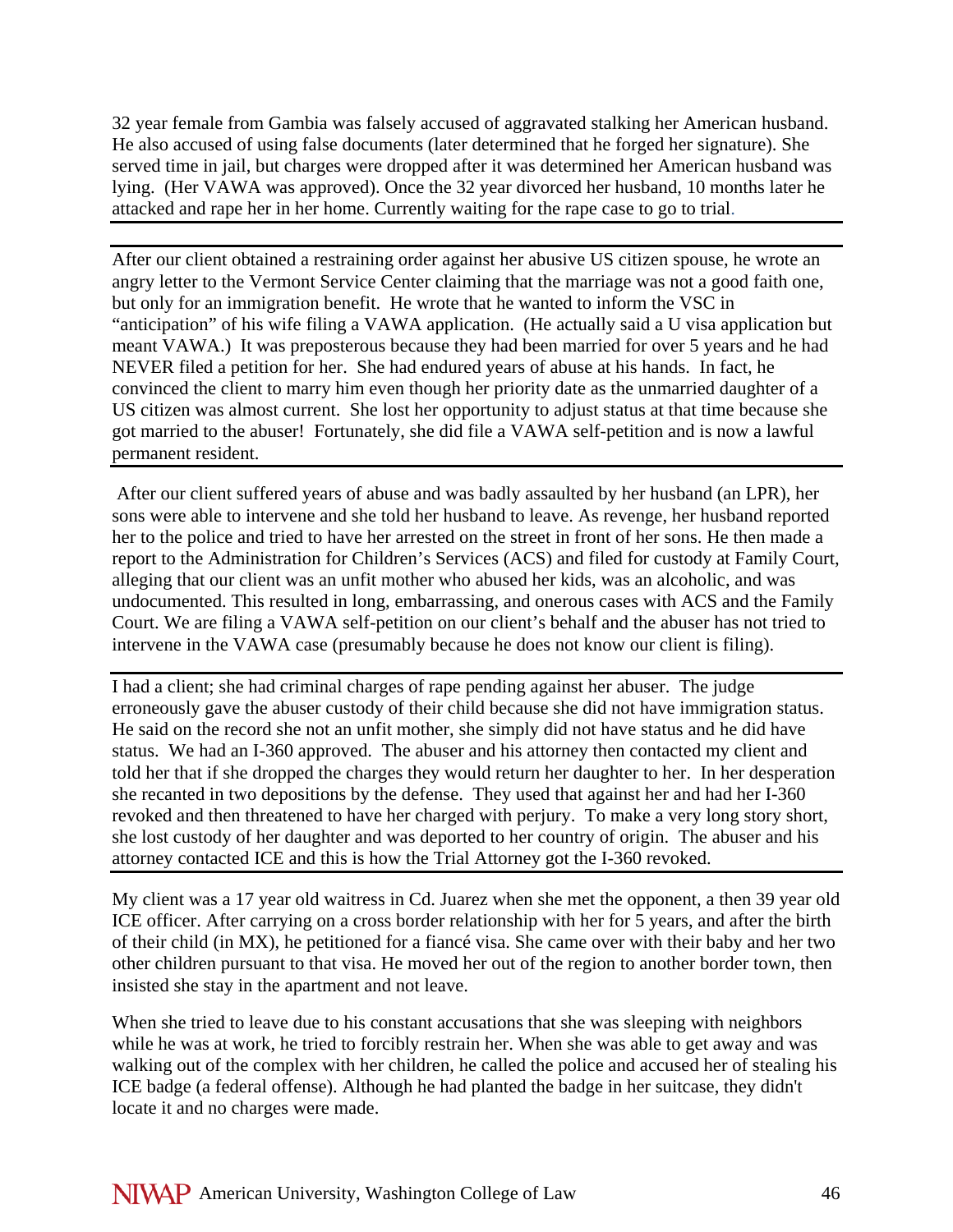She later returned to live with him because she had nowhere to go. They got in another argument, the police were called. They saw bruises on her arm and arrested him when she confirmed that he had caused them. Since then he has been on a relentless mission to take away their daughter and have her deported. He got the charges against him dismissed. He filed perjury charges against her. He filed for custody, etc., etc. Now, we have learned that he has tried to call VSC to affect her application. He has called Child Protective Services on her several times (no findings), has challenged law enforcement to not certify her, has had friends follow her and ask about her status in the US, and otherwise harassed her.

Liz is a victim of domestic violence at the hands of her abusive U.S. citizen husband. Liz and her U.S citizen husband lived abroad for a few years. On one occasion, Liz's husband brought their son to the U.S. and did not return. A was desperate to reunify with her son and tried to entered the U.S. Liz was placed in removal proceedings. Her husband picked her up from detention and brought her home with him Liz's husband threatened her with deportation and beat Liz on many occasions during their relationship, a period of several years. On one occasion, Liz's husband dragged LIz in front of their house and brutally beat her. He also threatened to kill her by throwing her into a well. A neighbor witnessed the abuse and called the police. Liz was afraid to leave her husband as he threatened to take their son away from her. LIz's husband controlled LIz's documents, including her immigration documents. Her husband obtained full custody of her son due to her immigration status. In addition, in violation of an order of protection, her husband showed up in immigration court with an attorney. The abuser stormed into immigration court and falsely accused his wife of marriage fraud. They were married for more than 7 years, had a five year old son and had lived together for all of those years. We called the police, but the abuser left before the police arrived. Liz obtained protection under VAWA and eventually regained custody of her son.

---------------------------------------------------------------------------------------------------------------

In one of my U visa cases the abuser wanted to know the basis for her application. He knew she applied because their children were listed as derivatives and we needed his permission for them to travel to the US – they were still in the home country. He tried to use the fact that we needed his consent as leverage for trying to find out how she was "legalizing". He threatened to harm her if she used the abuse as the basis for her petition. He even got an attorney involved. He ultimately gave his consent and thanks to the rules re: confidentiality he never found out the basis of her application and my client is safe.

# \*\* **This story is not redacted but it is already public record in the Senate**

- When I was working at the NWIRP (the Northwest Immigrant Rights Project), Donna Lewen was the legal advocate for DV cases, and she had a client named Susana Remerata or Susana Blackwell who was trying to get away from an abusive American husband in a marriage that arose out of a so-called mail-order bride type of situation. We were representing her in getting-- I believe— waiver petition to remove conditional residency based on abuse. She was trying to get a divorce. He was trying get an annulment, and which at that time would have made it harder for her to get waiver petition to remove conditional residency based on abuse approved. Donna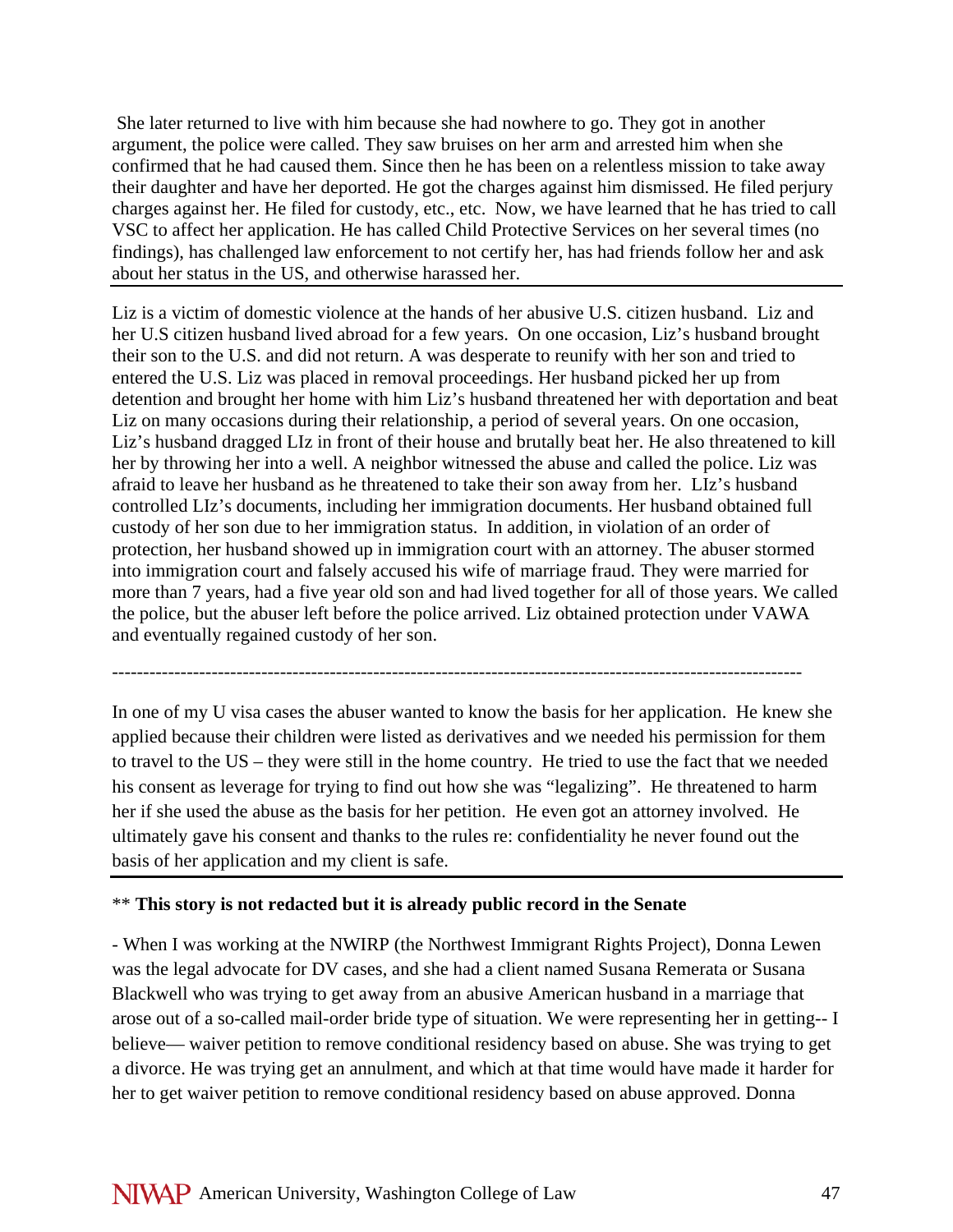testified in the divorce proceeding and the day after the husband, Timothy Blackwell came into the Courthouse and murdered Susana, as well as Phoebe Dizon and Veronica Laureta. (It could have just as easily been a VAWA Self-Petition as a waiver petition to remove conditional residency based on abuse )"Cantwell, in a Senate floor speech, stressed the importance of provisions protecting so-called "mail order" brides who find themselves victims of abuse. She cited two Washington state women, Anastasia King and Susana Blackwell, who were murdered. ."Opponents who say that VAWA would create immigration fraud and gives money to those who don't need it should consider the story of Anastasia King and Susana Blackwell."

\_\_\_\_\_\_\_\_\_\_\_\_\_\_\_\_\_\_\_\_\_\_\_\_\_\_\_\_\_\_\_\_\_\_\_\_\_\_\_\_\_\_\_\_\_\_\_\_\_\_\_\_\_\_\_\_\_\_\_\_\_\_\_\_\_\_\_

Raksha and Georgia Asylum Network had two cases in which the abusers asked for the immigration petition filed as part of the divorce proceedings. This happened in two different counties in Georgia. One judge allowed it and one did not. This is very dangerous in that the abuser then not only has access to what the battered spouses' account of the violence but will also have access to the community members and shelters/agencies that provided support to the survivor. In one situation the abuser called the Department of Labor numerous to a business where the survivor was volunteering to get work experience and just get out of the house. Eventually, the survivor could not go any more due to the harassment the business was getting as a result of her abuser's false report. The abusers in both cases used the court system to intimidate their spouses. The attorney for the spouse tried to get copies of the U Visa from the immigration attorney, the solicitor's office, and the divorce attorney.

Woman married with child in common with USC abuser. He sexually assaulted her in addition to battered her. She finally calls the police and the case reaches the State Attorney's Office. He convinces her to lie to the SAO and say that he never raped her in exchange of giving her custody of the young daughter. She agrees and he never returns the daughter to her. We filed I360. Before that she is already in proceedings and detained. She is fighting custody and divorce from detention. Through his attorneys he makes sure CIS knows she lied in criminal court. I360 is denied because she is charged by SAO with filing a false claim and committing perjury. After lots of efforts, she is finally removed. CIS claimed she was not credible.

My client was the victim of brutal domestic violence over a significant period of time. In addition to beatings, she was repeatedly raped, threatened with a gun, and her perpetrator climbed in her window to kidnap her baby (product of the rapes). After the police came, she went to a battered women's shelter. Her abuser immediately contacted child protective services and accused her of abusing her children. When that failed, he hired an attorney and fought the protective order she had obtained in court. He kept fighting the order for over a year, forcing her to repeatedly have contact with him.

\_\_\_\_\_\_\_\_\_\_\_\_\_\_\_\_\_\_\_\_\_\_\_\_\_\_\_\_\_\_\_\_\_\_\_\_\_\_\_\_\_\_\_\_\_\_\_\_\_\_\_\_\_\_\_\_\_\_\_\_\_\_\_\_\_\_\_

When I met her, she was severely traumatized and it was very difficult for her to tell me what had happened to her. If she had been forced to have a formal interview with USCIS, I can promise that there is no way she would have been able to go through with it. If her abuser had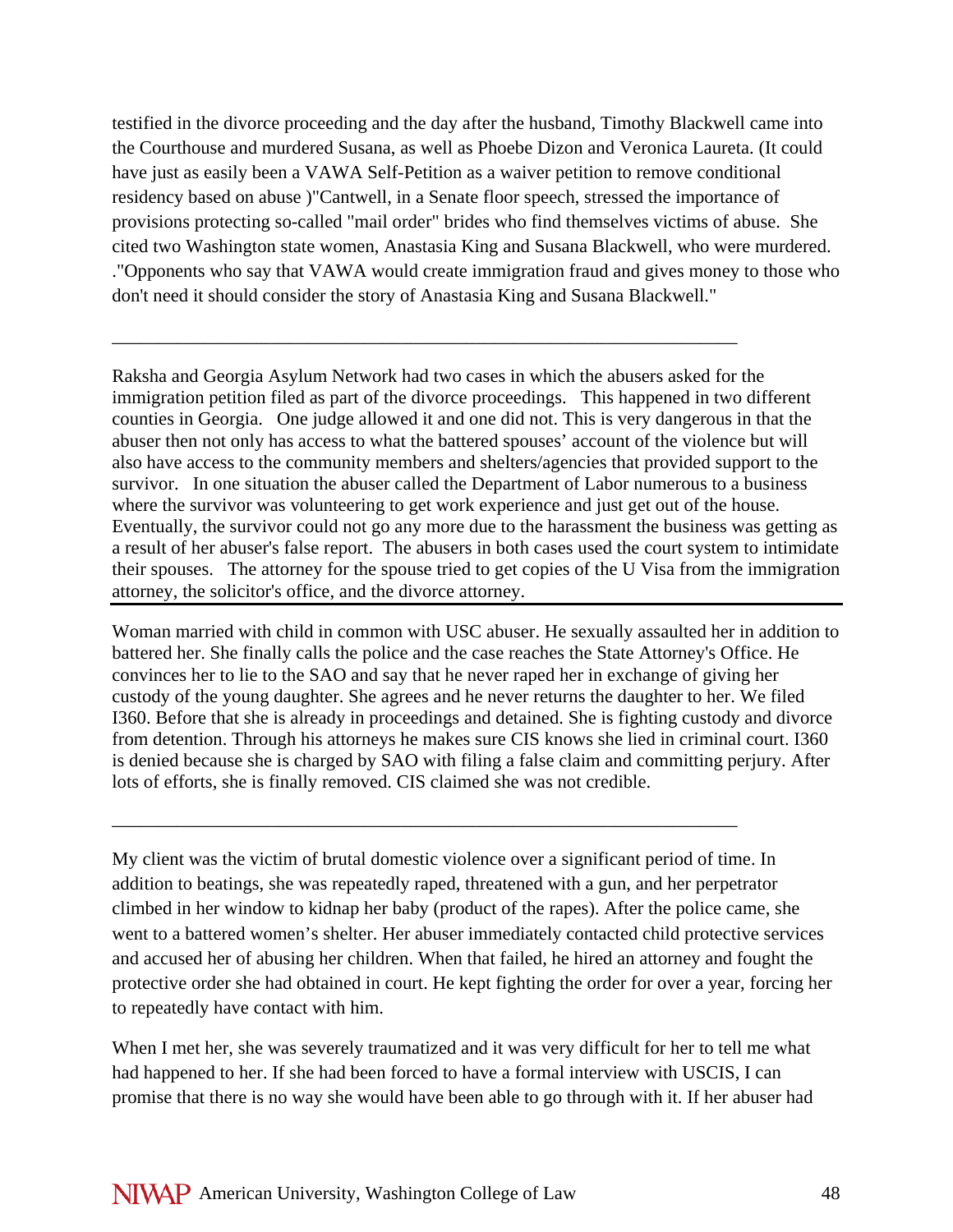been granted the right to respond to her allegations, I can't even imagine how ugly that would have gotten and how he would have used that opportunity to further victimize her.

\_\_\_\_\_\_\_\_\_\_\_\_\_\_\_\_\_\_\_\_\_\_\_\_\_\_\_\_\_\_\_\_\_\_\_\_\_\_\_\_\_\_\_\_\_\_\_\_\_\_\_\_\_\_\_\_\_\_\_\_\_\_\_\_\_\_\_\_

Marta was married to a US Citizen who was severely abusive including threatening to kill her and kill himself. When she left the marriage he began an online campaign to intimidate Marta, including a blog in which he detailed his multiple contacts with ICE falsely reporting Marta committed marriage fraud. In one posting, he stated that ICE officers were going to appear at the final hearing in his and Marta's divorce and arrest Marta to deport her. Marta was terrified to go to the hearing. Her husband was also attempting to get their marriage annulled alleging marriage fraud, and his annulment request was going to be heard at that hearing. Had Marta not attended that hearing her husband's annulment filing would have been unchallenged and granted by default.

Batterer wrote a letter purporting to be from the victim asking that the charges be dropped and recanting some of the information she gave the police and tried to force her to sign it. He also hacked into her email account and sent emails that appeared to be from her own account, but were written by him.

There lots of cases where the USC spouse after petitioning for immigrant spouse has withdrawn the application, then asks the victim for forgiveness and she takes him back then he reapplies for immigration relief and then he fails to show up at the interview or lies during the interview so that USCIS denies the application and puts the victim into removal proceedings.

In a family based I-130 context, a USC abuser told CIS that he never lived with his wife and that he asked a property manager to lie

In a VAWA case, a USC abuser called the police and stated that her husband sexually abused her children and then obtained an order of protection against him. Police determined he merely changed the child's diaper and the allegation to be unfounded. This action resulted in the client denied all contact with his only son, who was born a few months after the restraining order. His VAWA petition would not have been approved and if removed, he would never even met his son.

We represented a woman who met her husband online. She was from Colombia. Her husband brought her and her adult disabled child and moved to a remote/rural area. He became abusive toward both of them. When she tried to seek help, he took away the phone and left her without transportation. He threatened not to bring home food. She finally escaped with the assistance of a real estate agent who was in the area.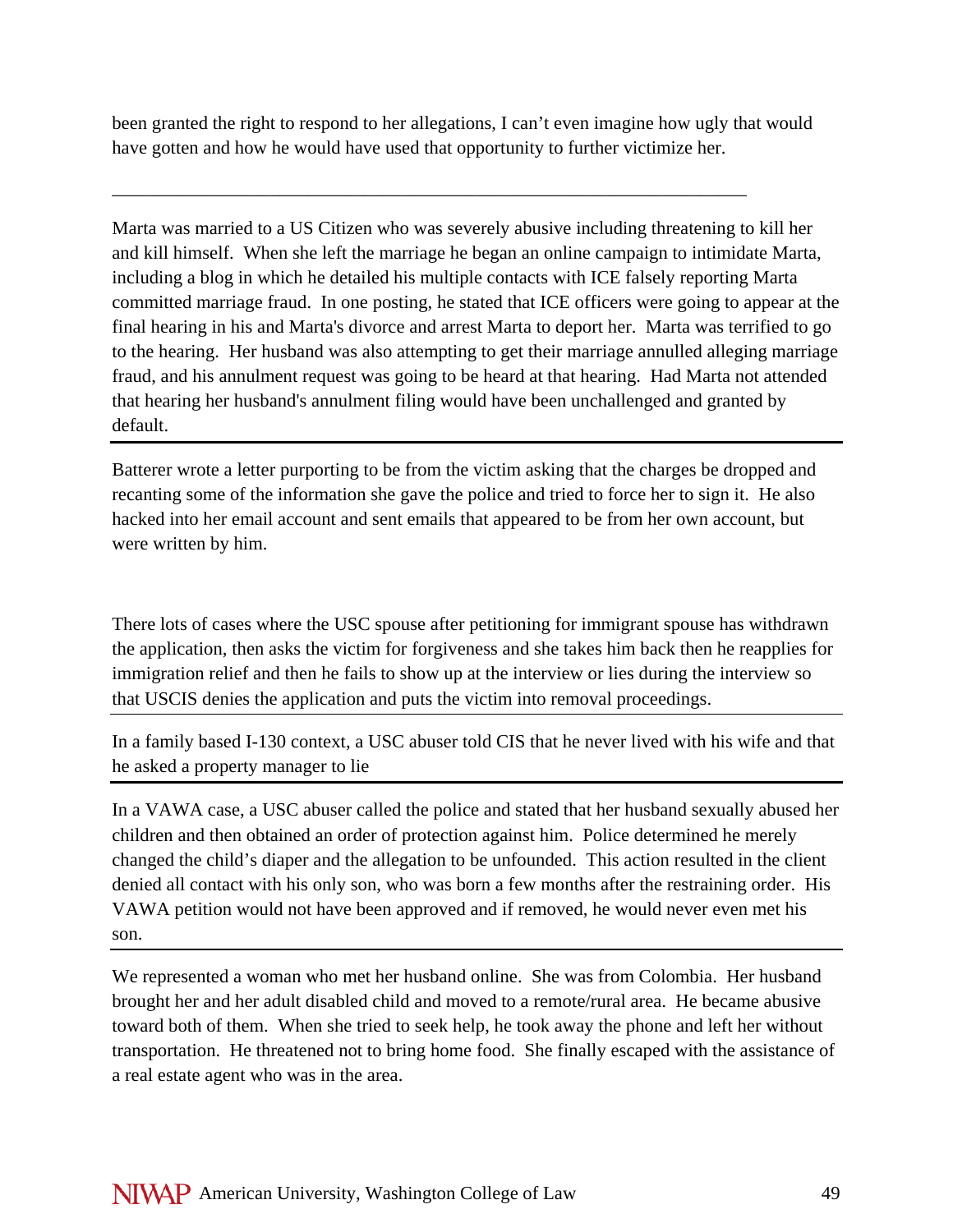We represented a woman from Zimbabwe who married a USC. He severely abused her and forced their children to get objects with which he would beat her. After she obtained a domestic violence protection order, he refused to comply and threatened to call immigration.

\_\_\_\_\_\_\_\_\_\_\_\_\_\_\_\_\_\_\_\_\_\_\_\_\_\_\_\_\_\_\_\_\_\_\_\_\_\_\_\_\_\_\_\_\_\_\_\_\_\_\_\_\_\_\_\_\_\_\_\_\_\_\_\_\_\_\_\_\_\_

\_\_\_\_\_\_\_\_\_\_\_\_\_\_\_\_\_\_\_\_\_\_\_\_\_\_\_\_\_\_\_\_\_\_\_\_\_\_\_\_\_\_\_\_\_\_\_\_\_\_\_\_\_\_\_\_\_\_\_\_\_\_\_\_\_\_\_\_\_\_

It is very common for abusers to write to CIS to withdraw the application claiming she married him for the immigration papers happens, even when they have children in common. Last year we had a women detained and/or placed in proceedings due to abusive spouses calling ICE claiming she married them for the papers after withdrawing the application.

Laura was referred by the State Attorney's office to a domestic violence organization. Laura ended relationship and ex-boyfriend was angry and became abusive. His abuse evolved from emotional to physical, including an attack at her place of work. Laura obtained an emergency order of protection based on her abuser's threats and intimidation, both in person and over the phone. After her ex had violated the civil protective order many times and, broke into her home, Laura was granted a criminal order of protection. She was afraid of being arrested, deported, or losing her job because of false police reports made by her abuser. She had difficulty sleeping since her abuser had broken into her home. As her criminal legal case against her abuser continued, her abusive ex's new girlfriend began to file false reports to police as well. After gathering enough evidence to prove her innocence, Laura obtained a stalking order of protection against her abuser's girlfriend as well.

 Laura had cooperated extensively with law enforcement and she was approved for temporary immigration status [U visa]. Laura was able to regain her confidence and courage to speak up for her rights, present her case in front of judges in civil, criminal and traffic courts, cooperate with police and detectives, defend her innocence in the face of lies by the abuser, and to achieve great

Tonya was brutally abused by her boyfriend. During their relationship, he threatened repeatedly to kill her, raped her, and forced her to undergo an at-home abortion. When Tonya was pregnant, he attacked her using his fists and a sharp object that left cuts on her chest, hands, and arms. The police arrested both of them. Criminal proceedings were commenced against Tonya and her boyfriend and they both received stay away orders. Upon release from jail, Tonya's boyfriend sent threatening text messages. She told law enforcement and he was arrested again. In retaliation, Tonya's boyfriend falsely reported that she violated his temporary order of protection, resulting in her arrest. Tonya was arrested and brought to Rikers Island where ICE subsequently initiated removal proceedings. After several months of advocacy showing Tonya was the actual victim, all criminal charges against her were dropped. Tonya cooperated with the District Attorney in the prosecution of her ex-boyfriend. She ultimately received a U visa. Legal Aid Society (New York)